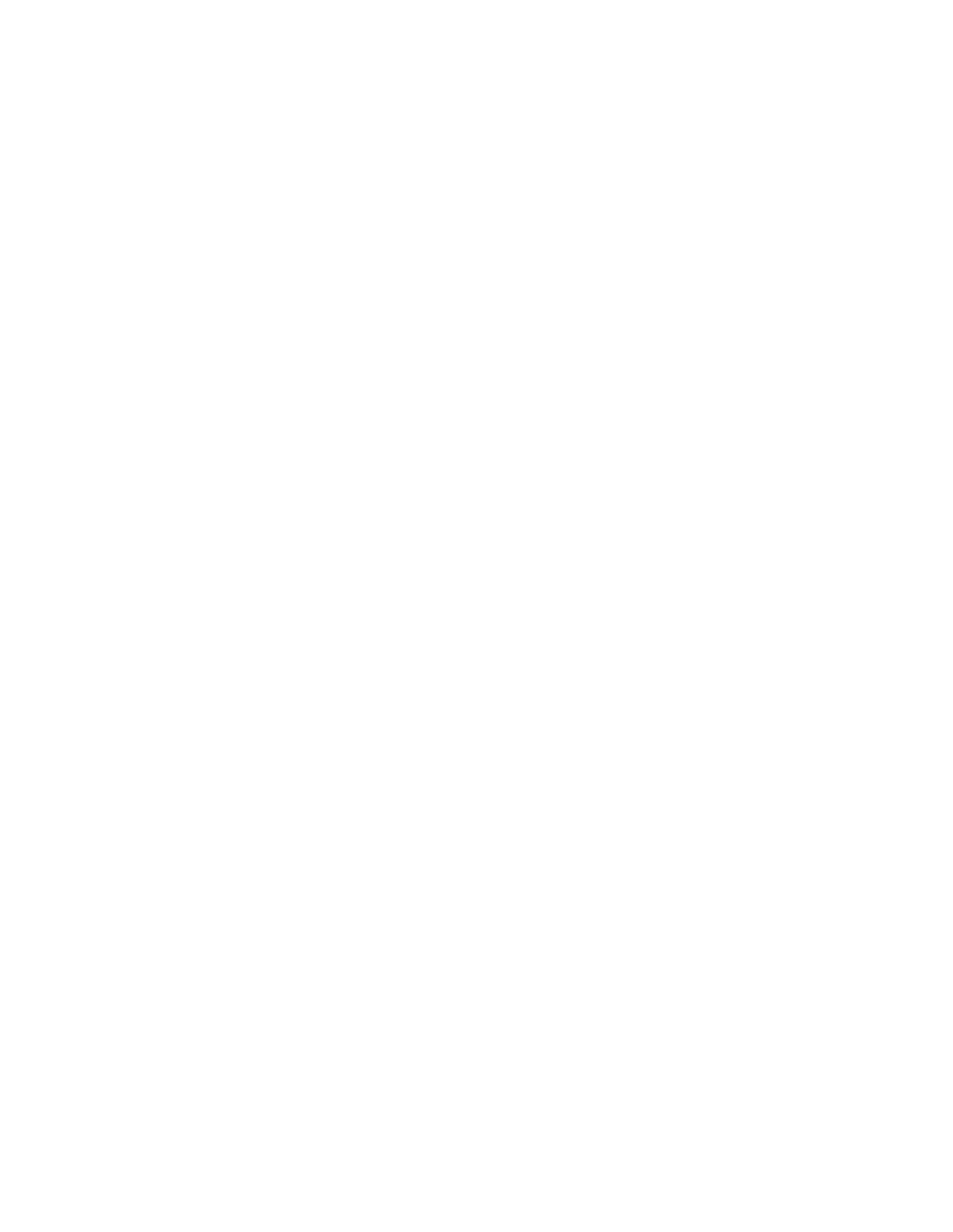# NIOSH Fire Fighter Fatality Investigation and Prevention Program

### Leading Recommendations for Preventing Fire Fighter Fatalities, 1998–2005

by

#### **Marilyn Ridenour**

Rebecca S. Noe

Steven L. Proudfoot

J. Scott Jackson

Thomas R. Hales

Tommy N. Baldwin

DEPARTMENT OF HEALTH AND HUMAN SERVICES Centers for Disease Control and Prevention National Institute for Occupational Safety and Health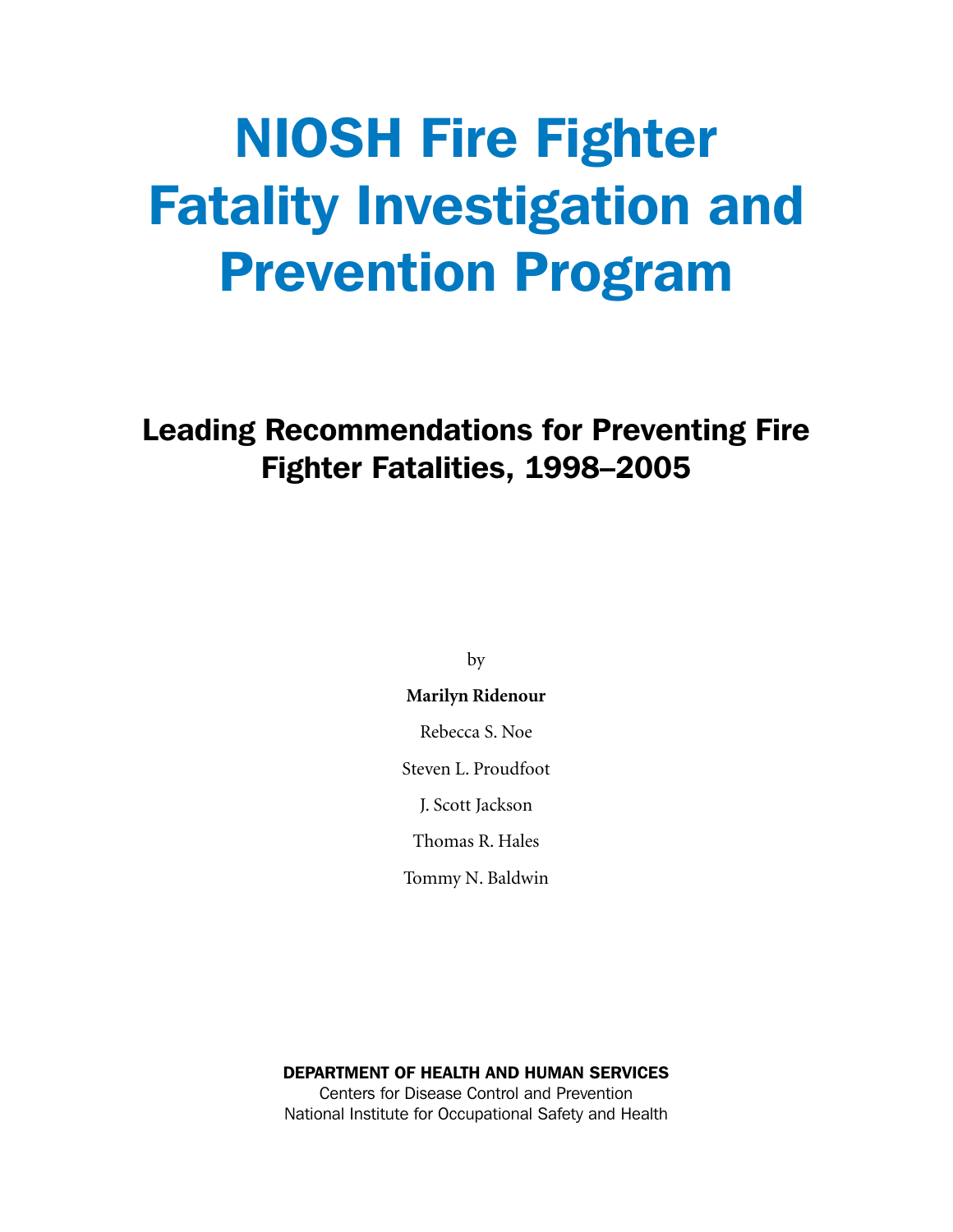This document is in the public domain and may be freely copied or reprinted.

### DISCLAIMER

Mention of any company or product does not constitute endorsement by the National Institute for Occupational Safety and Health (NIOSH). In addition, citations to Web sites external to NIOSH do not constitute NIOSH endorsement of the sponsoring organizations or their programs or products. Furthermore, NIOSH is not responsible for the content of these Web sites. All web addresses in this document were accessible as of the date this manuscript was prepared for publication.

### ORDERING INFORMATION

This document is in the public domain and may be freely copied or reprinted. To receive NIOSH documents or more information about occupational safety and health topics, contact NIOSH at

> **1–800–CDC–INFO** (1–800–232–4636) TTY: 1–888–232–6348 E-mail: cdcinfo@cdc.gov

or visit the NIOSH Web site at **www.cdc.gov/niosh**

For a monthly update on news at NIOSH, subscribe to *NIOSH eNews* by visiting **www.cdc.gov/niosh/eNews**

**DHHS (NIOSH) Publication Number 2009–100**

November 2008

#### Safer • Healthier • People™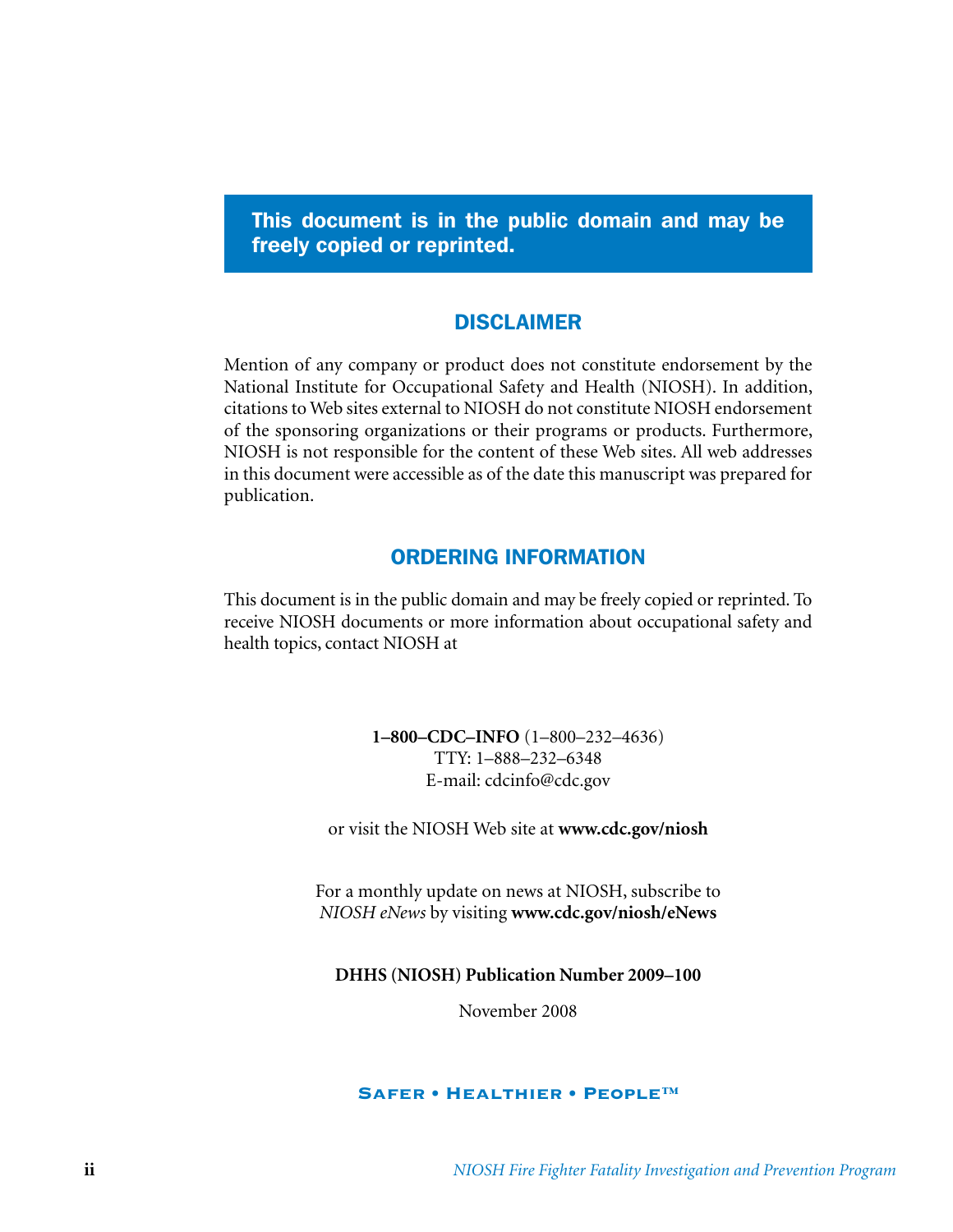### Foreword

The United States currently depends on approximately 1.1 million fire fighters to protect its citizens and property from losses caused by fire. Each year in the United States, approximately 100 fire fighters die in the line of duty. Sudden cardiac death is the leading cause of fatalities, followed by trauma. In 1998, Congress appropriated funds to the National Institute for Occupational Safety and Health (NIOSH) for a fire fighter safety initiative. As part of this initiative, NIOSH developed and implemented the Fire Fighter Fatality Investigation and Prevention Program (FFFIPP).

The overall goal of the NIOSH FFFIPP is to reduce the number of fire fighter fatalities. To accomplish this goal, NIOSH conducts investigations of line-of-duty fire fighter deaths to identify contributing factors and to generate recommendations for prevention.

This document is a synthesis of the 1,286 individual recommendations from the 335 FFFIPP investigations conducted from 1998 to 2005. We hope that the fire service will use this document as a resource and catalyst for developing, updating, and implementing effective policies, programs, and training to prevent fatalities among fire fighters.

> Christine M. Branche, Ph.D. /s Acting Director National Institute for Occupational Safety and Health Centers for Disease Control and Prevention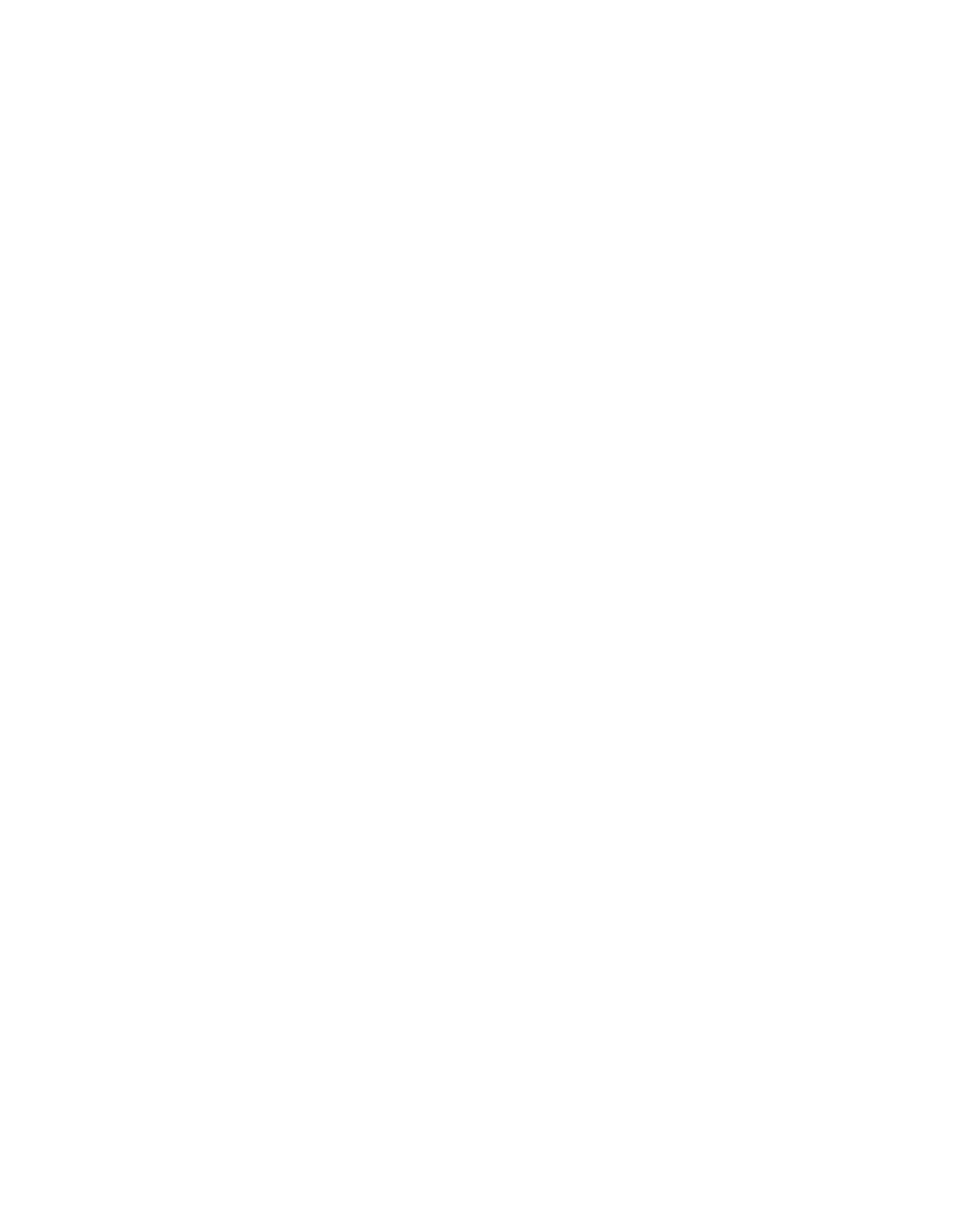### **Contents**

| <b>Foreword</b> |    |                                                                                   | V              |
|-----------------|----|-----------------------------------------------------------------------------------|----------------|
|                 |    |                                                                                   |                |
|                 |    |                                                                                   | ix             |
|                 |    |                                                                                   |                |
| L               |    | <b>Recommendations for Preventing Fatalities</b><br>Related to Medical Conditions | 1.             |
|                 | 1. |                                                                                   | $\overline{2}$ |
|                 | 2. | Fitness and wellness                                                              | 5              |
| П               |    | <b>Recommendations for Preventing Fatalities</b>                                  | 9              |
|                 | 3. | Standard operating procedures and guidelines (SOPs)                               | 10             |
|                 | 4. | Communications                                                                    | 13             |
|                 | 5. |                                                                                   | 16             |
|                 | 6. |                                                                                   | 19             |
|                 | 7. | Personal protective equipment (PPE).                                              | 23             |
|                 | 8. |                                                                                   | 25             |
|                 | 9. | Rapid intervention team                                                           | 28             |
|                 |    |                                                                                   | 30             |
| Ш               |    |                                                                                   | 33             |
| IV              |    | References and Additional Resources                                               | 35             |
|                 |    |                                                                                   | 36             |
|                 |    | Additional NIOSH Fire Fighter Publications                                        | 39             |
|                 |    |                                                                                   | 41             |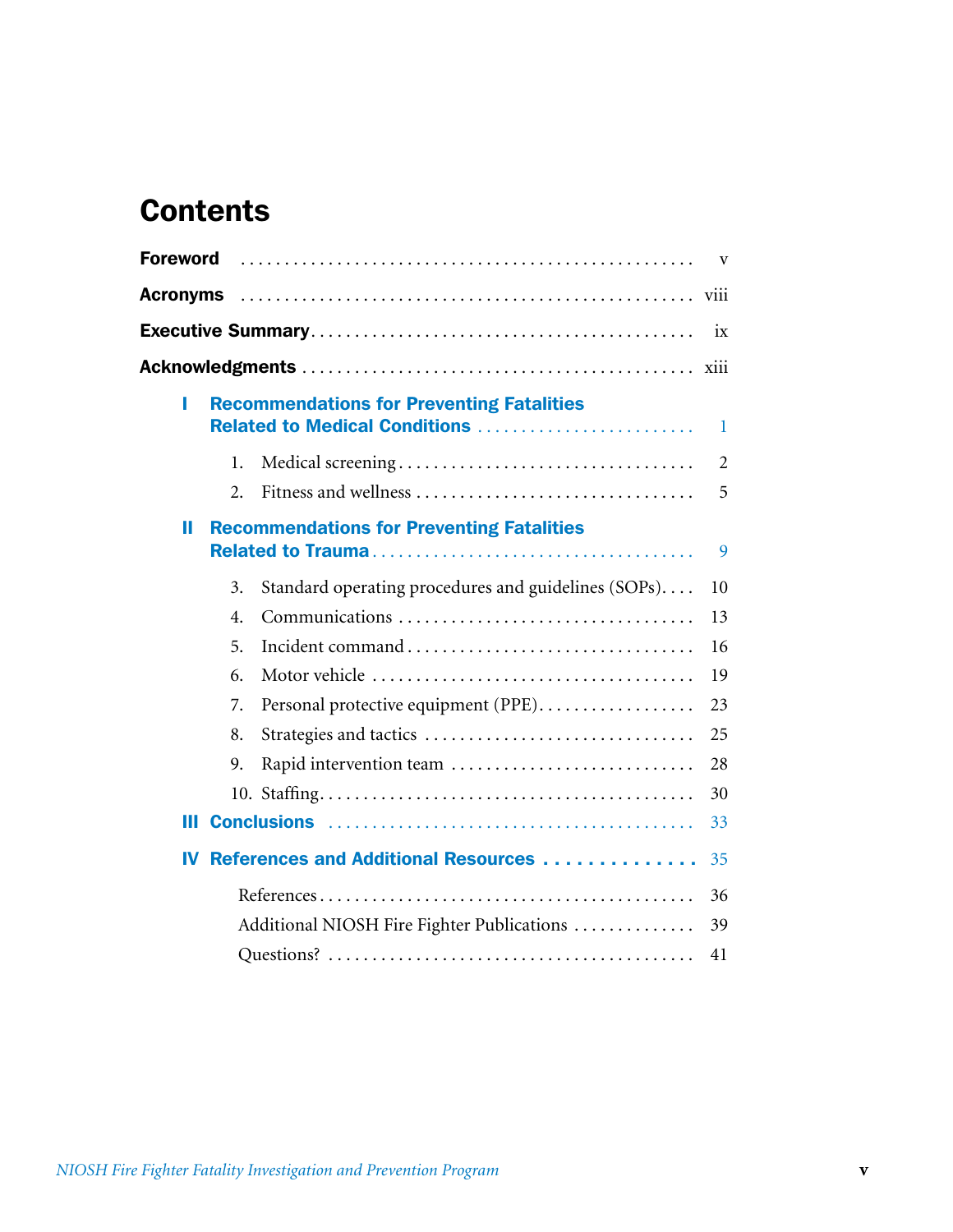### Acronyms

| <b>CPR</b>    | cardiopulmonary resuscitation                              |
|---------------|------------------------------------------------------------|
| <b>FFFIPP</b> | Fire Fighter Fatality Investigation and Prevention Program |
| <b>IAFC</b>   | <b>International Association of Fire Chiefs</b>            |
| <b>IAFF</b>   | <b>International Association of Fire Fighters</b>          |
| IC            | incident commander                                         |
| <b>ICP</b>    | incident command post                                      |
| <b>ICS</b>    | incident command system                                    |
| <b>IDLH</b>   | immediately dangerous to life and health                   |
| <b>METS</b>   | metabolic equivalents                                      |
| <b>MVA</b>    | motor vehicle accident                                     |
| <b>NIOSH</b>  | National Institute for Occupational Safety and Health      |
| <b>NFPA</b>   | National Fire Protection Association                       |
| <b>NVFC</b>   | National Volunteer Fire Council                            |
| <b>OSHA</b>   | Occupational Safety and Health Administration              |
| <b>PASS</b>   | personal alert safety system                               |
| <b>PPE</b>    | personal protective equipment                              |
| <b>RIT</b>    | rapid intervention team                                    |
| <b>SCBA</b>   | self-contained breathing apparatus                         |
| <b>SOPs</b>   | standard operating procedures and guidelines               |
| <b>USFA</b>   | United States Fire Administration                          |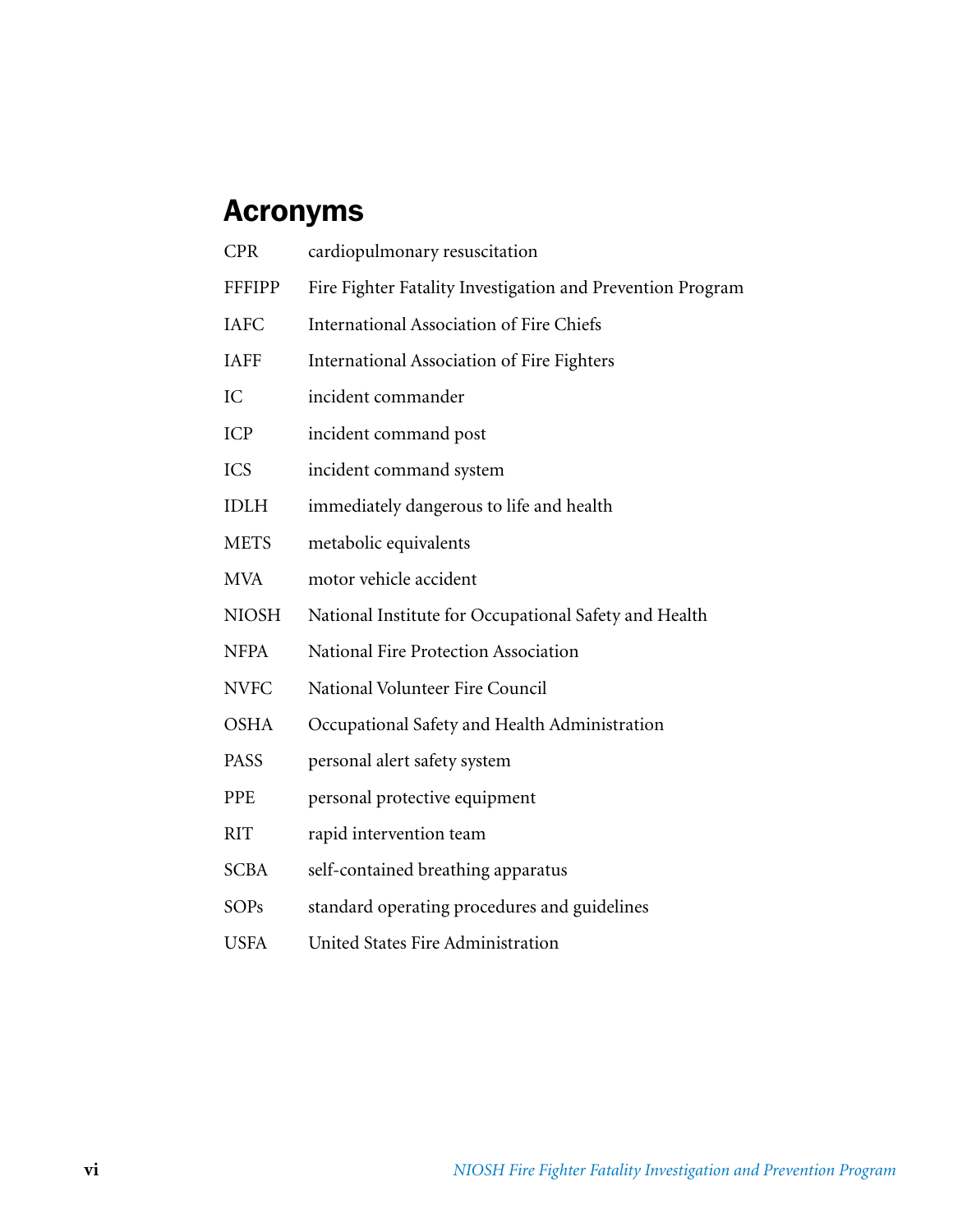### Executive Summary

This document summarizes the most frequent recommendations from the first 8 years of the NIOSH Fire Fighter Fatality Investigation and Prevention Program (FFFIPP). The overall goal of the program is to reduce the number of fire fighter fatalities.

Through 2005, the FFFIPP investigated 335 fatal incidents involving 372 fire fighter fatalities. The investigations encompassed a variety of circumstances such as cardiovascular-related deaths, motor vehicle accidents, structure fires, diving incidents, and electrocutions. Fatalities have been investigated in career, volunteer, and combination departments in both urban and rural settings throughout the United States.

This document shares the most common recommendations from the 335 investigations and more than 1,286 recommendations that were developed by NIOSH investigators. These recommendations were developed using existing fire service standards, guidelines, standard operating procedures, and other relevant resources over the first eight years of the program. Fire departments can use this document when developing, updating, and implementing policies, programs, and training for fire fighter injury prevention efforts.

### NIOSH Fire Fighter Fatality Investigation and Prevention Program (FFFIPP)

Each year, approximately 100 fire fighters die in the line of duty. Sudden cardiac death is the leading cause of on-duty fatalities, followed by trauma [USFA 2006]. In 1998, Congress appropriated funding to NIOSH for a fire fighter safety initiative. As part of this initiative, NIOSH implemented the FFFIPP to conduct independent, onsite investigations of fire fighter line-of-duty deaths. The goals of the FFFIPP are to

- better define the characteristics of line-of-duty deaths among fire fighters,
- develop recommendations for preventing deaths and injuries, and
- disseminate prevention strategies to the fire service.

The NIOSH investigations are voluntary, and names remain confidential. The purpose is not to find fault or cast blame on fire departments or individual fire fighters. During a fatality investigation, investigators evaluate the incident through a review of records such as police, medical, and victims' work/training records as well as departmental procedures. Investigators also examine the incident site and equipment used, including personal protective equipment.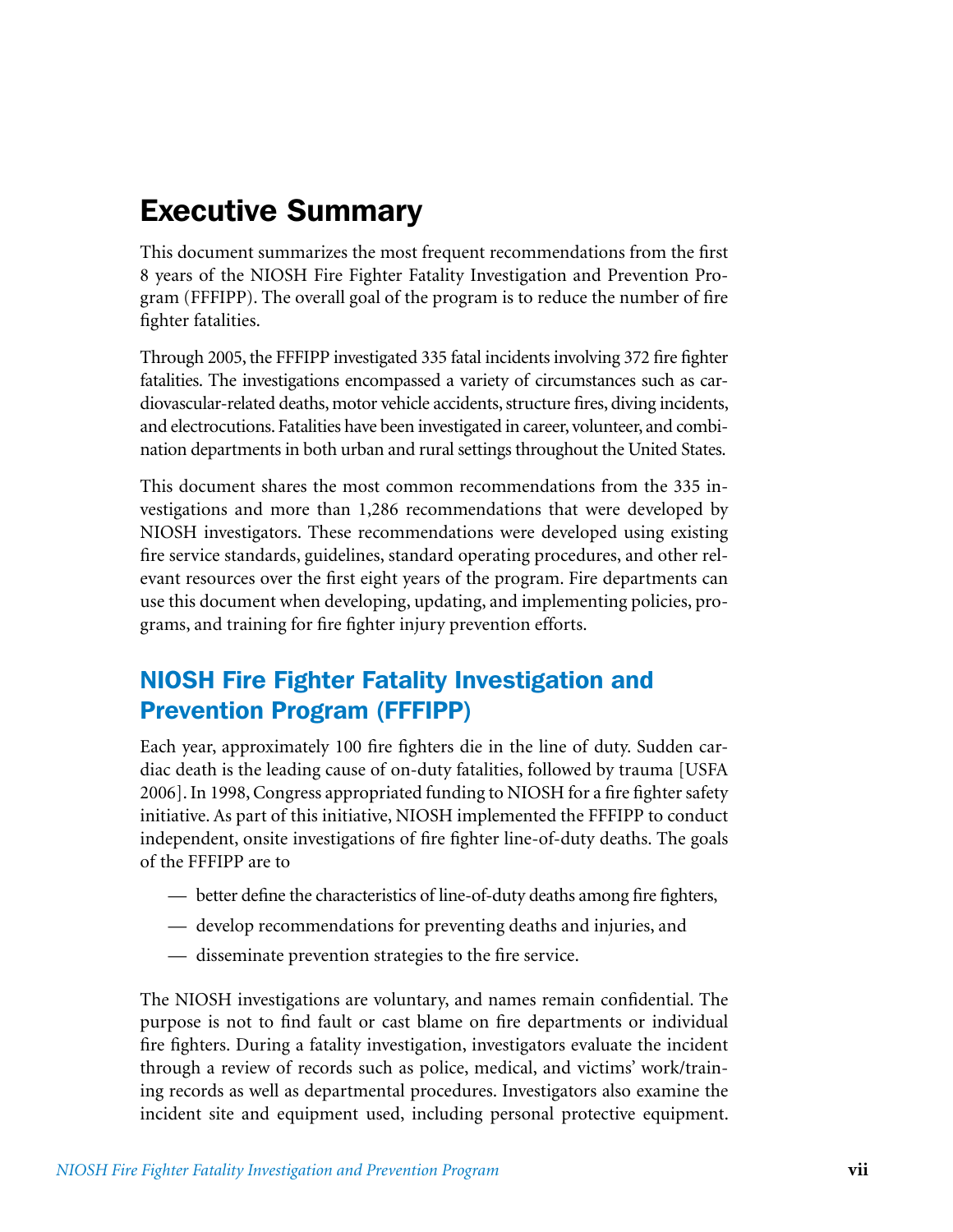Interviews are conducted with members of the fire department, department investigators, and family members (when appropriate). Together, these sources build a picture of the circumstances of the event.

Next, the investigators review best practices, National Fire Protection Association (NFPA) standards, information from the United States Fire Administration (USFA), and the public health and fire service literature related to each case. They develop recommendations for prevention and write a narrative report describing the event and the recommendations. References for each recommendation can be found in the NIOSH Fatality Investigation Reports (Recommendations/Discussion section) on the NIOSH Web site (www.cdc.gov/niosh/fire/). Reports are disseminated to the fire service through a NIOSH Web site. Packets of selected reports have been periodically mailed to approximately 35,000 fire departments across the United States.

From 1998 through 2005, 863 fire fighters died in the line of duty (excluding the 343 fatalities in the World Trade Center tragedy) [USFA 2006]. The FFFIPP investigates both cardiovascular and traumatic incidents in career, volunteer, and combination departments. From 1998 to 2005, the FFFIPP investigated 335 of these fatal incidents, which accounted for 372 (43%) fire fighter fatalities. Therefore, the leading recommendations reflect the types of incidents investigated and may not apply to all deaths. Tables 1 and 2 list NIOSH fire fighter fatality investigations by cause of death and type of department for medically related and traumatic incidents.

|                                    | Type of department |                |                    |                |
|------------------------------------|--------------------|----------------|--------------------|----------------|
| Cause of death                     | Volunteer          |                | Career Combination | <b>Total</b>   |
| Sudden cardiac death               | 37                 | 69             | 37                 | 143            |
| Heat stress                        | $\Omega$           | $\overline{2}$ | 0                  | $\overline{c}$ |
| Sarcoidosis—cardiac<br>involvement | $\Omega$           | 2              | 0                  | $\overline{c}$ |
| Other $*$                          | 2                  | 3              | 2                  | 7              |
| Total                              | 39                 | 76             | 39                 | 154            |

#### Table 1. NIOSH investigations of medically related fire fighter fatalities by cause of death and type of department, 1998–2005

\*Other = pulmonary conditions, stroke, aneurysm, seizure disorder, and drug intoxication.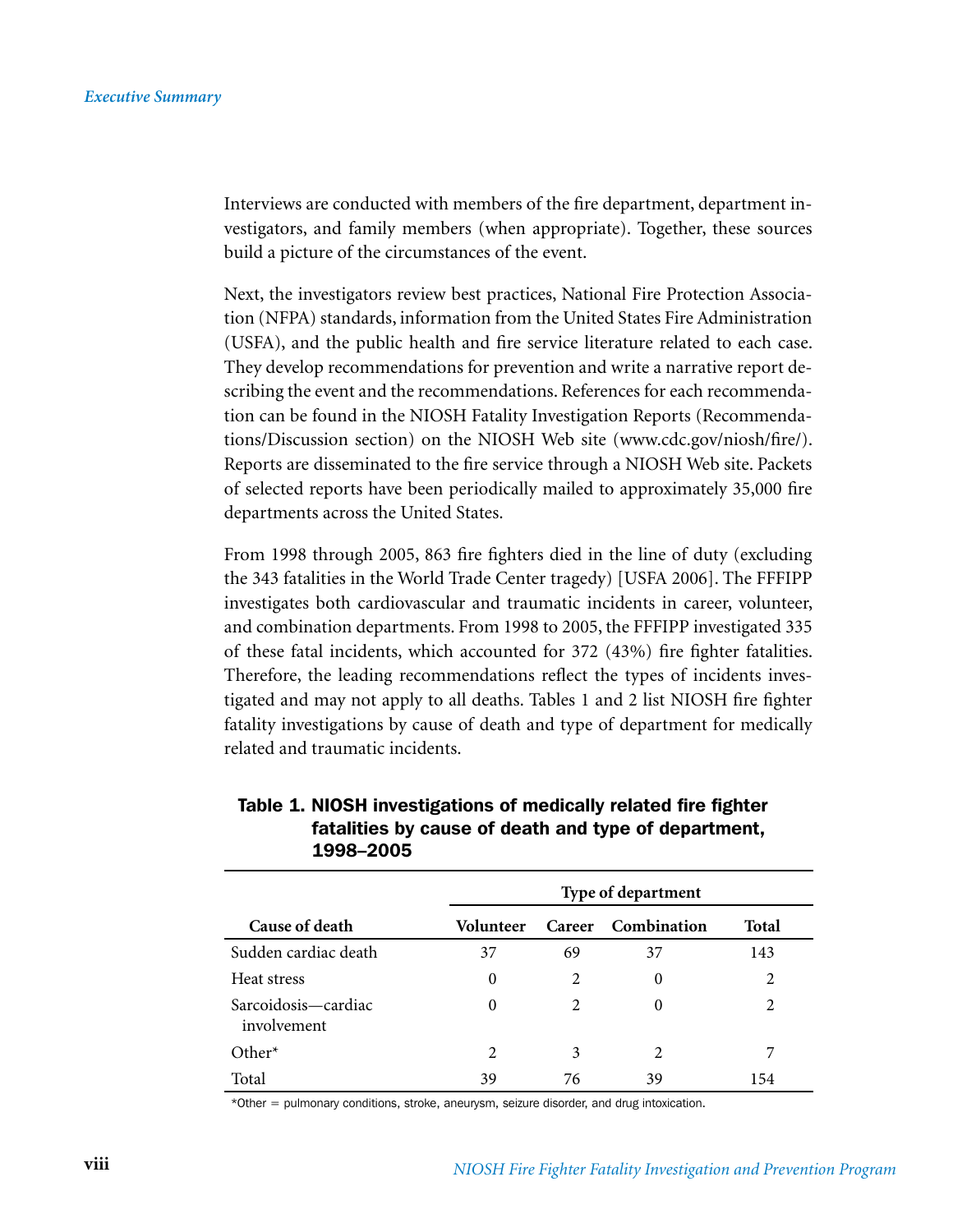|                              | Type of department |               |             |       |
|------------------------------|--------------------|---------------|-------------|-------|
| Cause of death               | <b>Volunteer</b>   | <b>Career</b> | Combination | Total |
| Asphyxiation                 | 19                 | 31            |             | 57    |
| Electrocution                | $\overline{2}$     | 3             |             | 6     |
| <b>Burns</b>                 | 4                  | 12            | 8           | 24    |
| Drowning                     | 1                  | 6             |             | 8     |
| Motor vehicle accident (MVA) | 31                 | 14            | 13          | 58    |
| Non-MVA trauma               | 12                 | 12            | 2           | 26    |
| Other                        | 1                  | 1             | $\theta$    | 2     |
| Total                        | 70                 | 79            | 32          | 181   |

### Table 2. NIOSH investigations of trauma-related fire fighter fatalities by cause of death and type of department, 1998–2005

### Leading Recommendations, 1998–2005

This document summarizes the leading recommendations from the 335 investigations conducted over the first 8 years of the NIOSH FFFIPP. The recommendations are grouped into 10 categories:

### Recommendations for preventing fatalities related to medical conditions

- 1. Medical screening
- 2. Fitness and wellness

### Recommendations for preventing fatalities related to trauma

- 3. Standard operating procedures and guidelines (SOPs)
- 4. Communications
- 5. Incident command
- 6. Motor vehicle
- 7. Personal protective equipment
- 8. Strategies and tactics
- 9. Rapid intervention team
- 10. Staffing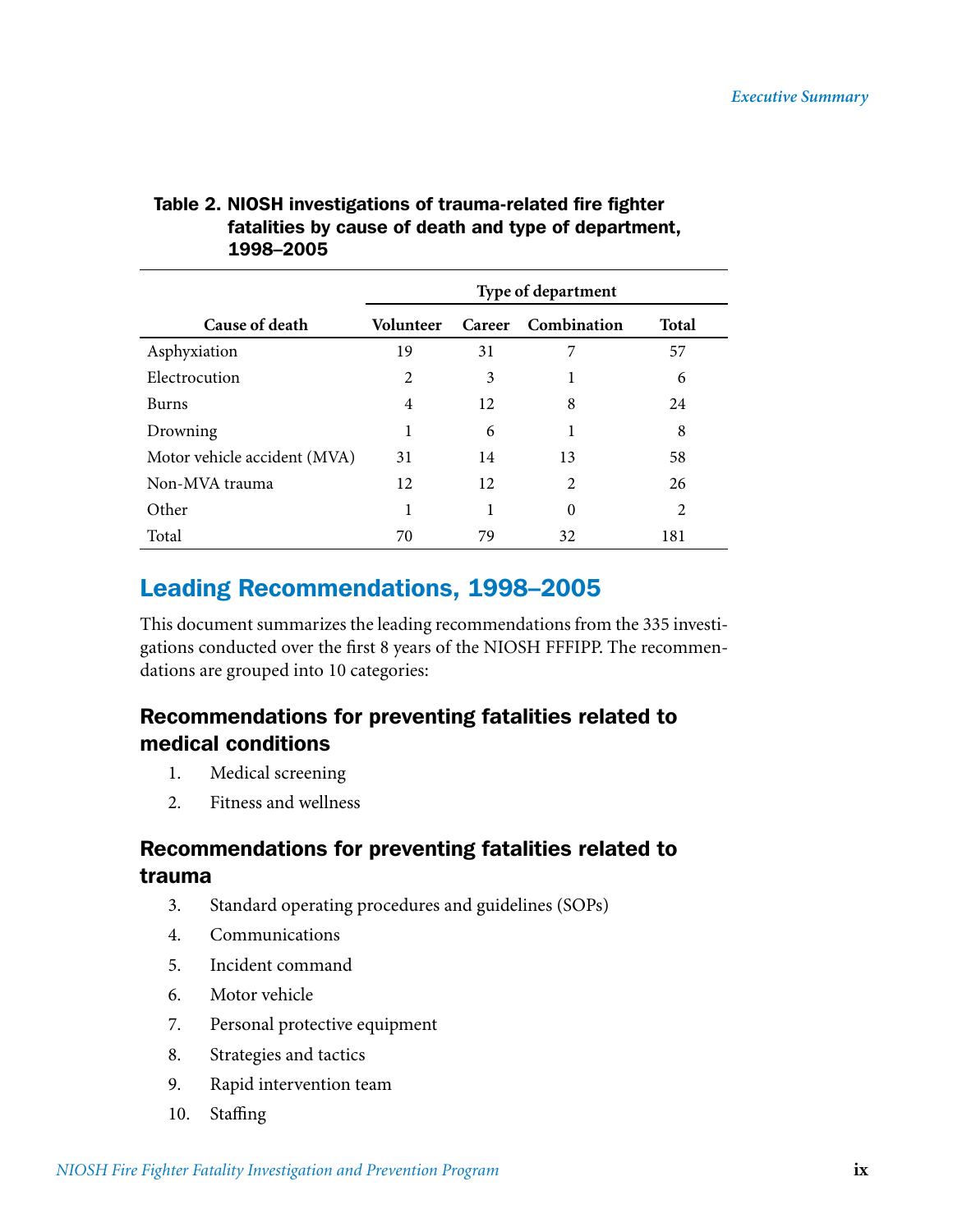These recommendation categories are relevant to all types of departments in the fire service and should be considered when developing, updating, and implementing fire fighter injury prevention efforts.

### How to Use This Document

Each of the 10 recommendation categories for preventing on-duty fire fighter fatalities includes the following sections:

- Overview of the category
- Category recommendations
- A case example of a fatality investigation report summary
- Fire department self-assessment questions
- Key resources

To illustrate each of the 10 recommendation categories (2 for fatalities related to medical conditions and 8 for fatalities related to trauma), a fatality investigation report summary was chosen as an example for each category. Most fatalities involve multiple factors, and recommendations for preventing a fatal incident may be included in more than one recommendation category.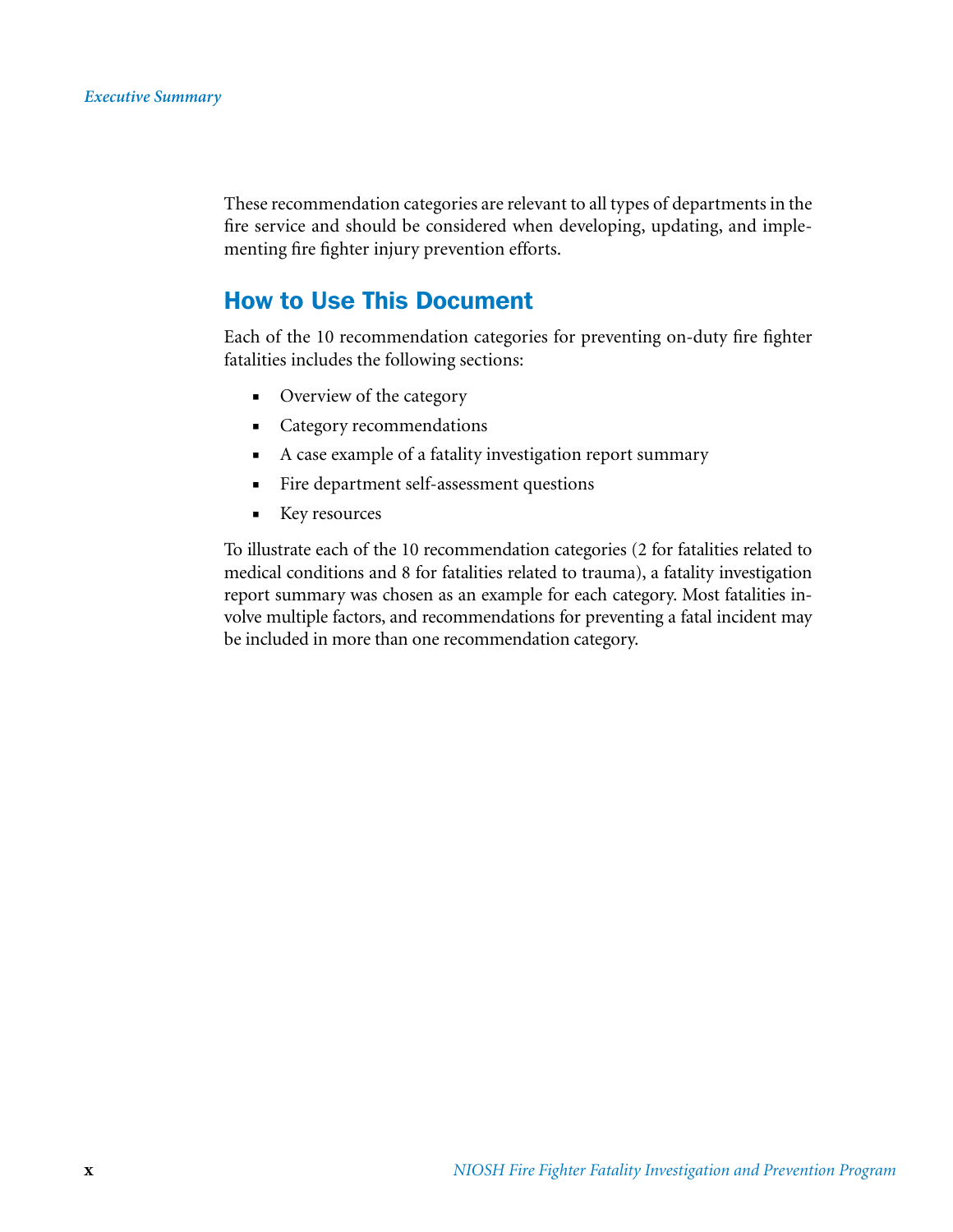### Acknowledgments

The authors convey a special thanks to the Division of Safety Research Surveillance and Field Investigations Branch for their contribution and review of the document.

### Contributors:

Richard W. Braddee, Team Leader, Fire Fighter Fatality Investigation and Prevention Program

Virginia Lutz, Safety and Occupational Health Specialist

Mark F. McFall, Safety and Occupational Health Specialist

Jay L. Tarley, Safety and Occupational Health Specialist

Anne C. Hamilton edited the document. Gino Fazio and Vanessa Becks provided desktop design and production.

The authors thank the following persons for their participation in the review of this technical document:

Nelson Bryner, National Institute of Standards and Technology, Leader Fire Fighting Technology Group, Fire Research Division

Daniel L. Gregory, Fire Department Safety Officers Association, Chairman

Heather Schaffer, National Volunteer Fire Council, Director

J. Gordon Routley, Fire Service Consultant

Robert E. Solomon, National Fire Protection Association, P.E., Assistant Vice President, Building and Life Safety Codes

Bruce Varner, International Association of Fire Chiefs, Chair Safety and Health Committee

The authors also thank Lunette Utter, Division of Safety Research, who provided database management.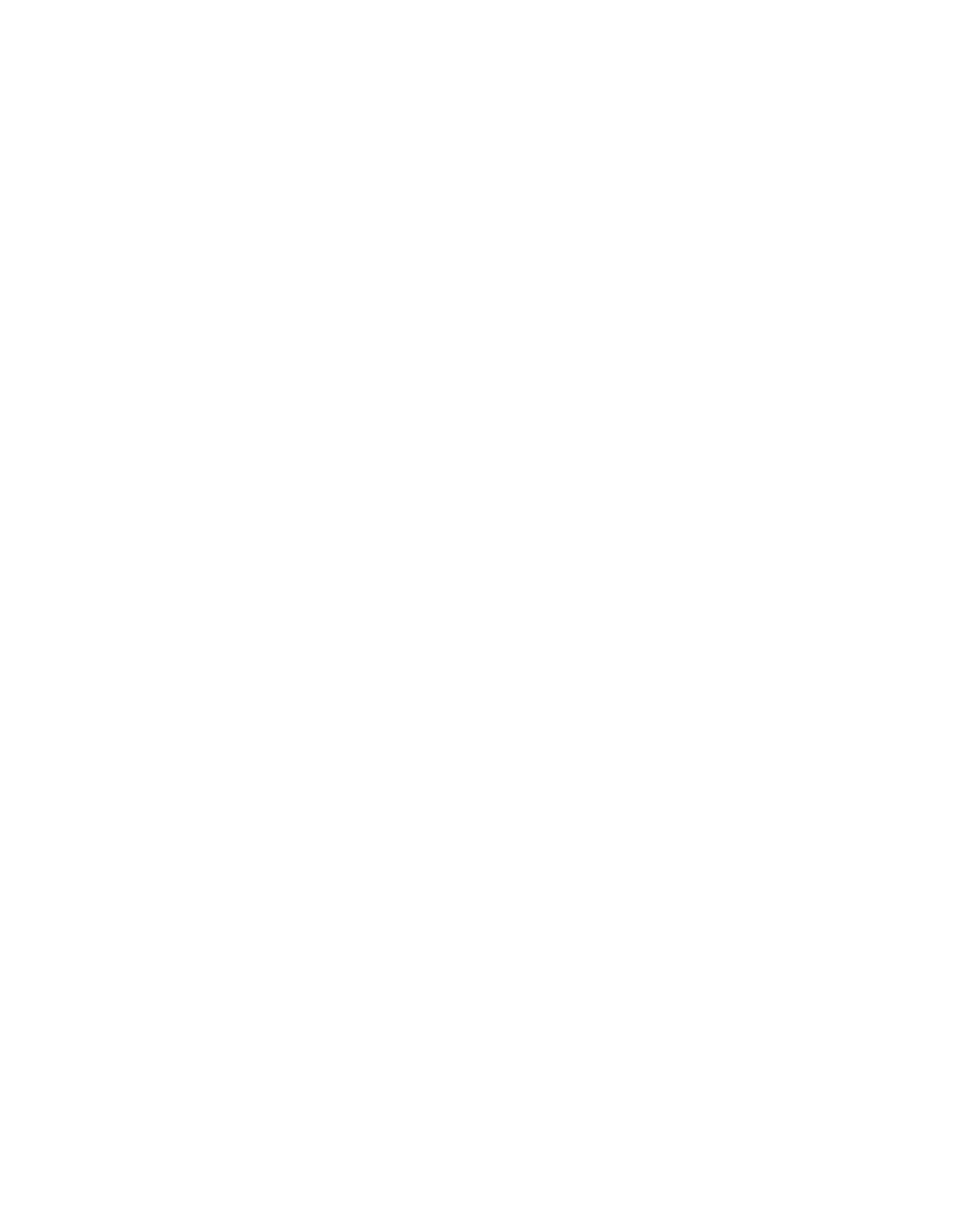### Recommendations for Preventing Fatalities Related to Medical Conditions

I

The terms cardiovascular disease, heart attacks, coronary artery disease, and sudden cardiac death appear frequently in the next two recommendations categories. Heart attacks and coronary artery disease are two conditions under the umbrella term cardiovascular disease. Not all sudden cardiovascular events result in sudden death, typically defined as the unexpected natural death due to a cardiac cause within a short period of time after the onset of acute symptoms.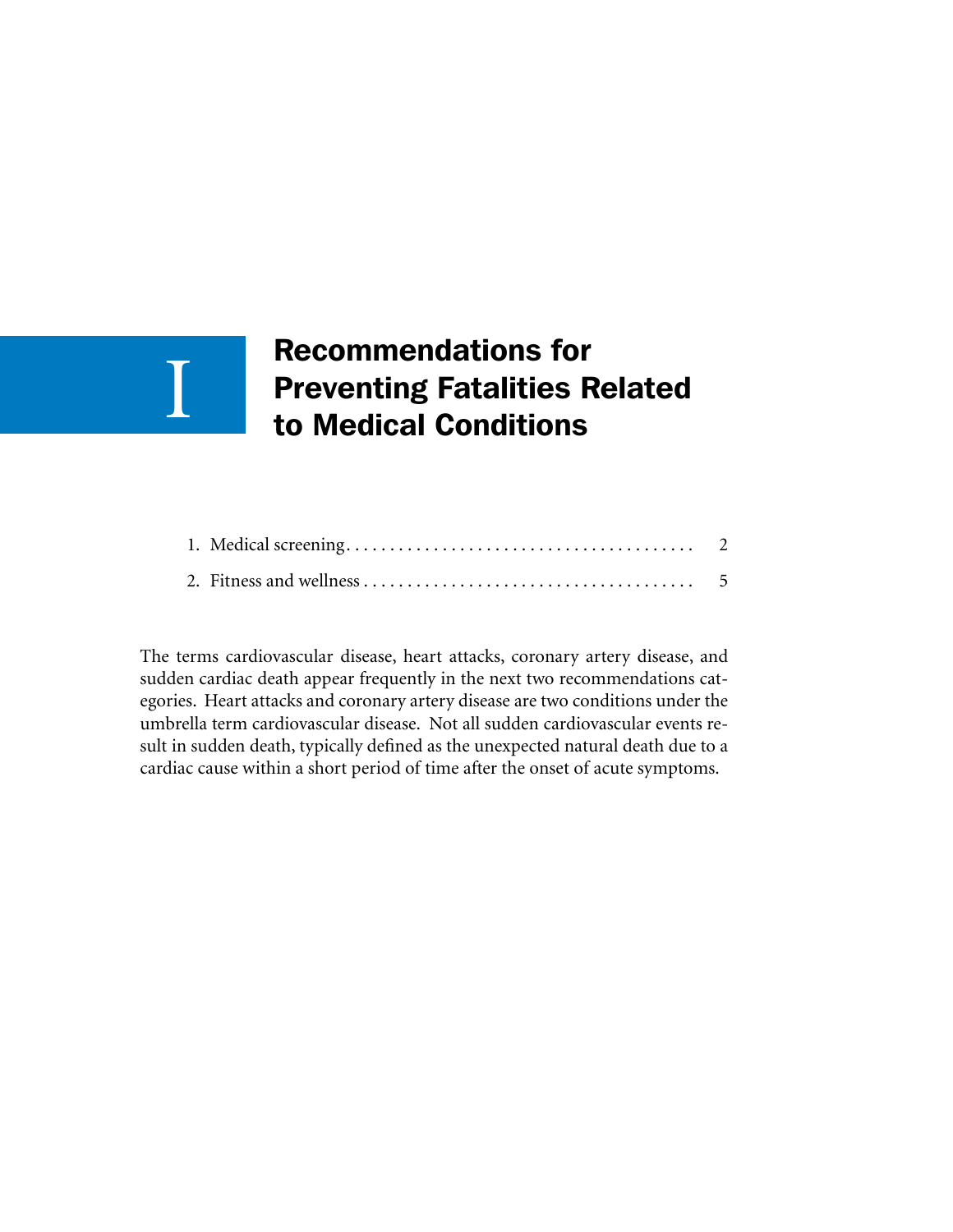### 1. Medical screening

Sudden cardiac death is the leading cause of fire fighter fatalities, representing approximately 45% of all line-of-duty deaths [USFA 2006]. The FFFIPP conducted 154 fatality investigations related to medical conditions from 1998 to 2005. Most of these sudden cardiac deaths were related to heart attacks (also known as myocardial infarctions). Heart attacks occur when there is a blockage of coronary artery blood flow which can be triggered by heavy physical exertion probably due to acute increases in heart rates and blood pressure [Willich et al. 1993]. Typically, fire fighters have elevated heart rates and blood pressures when responding to alarms conducting fire supression tasks on the fireground or during physically demanding training excercises [Gledhill and Jamnik 1992].

A case-control study using the NIOSH on-duty cardiovascular fatality data on fire fighters showed that participation in fire suppression and training and response to an alarm were significantly associated with fatalities from coronary heart disease [Kales et al. 2003, 2007]. In addition, NIOSH found that most victims had multiple risk factors for coronary artery disease. Despite these findings, only 48 (31%) of the 154 departments where NIOSH investigated fatalities from cardiovascular disease conducted annual screening programs on all fire fighters to identify risk factors for coronary artery disease. Of the 48 departments conducting screening, only 16 (33%) conducted exercise stress tests on those at increased risk for coronary artery disease and sudden cardiac death [NIOSH 2007].

### Recommendations for fire departments

- Conduct annual medical evaluations to screen all fire fighters for risk factors for coronary artery disease (e.g., smoking, diabetes mellitus, high blood pressure, high blood cholesterol, physical inactivity, obesity, and a family history of coronary artery disease).
- Conduct exercise stress tests on fire fighters who have coronary artery disease or who are at increased risk of this disease and sudden cardiac death. Increased risk for sudden cardiac death is defined as male fire fighters older than 45 years of age (older than 55 years for female fire fighters) with two or more risk factors for coronary artery disease (listed above) (Key Resource 2 on page 4).
- Ensure that fire fighters are medically cleared by physicians who are knowledgeable about the cardiovascular demands of fire fighting and aware of published medical guidelines for fire fighters.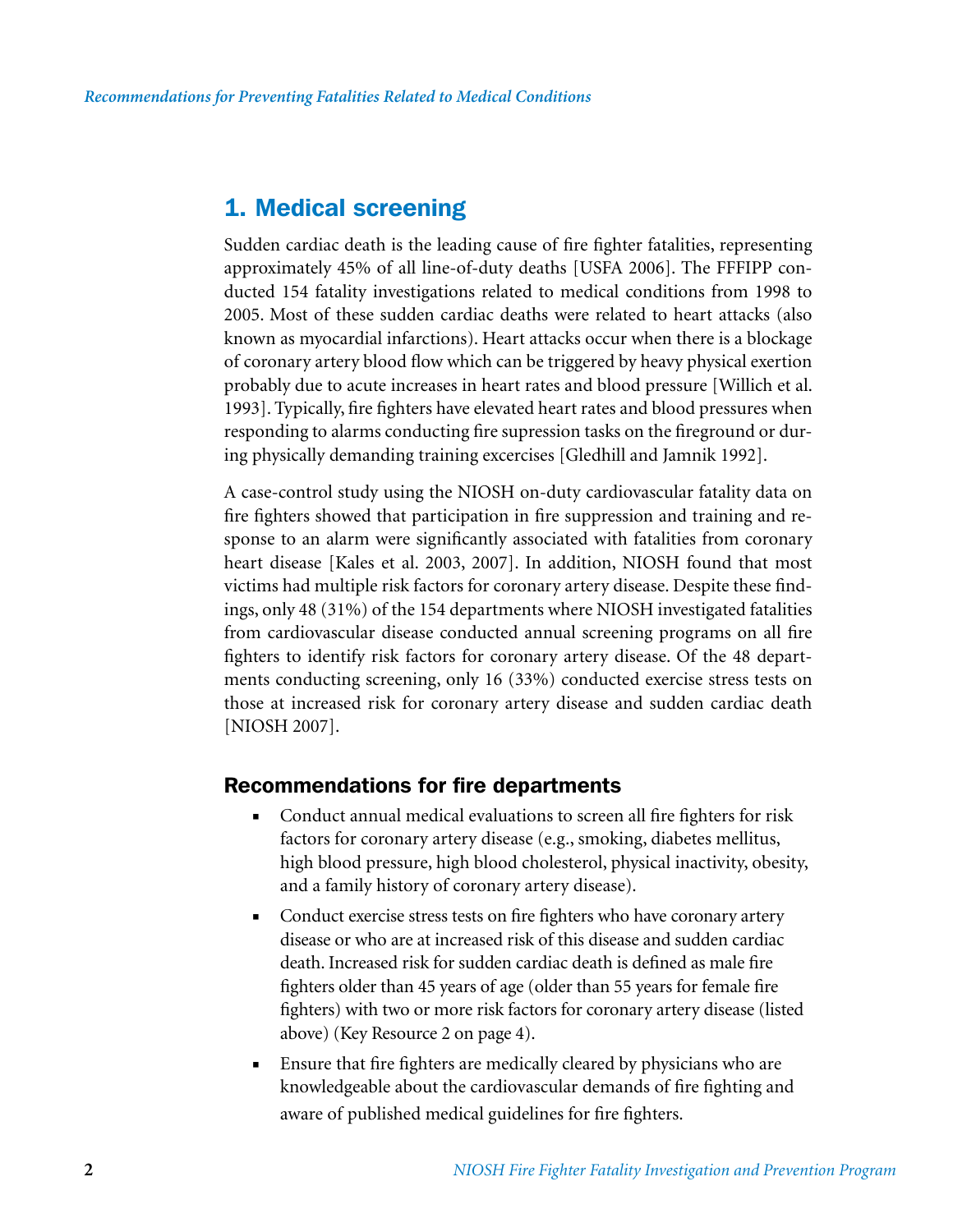### Case 1. Fire fighter dies after collapse at apartment building fire

A 49-year-old male career captain with coronary artery disease experienced sudden cardiac death while serving as the incident commander (IC) at a structure fire. Before his collapse, the captain had not been performing physically demanding tasks. When crew members found him, he was unresponsive, without a pulse, and not breathing. Despite immediate cardiopulmonary resuscitation (CPR) and advanced life support, the captain died. No autopsy was performed.

Two years earlier, the captain had been diagnosed with coronary artery disease (100% occlusion of the right coronary artery). His treatment included a coronary artery stent, smoking cessation, and quarterly checkups with his private cardiologist. Follow-up studies by his private physician revealed a remote (old) myocardial infarction, a mildly dilated left ventricle, and a negative exercise (treadmill) stress test with fair exercise tolerance (10 metabolic equivalents [METS]). Two months before his death, the captain experienced a sudden loss of consciousness (syncope). A work-up by his private cardiologist revealed a slightly enlarged heart with slight left ventricle dilation, mildly impaired pumping function (decreased ejection fraction), and heart arrhythmia (atrial fibrillation with premature ventricular complexes). The captain was treated with Coumadin® (anticoagulant drug) and released for unrestricted duty.

This case illustrates the need for medical screening because the fire department did not conduct annual or periodic medical evaluations. The captain's medical evaluations and work clearances were conducted by his private physician. The captain had five medical conditions that had the potential to interfere with his essential job tasks: atrial fibrillation, anticoagulant drug use, cardiac enlargement, coronary artery disease, and syncope. If he had been examined by a provider familiar with consensus medical standards for fire fighters [NFPA 1582\*], he might have been restricted from full fire suppression duties—which might have prevented his sudden cardiac death at this time [NIOSH 2002a].

### Assess your department

- 1. Does our fire department physician know the status of member's risk factors for coronary artery disease?
- 2. Does our fire department require exercise stress tests for fire fighters at increased risk for coronary artery disease and sudden cardiac death?

<sup>\*</sup>See Key Resources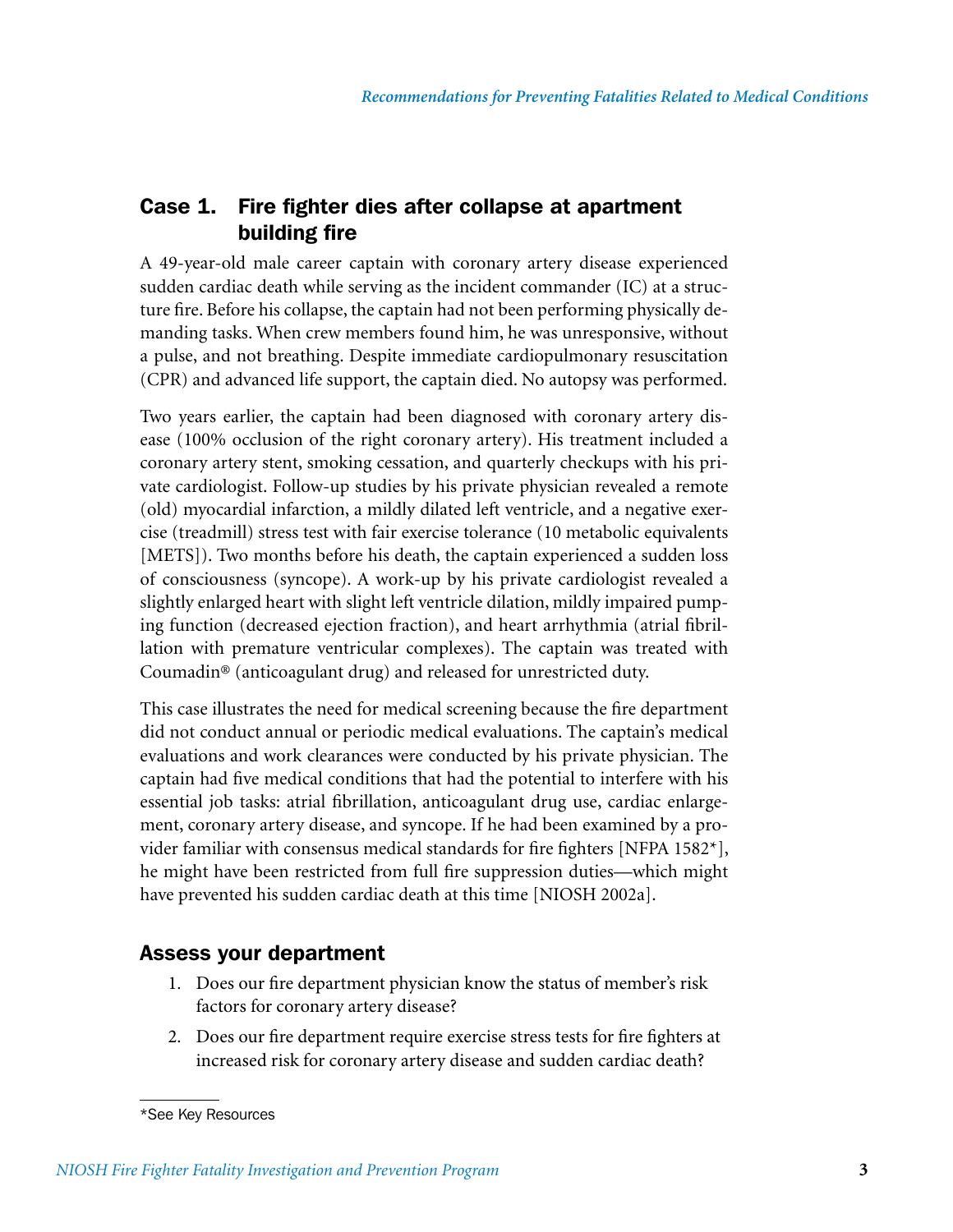3. Are members under the care of medical providers that are aware of fire service guidelines regarding medical clearance for duty?

### KEY RESOURCES

- 1. NFPA 1582: Standard on comprehensive occupational medical program for fire departments. Available at www.nfpa.org/catalog/search. asp?action=search&query=1582
- 2. ACC/AHA [2002]. Guidelines update for exercise testing: a report of the American College of Cardiology/American Heart Association Task Force on Practice Guidelines (Committee on Exercise Testing). Available at http://content.onlinejacc.org/cgi/content/full/40/8/1531
- 3. NIOSH [2007]. NIOSH Alert: preventing fire fighter fatalities due to heart attacks and other sudden cardiovascular events. Available at www. cdc.gov/niosh/docs/2007-133/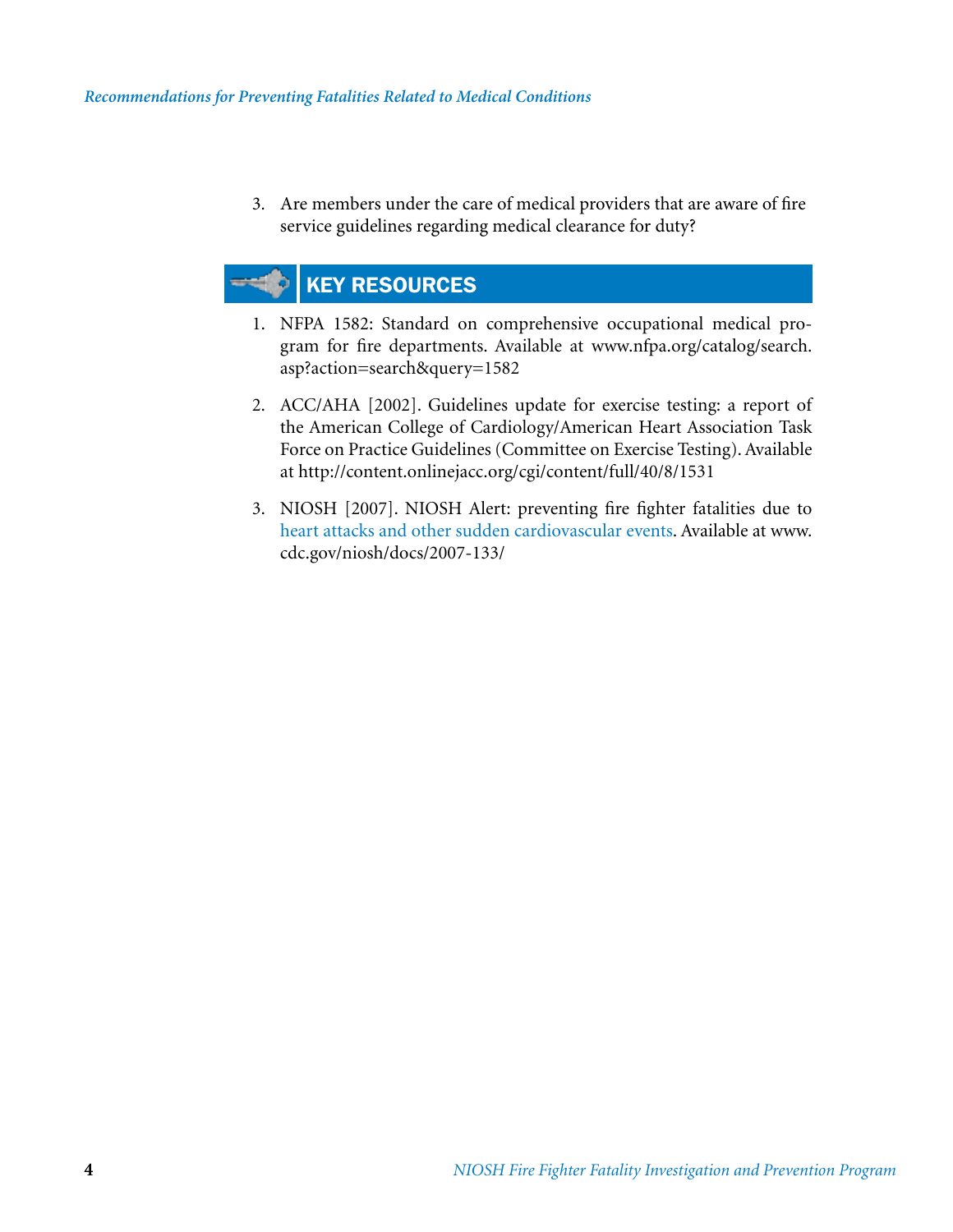### 2. Fitness and wellness

Fitness and wellness programs can reduce modifiable coronary artery disease risk factors (Box 1). These programs are effective at reducing coronary artery disease risk factors, and can be cost effective, typically by reducing the number of work-related injuries and lost workdays in both fire fighters [Garfi et al. 1996; Harger et al. 1999; Dempsey et al. 2002; Stevens et al. 2002; Womack et al. 2005; Blevins et al. 2005; Kuehl 2007] and other workers [Maniscalco et al. 1999; Stein et al. 2000; Aldana 2001]. Programs that include individualized risk reduction for high-risk workers within the context of a comprehensive program seem to hold the most promise for positive clinical and cost outcome [Pelletier 2001]. The guidelines developed by the International Association of Fire Fighters (IAFF)/International Association of Fire Chiefs (IAFC), the National Volunteer Fire Council (NVFC)/United States Fire Administration (USFA), and the NFPA involve comprehensive programs with individualized assessment for all fire fighters (Boxes 2–4). Programs must be implemented in a positive, nonpunitive manner.

Unfortunately, most of the fire departments in which NIOSH investigated an on-duty fatality from cardiovascular disease did not have a comprehensive fitness and wellness program as recommended by NFPA 1583, the IAFF/IAFC, and the NVFC/USFA documents (Boxes 2–4). From 1998 to 2005, 63 fire departments that experienced a fire fighter's death from cardiovascular disease, (41% of the 154 that NIOSH-investigated) had fitness programs, but only 16 of the 154 (10.4%) required participation.

### Recommendations for fire departments

■ Develop individualized fitness and wellness programs for all fire fighters.

### Box 1

#### *Modifiable risk factors for coronary artery disease*

- High blood cholesterol
- Diabetes mellitus
- Cigarette smoking
- 
- -
- High blood pressure
- Obesity and overweight ■ Physical inactivity

Source: American Heart Association www.americanheart.org/presenter. jhtml?identifier=4726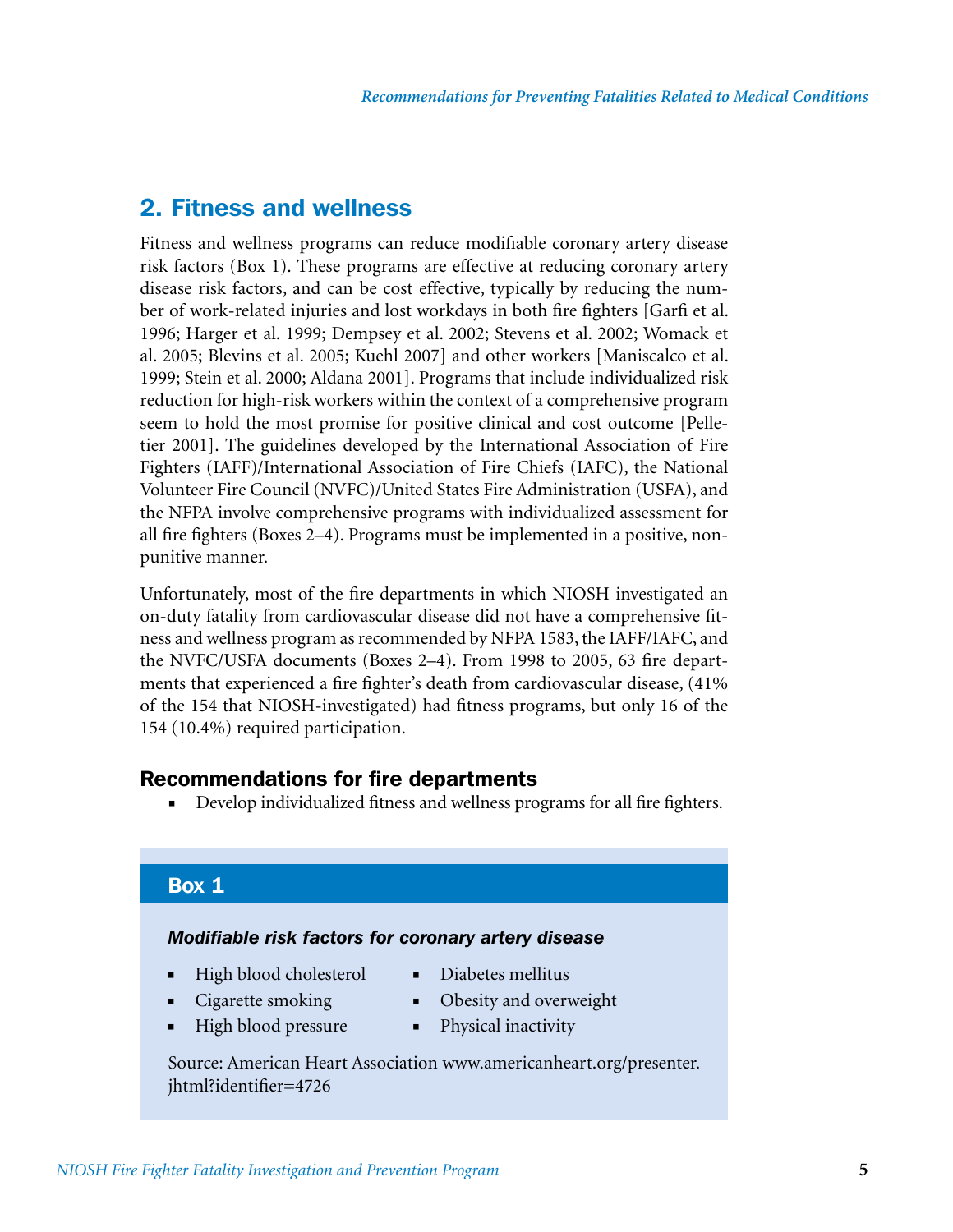- Conduct annual fitness evaluations by a fitness coordinator under the supervision of a physician who is knowledgeable about the physical demands of fire fighting and aware of published medical guidelines for fire fighters (Boxes 2 and 3).
- Include health promotion components (e.g., smoking cessation, cancer screening, diet and nutritional education, and immunizations) (Boxes 2 and 3) in the fire department's wellness program.

### Case 2. Fire fighter dies during live fire training

A 56-year-old career captain experienced sudden cardiac death during live-fire training. The live-fire exercise was in a two-story structure, and the training was in full compliance with all components of NFPA 1403, Standard on Live Fire

#### Box 2

### *The IAFF and IAFC Fire Service Joint Labor Management Wellness/Fitness Initiative*

The IAFF/IAFC Wellness Initiative is an individualized program that requires the participation of all uniformed personnel in a nonpunitive manor. The Initiative includes a manual with information on the following topics:

- Fitness evaluation
- Behavioral health
- Medical evaluation ■ Rehabilitation
- Data collection

The IAFF/IAFC Task Force has determined that successful implementation of the Wellness/Fitness Initiative requires a fire fighter in each department who can take the lead. This person must have the ability to design and implement fitness programs, improve the wellness and fitness of his or her department, and assist with the physical training of recruits. This need for a department-level leader led to the development of the Fire Service Peer Fitness Trainer certification program. The Peer Fitness Trainer program is being developed in conjunction with the American Council on Exercise.

For more information about this initiative, visit www.iaff.org/HS/Well/ wellness.html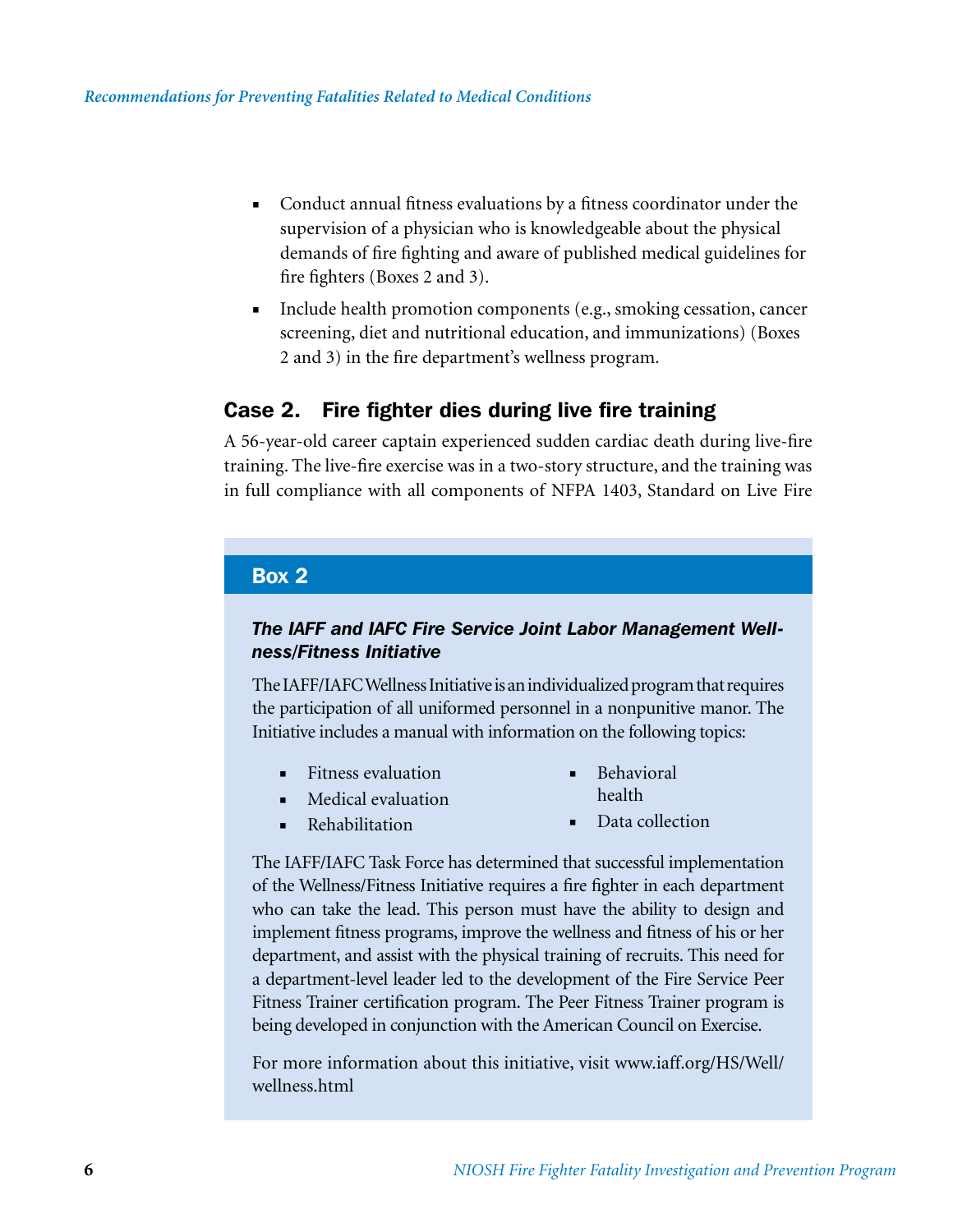### Box 3

#### *The NVFC Heart-Healthy Firefighter Program*

The NVFC Heart-Healthy Firefighter Program promotes fitness, nutrition, and health awareness. The program includes

- Heart healthy fire fighter kit.
- Fired up for fitness challenge.
- Heart healthy resource guide (Key Resouce 2 on page 8).

Additional publications developed by the NVFC in conjunction with the USFA include the Health and Wellness Guide for the Volunteer Fire Service (www.usfa.dhs.gov/downloads/pdf/publications/fa-267.pdf) and the Emerging Health and Safety Issues in the Volunteer Fire Service (www.usfa.dhs.gov/downloads/pdf/publications/fa\_317.pdf).

Training Evolutions. The captain, wearing full turnout gear and self-contained breathing apparatus (SCBA) with air on, had performed 8 evolutions/fire starts lasting 10 minutes each with only one 15-minute break. On his last evolution, he ignited the fire and exited from the structure in no apparent distress. Shortly thereafter, the captain solicited help from a paramedic in the stand-by ambulance. The paramedic's initial evaluation found a weak pulse and labored respirations. While removing his turnout gear, the captain collapsed. Despite immediate CPR and advanced cardiac life support, the captain died. The medical examiner who conducted the autopsy listed the cause of death as "probable cardiac arrhythmia due to ischemic heart disease due to severe coronary artery atherosclerosis."

The NIOSH investigation revealed that annual medical evaluations are required by this fire department. In fact, 2 months before his death, the captain was medically evaluated by a contract physician. The evaluation revealed high cholesterol, physical inactivity, obesity, and limited exercise tolerance. The contractor provided a voluntary wellness program that included nutrition and wellness education along with an individualized fitness plan. Unfortunately, the captain did not take advantage of this voluntary program [NIOSH 2002b].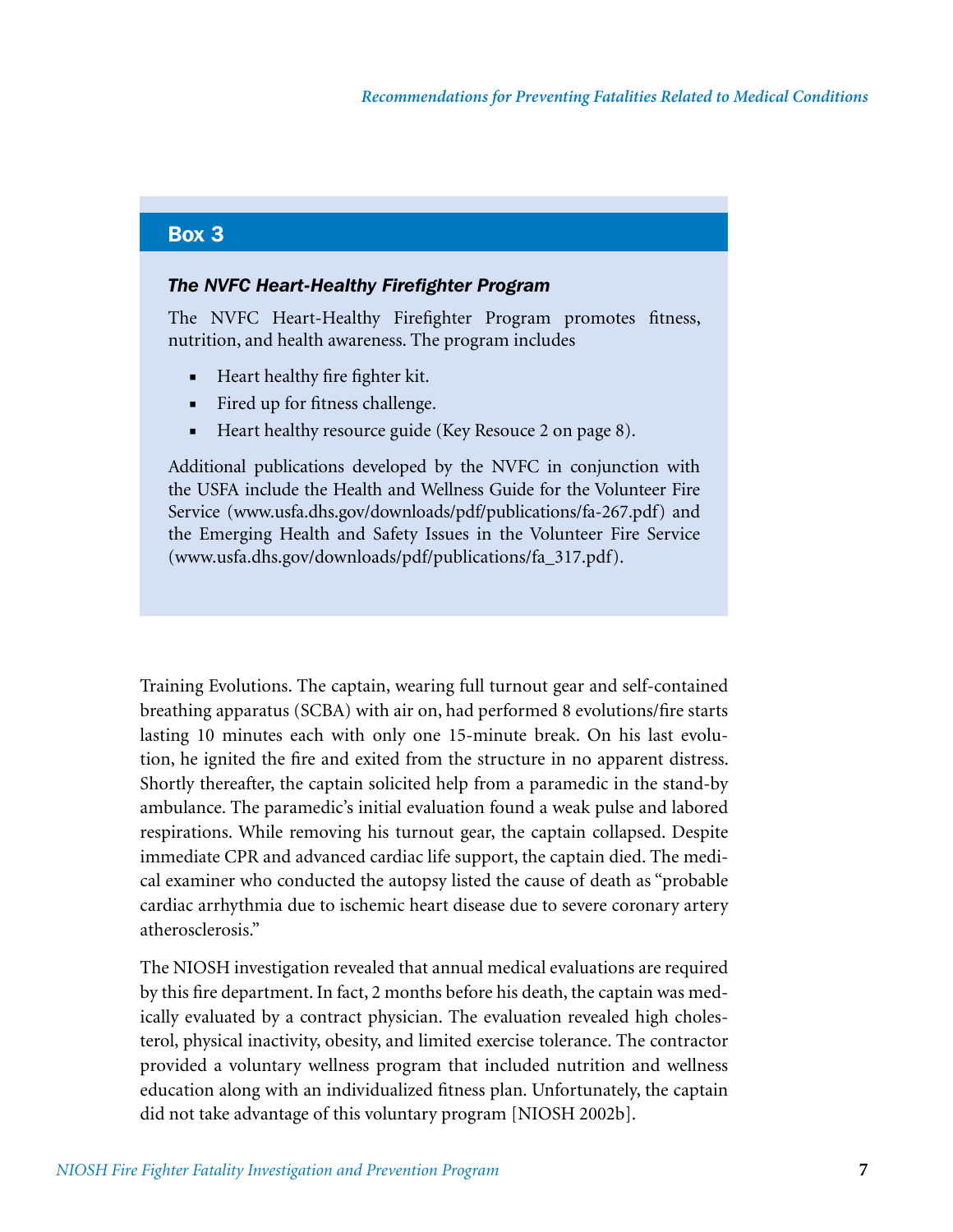### Box 4

### *NFPA 1583, Standard on Health-Related Fitness Programs for Fire Fighters*

NFPA 1583 stipulates that fire departments establish and provide a health-related fitness program that enables members to develop and maintain a level of health and fitness to safely perform their assigned functions. Components of this program should include the following:

- Educational program regarding description and benefits.
- Individualized exercise prescription with warm-up, aerobic, muscular, flexibility, healthy back, and cool-down guidelines.
- Safety and injury program.

For more information about this NFPA standard, visit www.nfpa.org/ catalog/search.asp?action=search&query=1583

### Assess your department

- 1. Does our fire department offer a fitness program and do members participate?
- 2. Do fire fighters receive a fitness evaluation every year?
- 3. Does our fire department offer a wellness program that includes help with smoking cessation and health screens, and do members participate?

### KEY RESOURCES

- 1. NFPA 1583: Standard on health-related fitness programs for fire department members. Available at www.nfpa.org/catalog/search. asp?action=search&query=1583
- 2. NVFC/USFA health and wellness guide for volunteer fire service. Available at http://healthy-firefighter.org/
- 3. IAFF/IAFC fire service joint labor management wellness-fitness initiative. Available at www.iafc.org/publications/index.asp
- 4. NFFF National Fallen Firefighter Foundation. 16 Firefighter Life Safety Initiatives. Available at www.everyonegoeshome.org/initiatives.html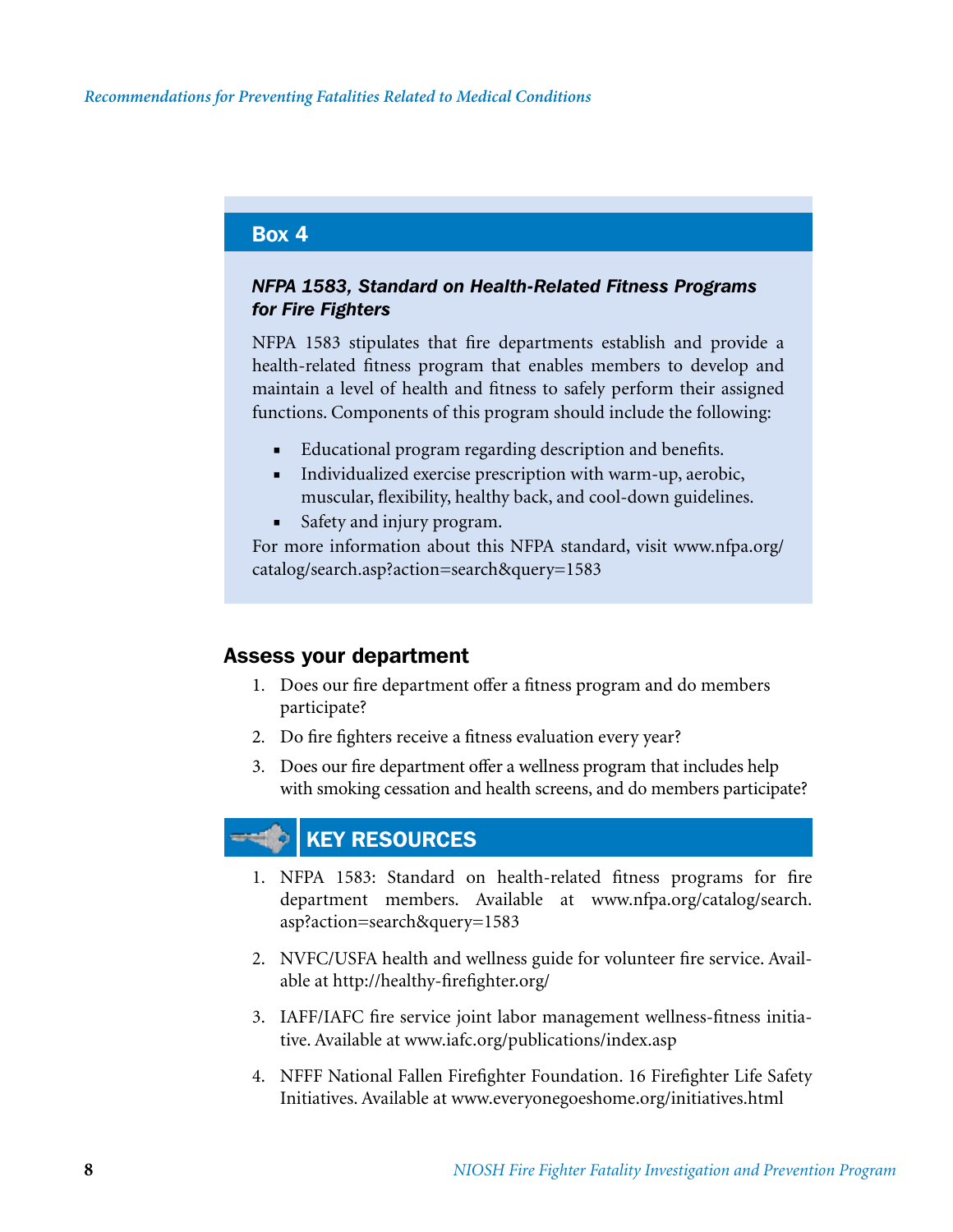### Recommendations for Preventing Fatalities Related to Trauma II

| 3. | Standard operating procedures and guidelines (SOPs)  10 |  |
|----|---------------------------------------------------------|--|
| 4. |                                                         |  |
| 5. |                                                         |  |
| 6. |                                                         |  |
|    |                                                         |  |
| 8. |                                                         |  |
| 9. |                                                         |  |
|    |                                                         |  |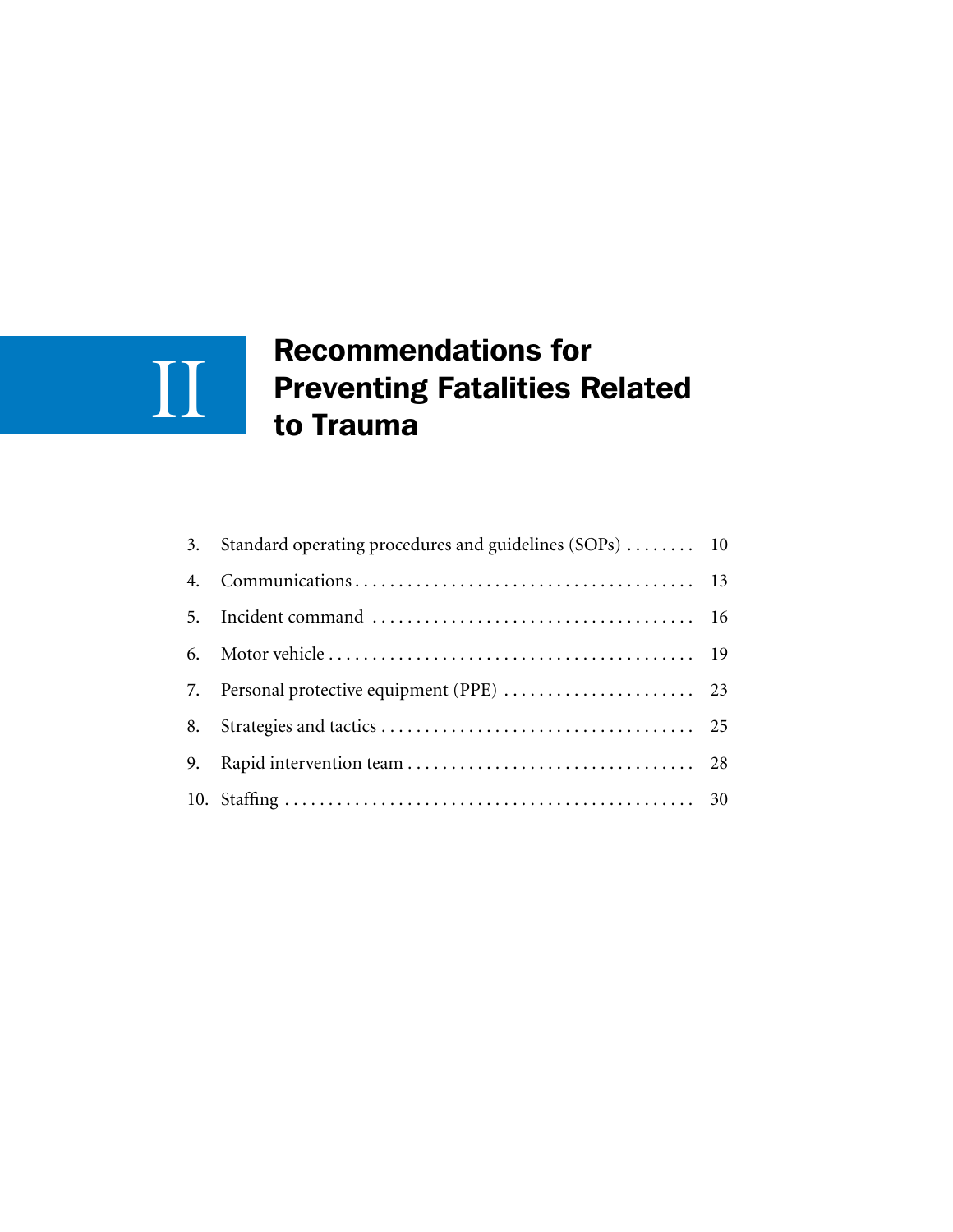### 3. Standard operating procedures (SOPs) and guidelines

SOPs guide the actions of fire personnel in nearly all types of incidents. They describe expectations and responsibilities of team members. The development, periodic review, evaluation, and updating of SOPs are critical for an effective and safe department response. All fire department personnel, both career and volunteer, must be aware of, trained in, and compliant with the department's SOPs (Box 5) [USFA 1999a; Brunacini 1985; NFPA 2006]. The most common types of recommendations in this section concern (1) developing SOPs specifically for incident command, safe driving, and seat belt use and (2) enforcing those SOPs.

### Recommendations for fire departments

- Ensure that the department's SOPs are developed and followed and that refresher training is provided.
- Develop and enforce SOPs for the safe and prudent operation of emergency vehicles.
- Enforce SOPs in the use of seat belts for all emergency vehicles.
- Establish and implement an incident command system (ICS) with written SOPs for all fire fighters.
- Ensure that SOPs addressing emergency scene operations such as basement fires are developed and followed on the fireground.
- Develop and implement written maintenance procedures for the SCBA.

### Box 5

#### *Elements of SOPs*

SOPs should be

- Written
- Official
- Applied to all situations

Source: Brunacini [1985].

- Enforced
- Integrated into the management system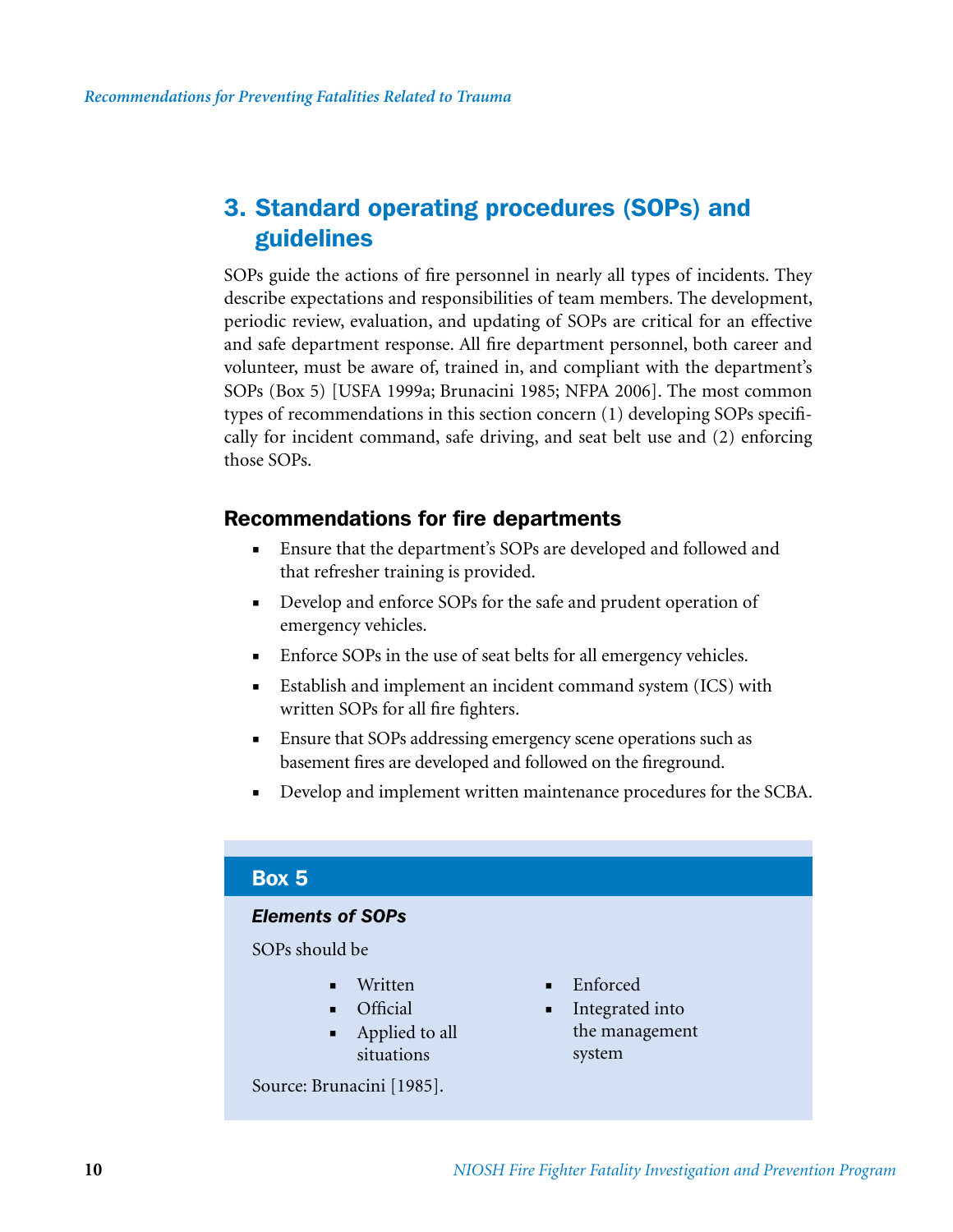### Case 3. Two volunteer fire fighters die fighting a basement fire

A 29-year-old male volunteer lieutenant and a 32-year-old male volunteer fire fighter died while fighting a basement fire in a single-family home. The size-up revealed that the structure was empty, that smoke had been seen in the first floor bathroom, and that light gray smoke was coming from the eaves and around the chimney. No flames were visible. The IC ordered roof ventilation while two other fire fighters searched for the location of the fire on the first floor of the structure. The fire fighters initially did not encounter any fire. But on the way out, part of the dining room ceiling collapsed, and fire began rolling out of the collapsed area. They extinguished the fire and reported to the IC that they thought the fire was in the attic. As a result of this information, a second hole in the roof was cut, but only light smoke escaped. The IC therefore ordered a crew to reenter the structure, where they found and extinguished fire under the sill plate in the wall adjacent to the basement stairs. This information led them to believe they had a working basement fire. The IC sent a crew to enter the basement to search for and extinguish the fire. They found the fire at the ceiling level in the basement and were able to push it back before they had to evacuate due to a crew member's low-air alarm sounding.

A second crew entered the basement and encountered light fire conditions that they knocked down before they exited. A third crew entered the basement with no visible fire. The crew used a thermal imaging camera to search for hot spots and pulled the ceiling in the basement to extinguish any fire they found. Suddenly, conditions changed. The captain leading the search reported that an intense heat had engulfed him, pierced through his hood, and knocked him to his knees. The entire basement, including the stairwell, had become engulfed in flames. He ordered his crew to get out. They did so by crawling up the stairs to exit as thick black smoke rolled out behind them. Not all members of the search crew escaped. Two fire fighters were trapped. After multiple attempts, they were located; but their SCBAs had run out of air.

The department involved in this incident had no SOPs. If SOPs for emergency operations on this fireground had been established, they would have provided guidance for the IC on how to approach this fire. SOPs for emergency operations should cover specific operations such as ventilation, water supplies, and basement fires (which present a complex set of circumstances).

To minimize the risk of serious injury to fire fighters, written SOPs should be developed, followed, and included in the overall risk management plan for the fire department. If the SOPs are changed, appropriate training should be provided to all affected members. In this case, NIOSH made recommendations for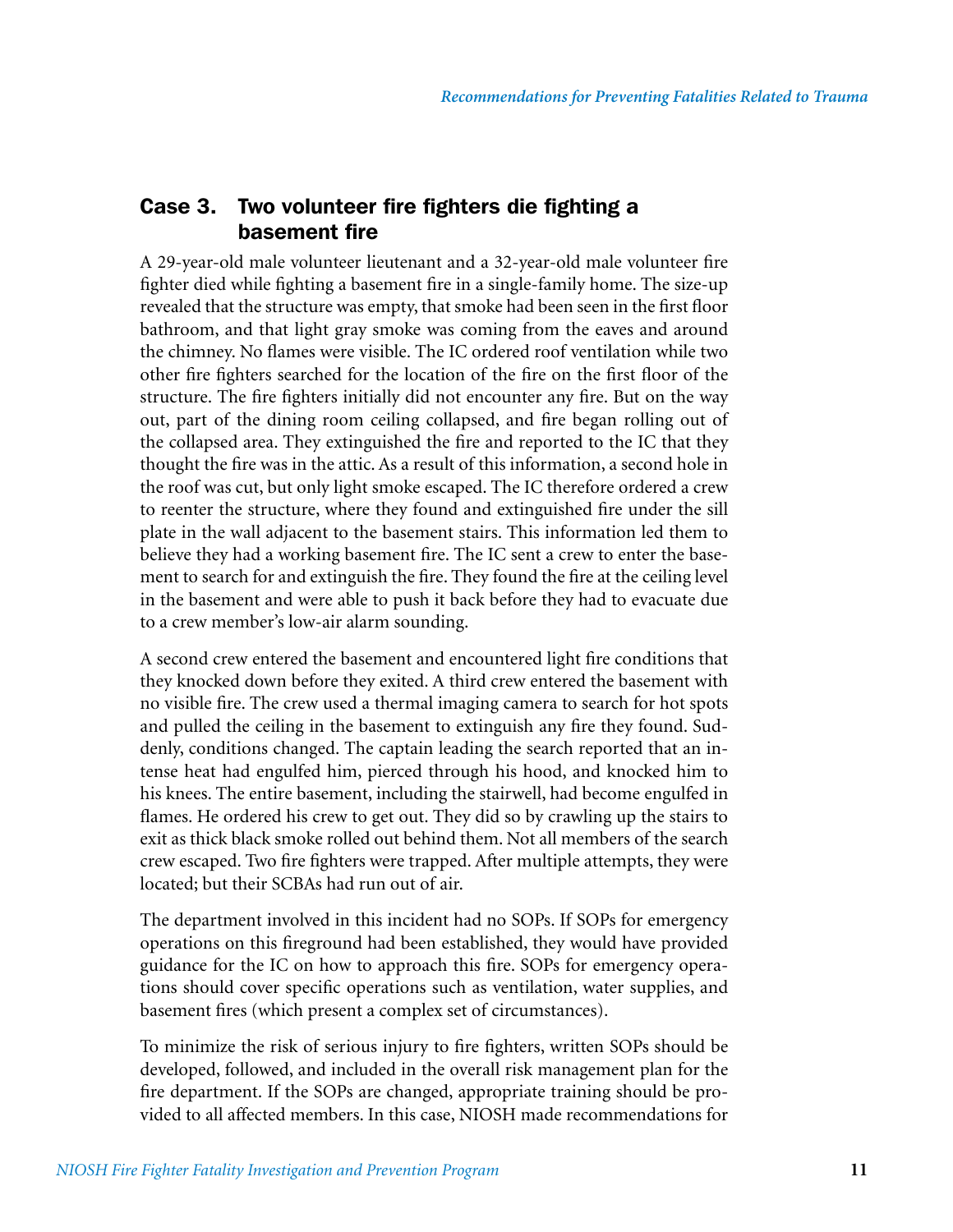SOPs as well as for incident command and rapid intervention teams [NIOSH 2001a].

#### Assess your department

- 1. Have we ever worked an incident without SOPs? How organized and in control were we during this incident?
- 2. Do all fire fighters in the department follow SOPs and how are they enforced?
- 3. Is our department trained in SOPs?
- 4. Where do we keep our SOPs?
- 5. When was the last time our SOPs were reviewed and updated?

#### KEY RESOURCES  $\equiv$

- 1. The USFA text, Developing Effective SOP, provides a complete guide (including templates) for the development of SOPs, 1999. Available at www.usfa.fema.gov/downloads/pdf/publications/fa-197.pdf
- 2. Firehouse.com has free downloadable samples of SOPs:

www.firehouse.com/tech/sop.html

www.firehouse.com/links/Fire\_and\_EMS\_Department\_SOPs/General/

www.firehouse.com/links/Fire\_and\_EMS\_Department\_SOPs/

www.firehouse.com/links/Fire\_and\_EMS\_Department\_SOPs/ Hazardous\_Materials\_Team/

- 3. Firehouse.com [2001]. SOP: instructors guide Maryland Fire and Rescue Institute. A teaching guide for fire fighter trainers on basic knowledge of SOPs importance and implementation. Available at www.firehouse. com/training/drills/files/DM\_0110.pdf
- 4. Cook JL [1998]. Standard operating procedure and guidelines. Saddle Brook, NJ: Penn Well. A textbook on designing appropriate SOPs.
- 5. NFPA 1500: Standard on fire department occupational safety and health program. Available at www.nfpa.org
- 6. NFPA 1561: Standard on emergency services incident management system. Available at www.nfpa.org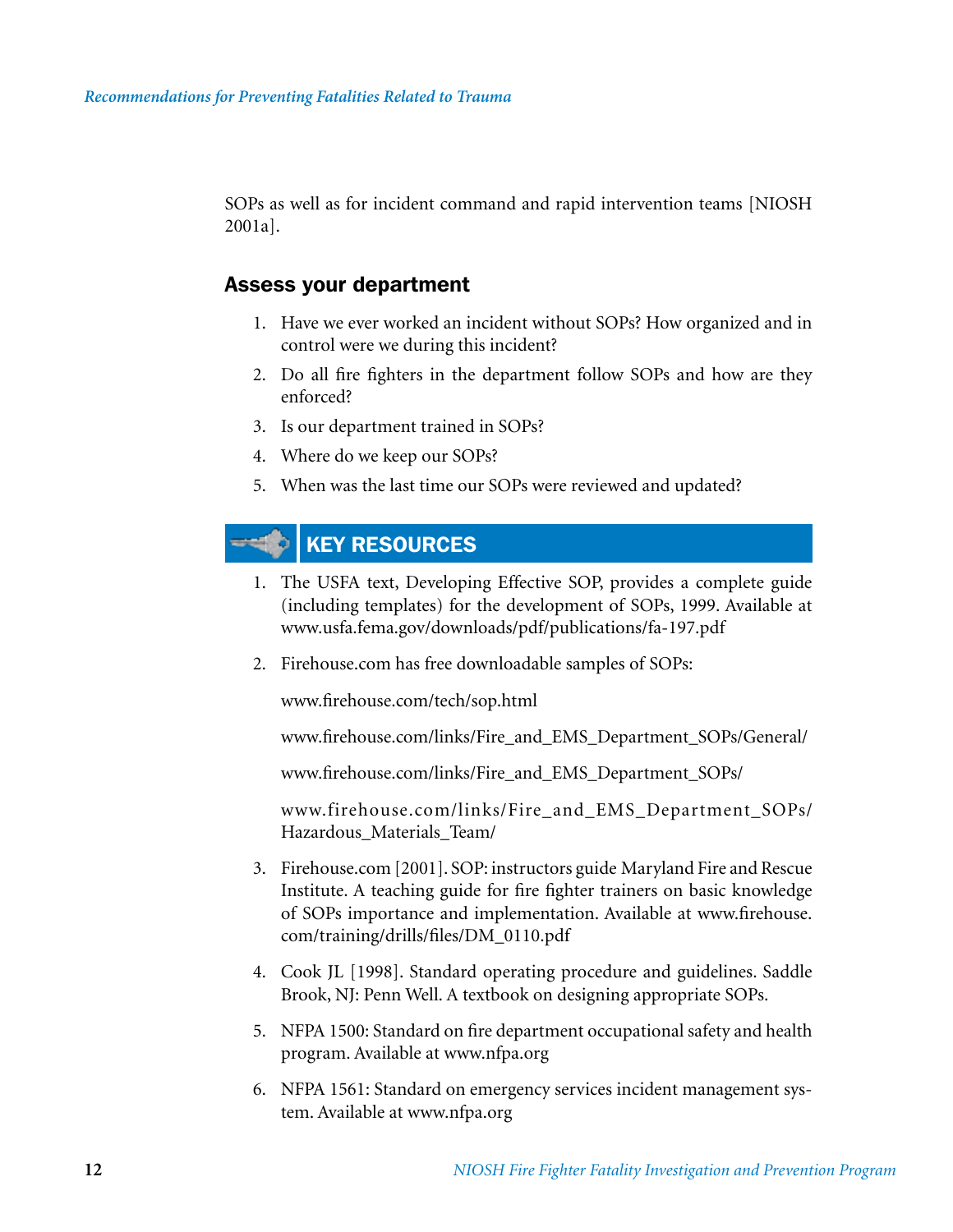### 4. Communications

Communications within a fire department include elements that allow the exchange of information from different sources (Box 6). This flow of information leads to timely actions that allow the department to respond appropriately to calls [USFA 1995].

Problems with communications can be divided into two broad areas: mechanical/ technical issues and human factors [USFA 2003a]. The recommendations in this category address both areas. For example, mechanical/technical issues as well as human factors are involved when fire personnel must use two-way radios, send emergency/evacuation signals, or report interior conditions to the IC.

### Box 6

#### *How well does your communication system work?*

Analyzing a fire department's communications performance is important. USFA recommends that each fire department develop criteria to define acceptable performance for each aspect of the communications system.

The categories of criteria are as follows:

- 1. Acceptable time frame from the time the call is received to the time it is acknowledged by responding units
- 2. Adequate communication channels for tactical operations
- 3. The requirement for using communication protocols
- 4. The communications requirements for multiple incidents
- 5. An emergency backup plan for the communications system if the component systems fail
- 6. A complete tracking of all resources

Source: USFA [1995]. Fire department communications manual: a basic guide to system concepts and equipment. Emmitsburg: Department of Homeland Security, Federal Emergency Management Agency, United States Fire Administration, Section 3–16.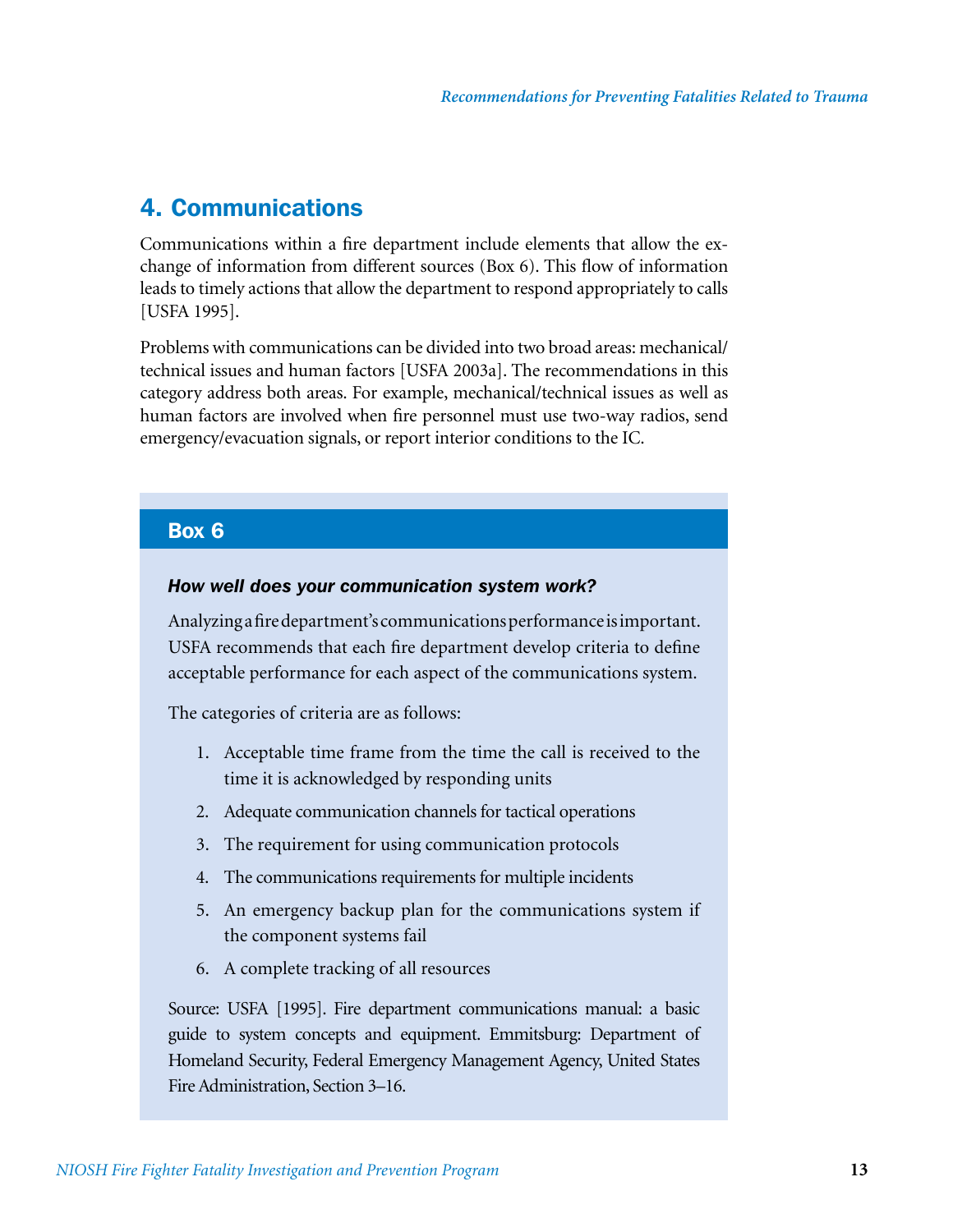### Recommendations for fire departments

- Establish a method of fireground communication that permits coordination between the incident commander and the fire fighters.
- Ensure that fire fighters are equipped with radios that do not bleed over, cause interference, or lose communication under field conditions.
- Consider providing all fire fighters with portable radios or radios integrated into their facepieces.
- Ensure that a tone or alert recognized by all fire fighters is transmitted immediately when conditions become unsafe for fire fighters.
- Instruct and train fire fighters in initiating emergency traffic (maydaymayday) and activating their personal alert safety system (PASS) device when they become lost, disoriented, or trapped.
- Whenever a change in personnel occurs, make sure that everyone is briefed and understands the procedures and operations required for that shift, station, or duty.
- Ensure that properly functioning communications equipment is available and can adequately support the volume of radio traffic at fire scenes.
- Establish and maintain regional mutual-aid radio channels to coordinate and communicate activities involving units from multiple jurisdictions.

### Recommendations for fire departments with diving rescue teams

- Ensure that positive communication is established among all divers and the personnel who remain on the surface.
- Ensure that divers maintain continuous visual, verbal, or physical contact with their dive partners.

### Case 4. Structural collapse at residential fire claims lives of two volunteer fire chiefs and one career fire fighter

Three veteran fire fighters lost their lives in the collapse of a residential building. Multiple mutual aid departments were fighting the fire. The victims (two male volunteer chief officers and a male career fire fighter) were crushed in the interior of the building.

A primary search was being conducted and master streams were in operation when a fire fighter advised the IC that the second floor was about to give way. Another fire fighter from the second floor notified the IC that they were evacuating the second floor and the ceiling was coming down. The IC ordered the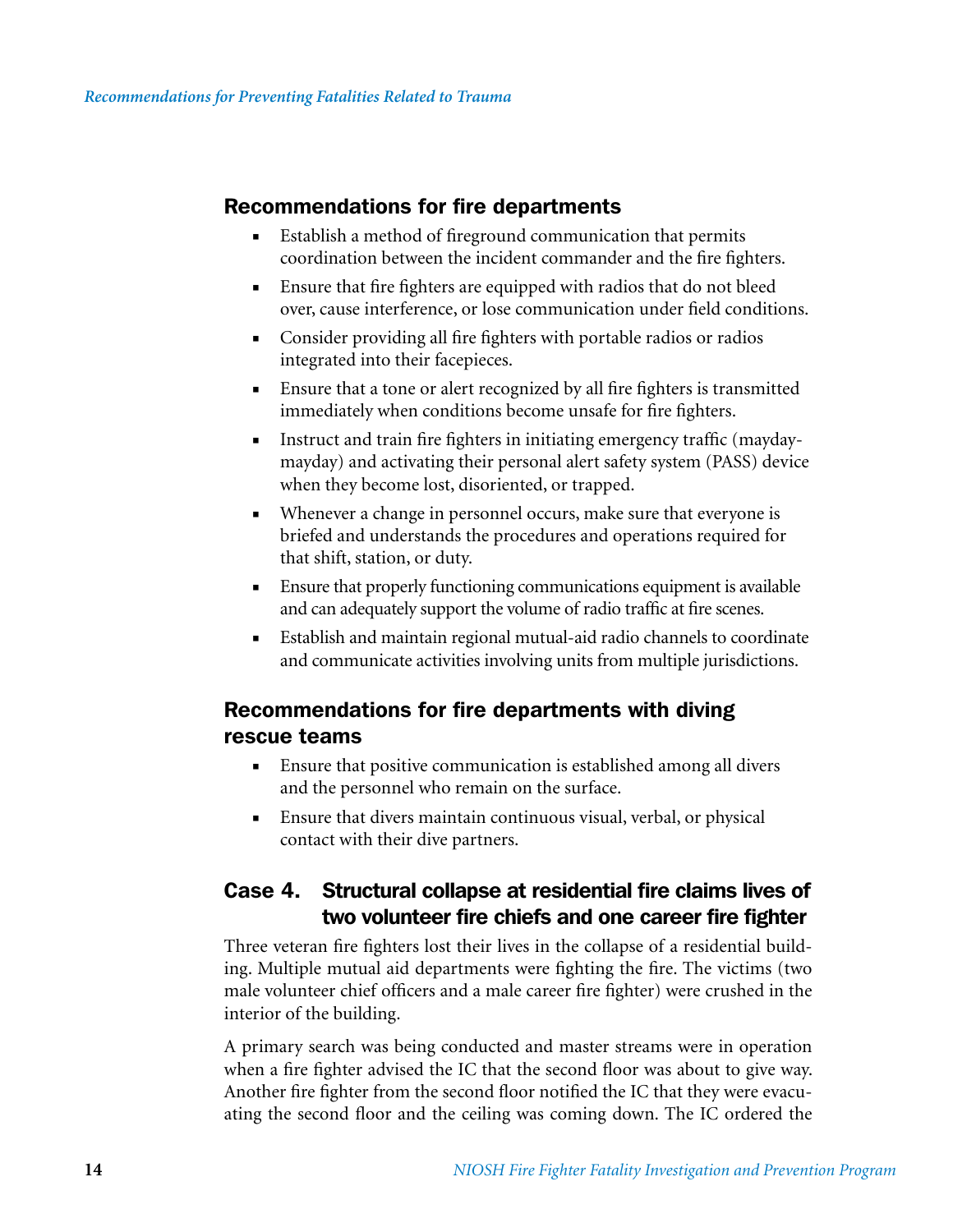master streams to be shut down, but he did not call for a complete emergency evacuation for approximately 3 minutes.

A fire fighter from a mutual aid company attempted to radio his officer because he couldn't communicate with the IC and inform him that the floor was collapsing. The mutual aid fire fighter was broadcasting over a different frequency from the department in charge of the scene. The evacuation signal (air horns) was sounded and crews evacuated. The three victims and four other fire fighters reentered the structure's first floor to search for a missing fire fighter when the building totally collapsed. The victims and the four other fire fighters did not know that the missing fire fighter had been accounted for.

It is critically important to establish communication protocols with mutual aid companies and train together to enhance coordination and effectiveness during complex mutual aid operations. In addition to making recommendations about communications, NIOSH made recommendations about incident command and rapid intervention teams [NIOSH 2002c].

### Assess your department

- 1. Have we ever experienced radio interference and bleed over? What have we done to correct this?
- 2. Does our department have communication SOPs with mutual aid companies?
- 3. Does our department have SOPs regarding fireground radio traffic, such as interior reports, size-up, completion of assignment, mayday, and evacuation signals?

### KEY RESOURCES

- 1. USFA [1995]. Fire department communications manual: a basic guide to system concepts and equipment. Available at www.usfa.fema.gov/ downloads/pdf/publications/fa-160.pdf
- 2. USFA [2003]. Special Report: improving fire fighter communications. This report investigates potential causes of communications breakdown and provides recommendations that will help fire departments improve their operational communication. Available at www.usfa.dhs.gov/downloads/ pdf/publications/tr-099.pdf
- 3. NFPA 1221: Standard for the installation, maintenance, and use of emergency services communication systems. Available at www.nfpa.org/catalog/search.asp?action=search&query=nfpa+1221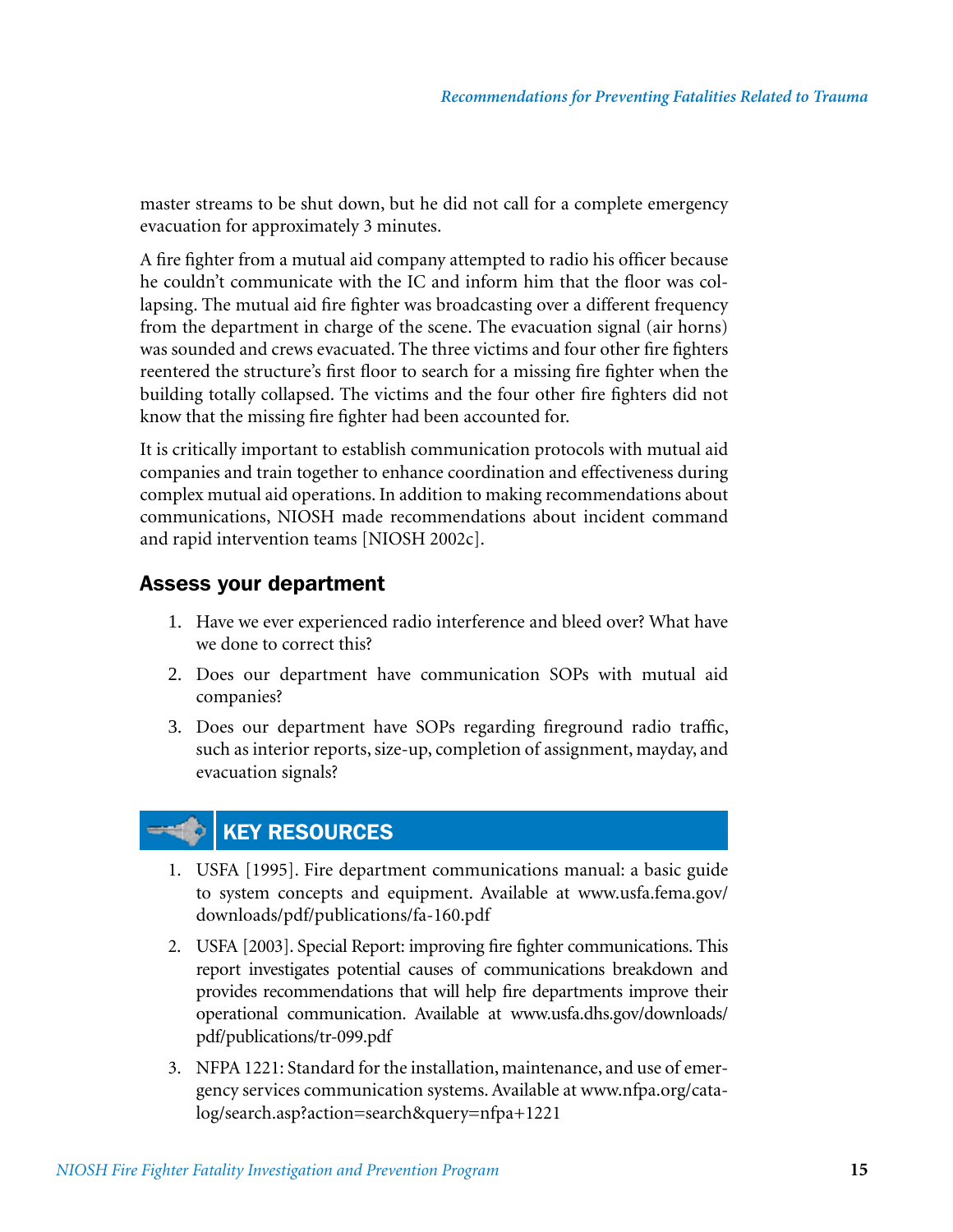### 5. Incident command

The IC is responsible for the overall management of the incident. The IC's priorities are life safety, incident stabilization, and property conservation [USFA 1999b]. The incident command category includes implementation, size-up, determination of risk versus gain, and accountability of fire fighters.

### Recommendations for fire departments

- Clearly identify the IC as the only person responsible for the overall coordination and direction of all activities at an incident.
- Ensure that the IC maintains the role of director and does not become involved in fire-fighting operations.
- Implement the ICS for the management of all fires and establish an incident command post (ICP) as needed to facilitate command and control, especially on complex fires involving multiple agencies.
- Appoint a separate incident safety officer (independent from the IC).
- Ensure that the IC conducts a complete size-up of the incident before initiating fire-fighting efforts and continually evaluates the risk versus gain during operations.
- Convey strategic decisions through the IC to all suppression crews on the fireground.
- Maintain accountability for all personnel at the fire scene.
- Train fire fighters to communicate interior conditions to the IC as soon as possible and to provide regular updates.

### Case 5. First-floor collapse during residential basement fire claims lives of two fire fighters (career and volunteer) and injures a career fire fighter captain

A 28-year-old male volunteer fire fighter and a 41-year-old male career fire fighter died after becoming trapped in a house fire. The victims were from a mutual aid company. As they manned a hose and entered the structure, the floor collapsed. Both victims were trapped in the basement.

Although this incident had an IC in place, some operations were directed by other personnel and some operations were not in line with the tactics of the IC. An effective fireground operation revolves around one IC. Three recommendations were made for this case in the following areas: (1) the IC should be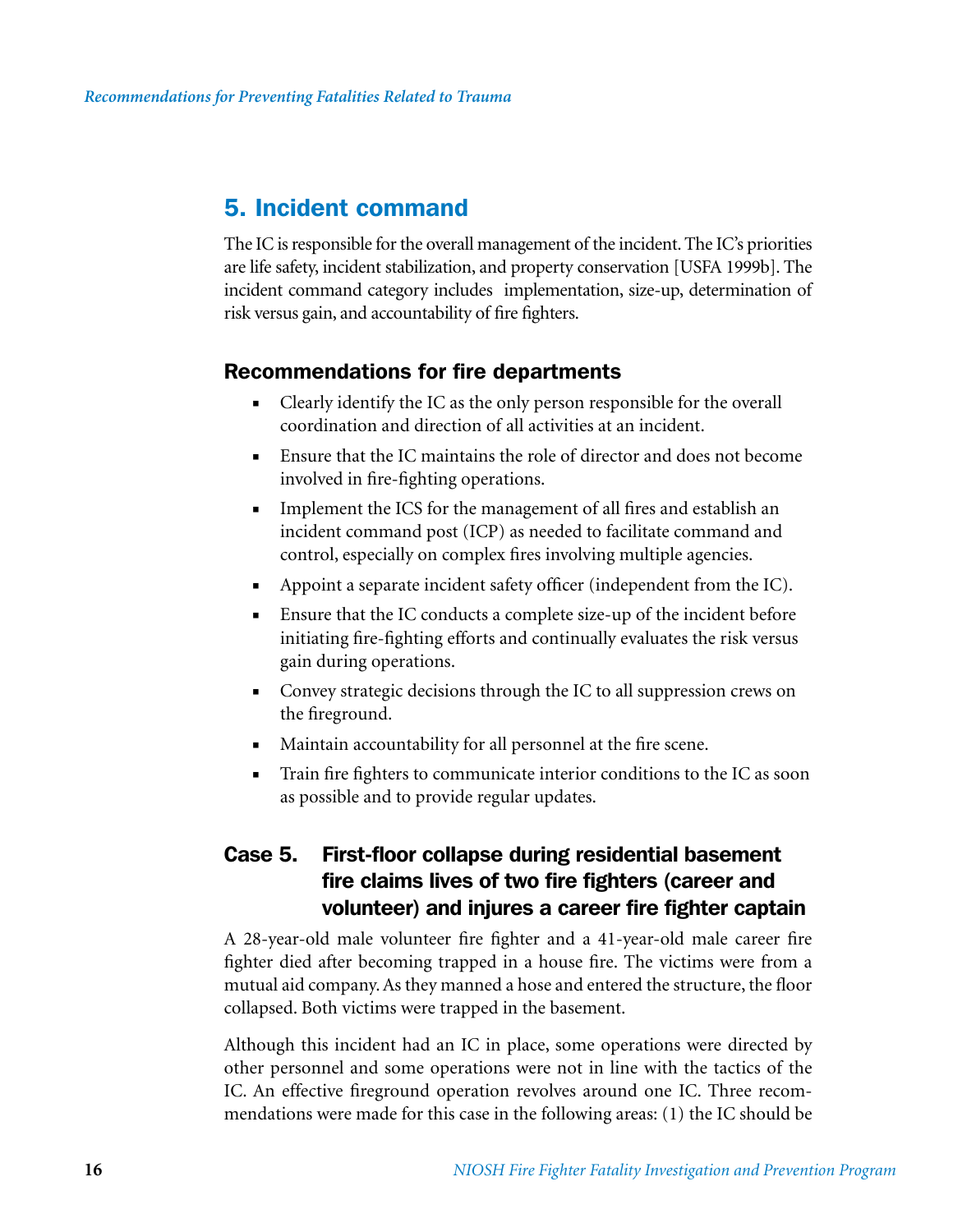clearly identified as the only person responsible for the overall coordination and direction of all activities at an incident; (2) the IC should convey strategic decisions to all suppression crews on the fireground and continually reevaluate the fire condition; and (3) the IC should conduct an initial size-up of the incident before initiating fire-fighting efforts and should continually evaluate the risk versus gain during operations at an incident. In addition to making recommendations related to incident command, NIOSH also made strategy and tactics recommendations [NIOSH 2002d].

### Assess your department

- 1. Does our department implement ICS at each incident—large and small?
- 2. What training does our department provide in ICS? Is this training sufficient?
- 3. What accountability system is used in our department? Does the IC know the location of company members at all times?
- 4. Do we evaluate risk versus gain before initiating each offensive, interior attack and continually throughout an incident?

### **EXECUTE: IN KEY RESOURCES**

- 1. Occupational Safety and Health Administration (OSHA) ICS eTools are illustrated, interactive Web-based training tools on occupational safety and health topics. As indicated in the disclaimer, eTools do not create new OSHA requirements. This eTool is designed to provide basic information about the Incident Command System and the Unified Command, specifically as it relates to the National Contingency Plan 40 CFR.300. Available at www.osha.gov/SLTC/etools/ics/index.html
- 2. USFA Incident Command and Control Simulation Series (CD-ROM): This program provides the user with a basic explanation of the ICS, including organizational structure, position and functions, responsibilities and considerations. Available at www.usfa.fema.gov/applications/publications/browse.cfm?sc=18
- 3. Brunacini [2002]. Fire command text, workbook, and videos. Available at www.nfpa.org/catalog/search.asp?action=search&query=Fire+Com mand&x=16&y=192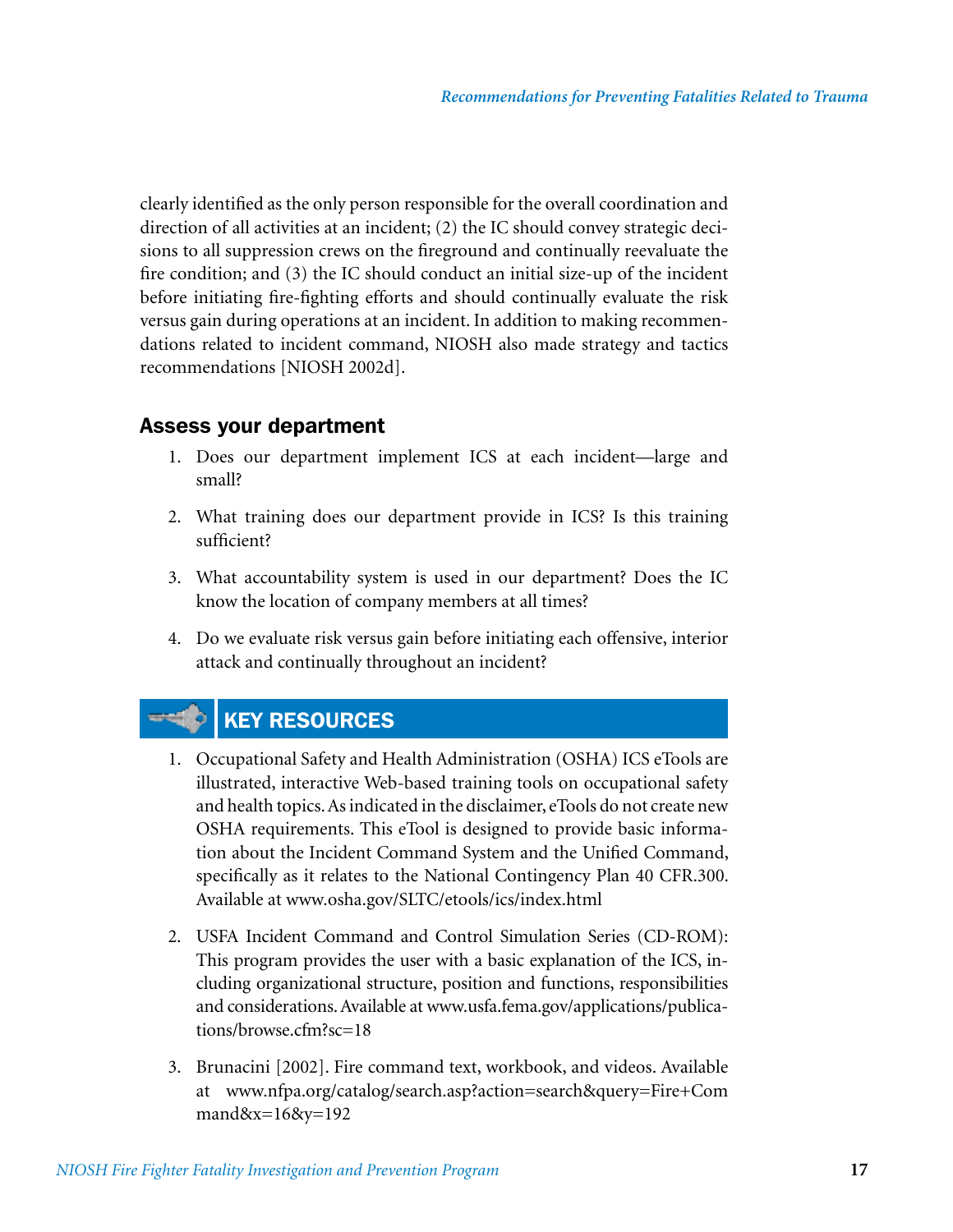- 4. USFA [1996]. Personnel accountability system technology assessment. Report detailing how to implement effective communication between IC and fire fighters. Available at www.usfa.fema.gov/downloads/pdf/ publications/fa-198.pdf
- 5. NFPA 1561: Standard on emergency services incident management system. Covers minimum requirements for an incident management system to be used by fire departments to manage all emergency incidents. Available at www.nfpa.org/catalog/search.asp?action=search&query=nfpa+1561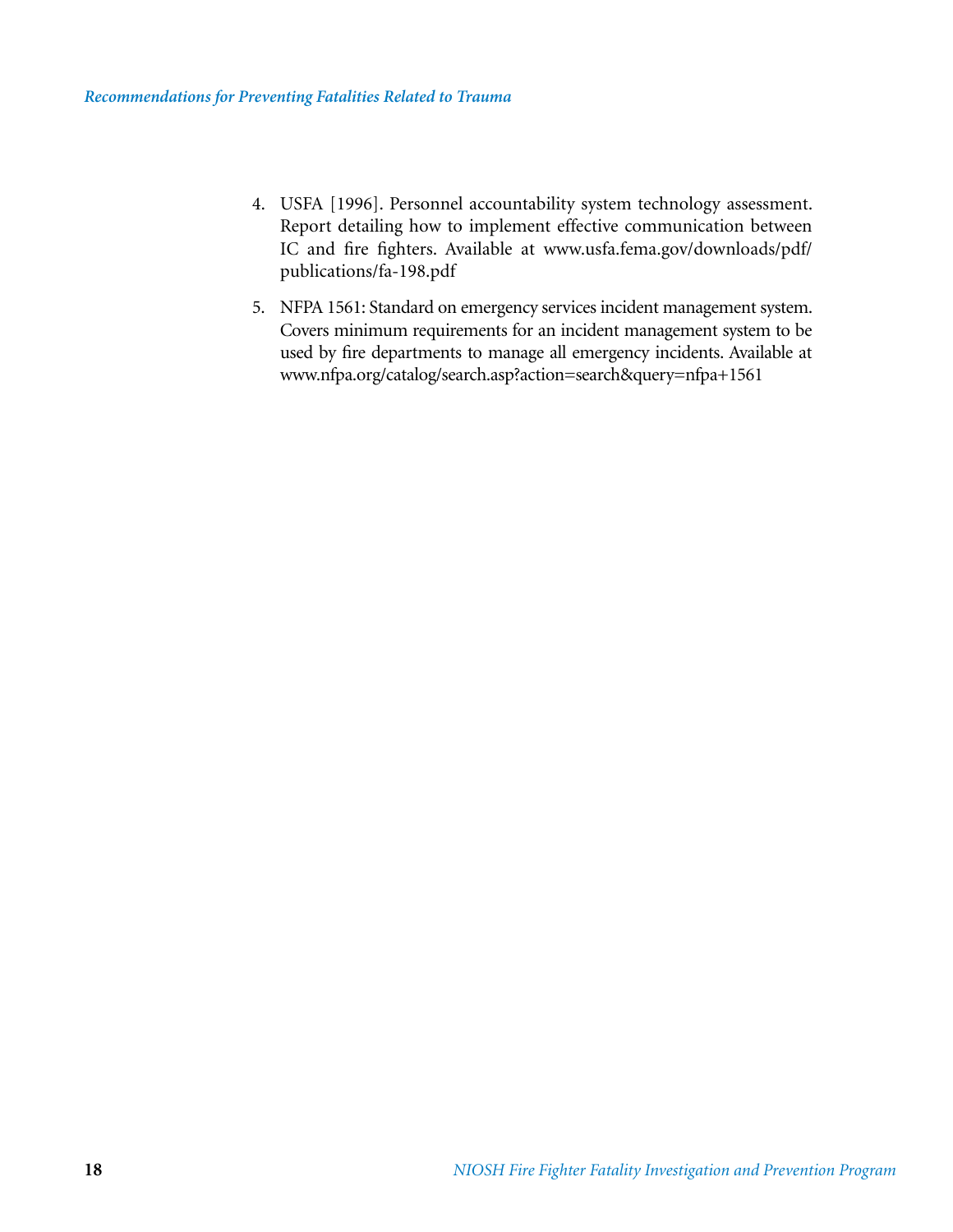### 6. Motor vehicle

Recommendations concerning motor vehicles are defined as issues related to vehicle operators and passengers in all types of vehicles (e.g., tankers, privately owned vehicles). This category includes recommendations such as prudent driving, seat belt use (Figure 1), maintenance, and operator training (Box 7).

### Box 7

#### *Driver training at the Sacramento Regional Training Facility*

The Sacramento Regional Training Facility [www.srdtf.com/] has a driver training course with the following characteristics:

#### **Primary course**

- 8 hours of defensive driving
- 16 hours of actual course driving
- 4 hours in the simulator
- Focus on vehicle placement and skid recovery during the driving portion of the course

#### **Instructors**

- All are Fire Course Instructors and Peace Officer Standards and Training-certified.
- All have completed 40-hour course on law and liability issues.
- Most (75%) are certified to conduct driver motor vehicle training and examinations.
- All are cross-trained, permitting them to train police personnel.

#### **Results**

- From 1999 to 2003, fire department at-fault accidents decreased by 77%.
- Each year since implementation of the training, an estimated \$2 to \$4 million is saved in litigation cost.

Source: USFA [2004]. Emergency vehicle safety initiative. Emmitsburg, MD: Department of Homeland Security, Federal Emergency Management Agency, U.S. Fire Administration [www.usfa.fema.gov/downloads/pdf/ publications/fa-272.pdf].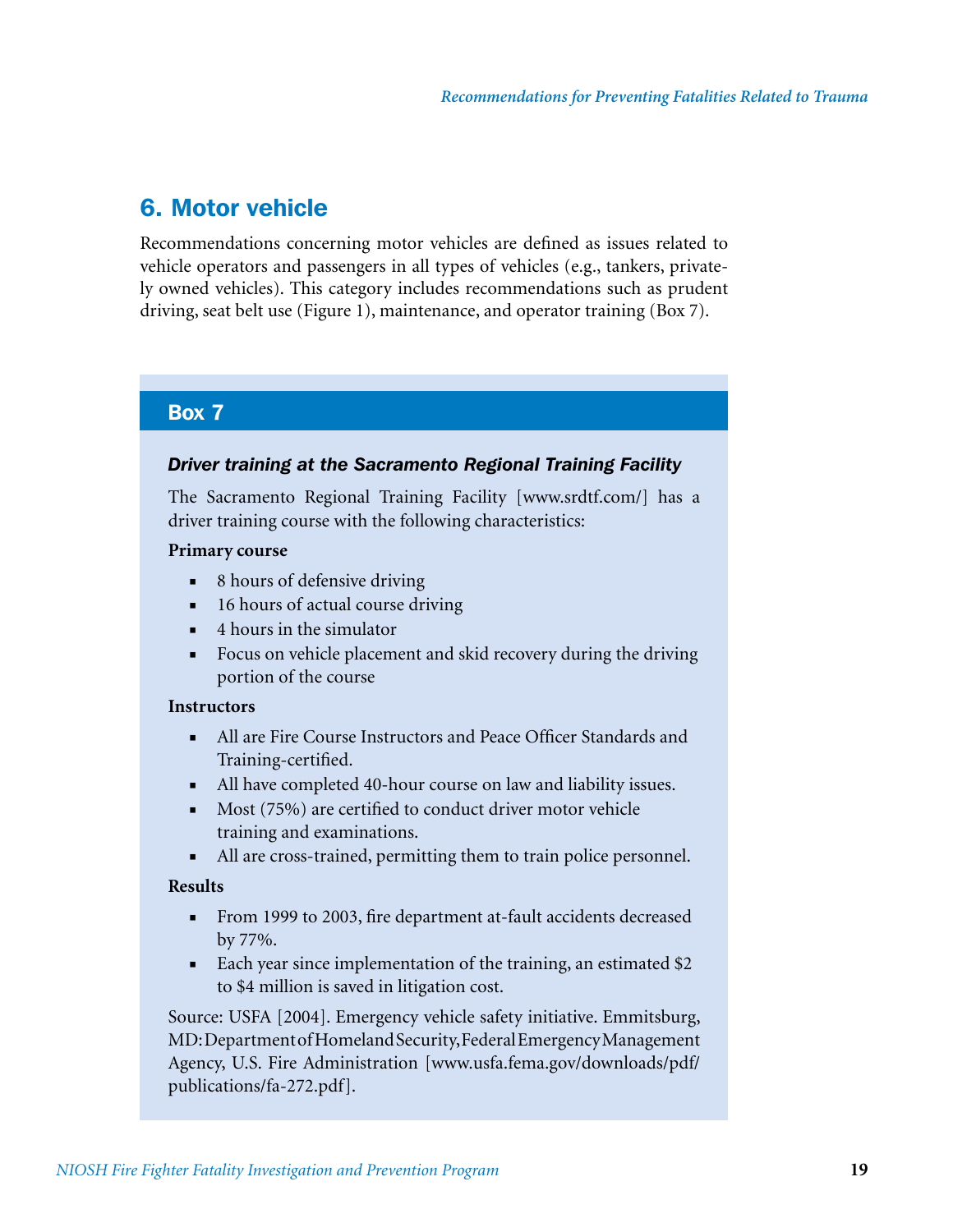#### Seat belt use

Seat belts are the most effective means of reducing injuries in motor vehicle crashes [Dinh-Zarr et al. 2001]. However, fire fighters use seat belts less often than the general population. (See Figure 1).



**Figure 1.** Comparison of seat belt use for fire service personnel and U.S. population. Sources: Firehouse.com (www.firehouse.com/ polls/2003/), National Highway Traffic Safety Administration (www. nhtsa.dot.gov/portal/site/nhtsa/menuitem.f2217bee37fb 302f6d7c121 046108a0c/;jsessionid=EJkeuZc jL2N3I95 QImc8jCou5J4yJ7hkHsZC t3OFRVOkucvrD3ei! -626933413).

#### Recommendations for fire departments

- Ensure that all fire apparatus are equipped with seat belts.
- Ensure that all fire fighters riding in emergency fire apparatus are wearing seat belts and are belted securely.
- Do not permit drivers of fire apparatus to move vehicles until all occupants are secured with seat belts.
- Inform all drivers of fire department vehicles that they are responsible for the safe and prudent operation of the vehicle under all conditions.
- Instruct drivers of emergency fire apparatus to come to a complete stop at intersections having a stop sign or a red signal light before proceeding through the intersection.
- Instruct drivers of fire department vehicles to come to a complete stop at all unguarded railroad grade crossings during emergency response or non-emergency travel.
- Provide drivers of fire department vehicles with driver training at least twice a year.
- Develop comprehensive apparatus maintenance programs in accordance with manufacturer's specifications and instructions. Make sure these include regularly scheduled inspections, documentation, and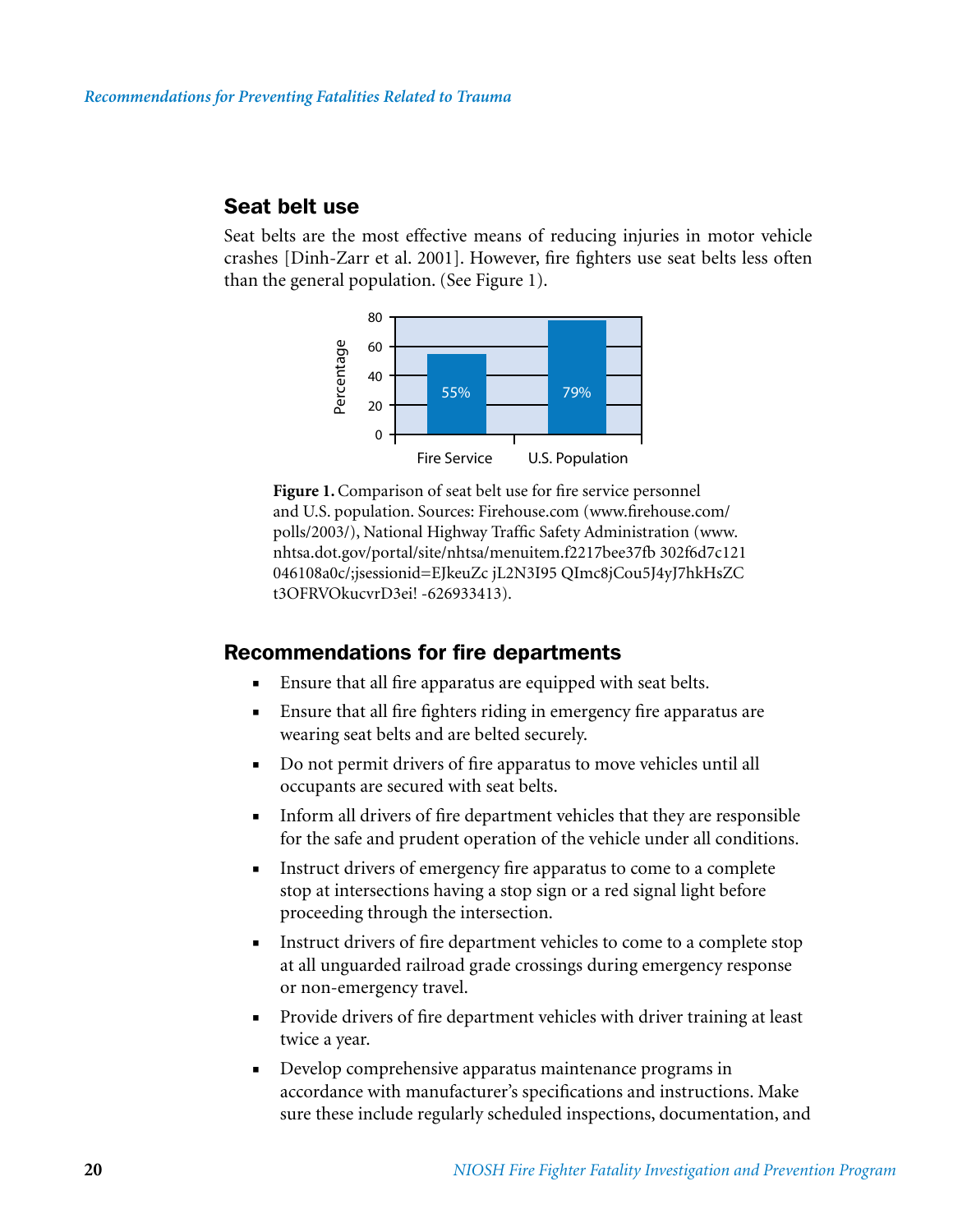procedures for removing apparatus from service until major defects are repaired.

- Provide baffles for all apparatus equipped with water tanks to control water movement.
- Determine a safe operating weight for water tankers based on vehicle characteristics, and remove overweight vehicles from service.
- Make sure that the placement of additional equipment (e.g., radios and map card boxes) on an apparatus does not interfere with the driver's ability to operate controls.

### Case 6. Volunteer assistant chief dies in tanker rollover

A 46-year-old male volunteer assistant chief was fatally injured after being ejected from a water tanker as a result of a rollover crash. The victim was traveling to a wildland fire on an unpaved road. The tanker failed to negotiate a curve, rolled over, left the road, and rolled several more times down into a canyon. The victim was ejected from the cab during the rollover and was found lying unresponsive on the ground. He was pronounced dead at the scene. In the post-crash investigation, the State police reported that the tanker "probably had brake failure prior to the accident" and noted that the master cylinder was leaking brake fluid and the emergency brake was inoperable. The vehicle was not equipped with seat belts.

The department involved in this incident performs visual checks of their vehicles; however, no SOPs were in place for determining when to declare a vehicle unsafe and to remove it from service. Fire departments should ensure that all fire apparatus are equipped with seat belts [NIOSH 2003].

### Assess your department

- 1. Are our vehicles equipped with seat belts?
- 2. Do fire fighters buckle up when traveling to and from all incidents?
- 3. Does our department have an SOP for ensuring seat belt use?
- 4. Are the apparatus drivers in the department trained, licensed, and careful operators?
- 5. Does our department maintain emergency vehicles properly? Do we have SOPs to remove unsafe equipment?
- 6. What is our department's SOP for training drivers?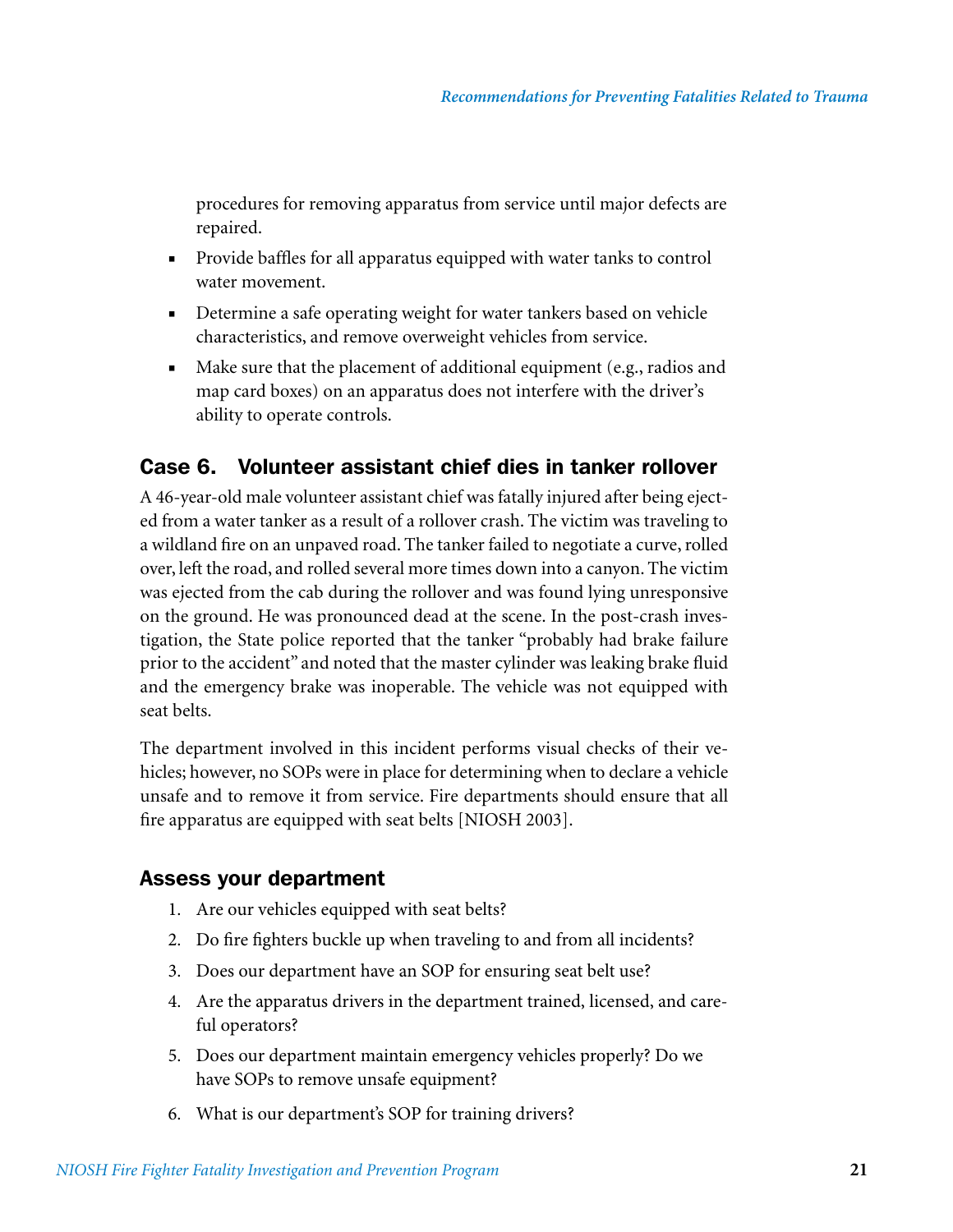### KEY RESOURCES

- 1. USFA. Emergency vehicle safety initiative. Available at www.usfa.fema. gov/downloads/pdf/publications/fa-272.pdf
- 2. USFA [1996]. Emergency vehicle driver training package. This package is designed to assist fire and emergency medical service (EMS) departments with training in emergency vehicle driving operations. Available at www.usfa.fema.gov/downloads/pdf/publications/fa-110.pdf
- 3. USFA [2003]. Safe operation of fire tankers. Available at www.usfa.fema. gov/downloads/pdf/publications/fa-248.pdf
- 4. NFPA 1451: Standard for fire service vehicle operations training program. Contains the minimum requirements for a fire service vehicle risk management program. Available at www.nfpa.org
- 5. NFPA 1002: Standard for fire apparatus driver/operator professional qualifications. Identifies the professional levels of competence required of the fire apparatus driver/operator. Available at www.nfpa.org
- 6. NFPA 1911: Standard for the inspection, maintenance, testing, and retirement of in-service automotive fire apparatus. Available at www.nfpa. org
- 7. NIOSH [2001]. Hazard ID: fire fighter deaths from tanker truck rollovers. Available at www.cdc.gov/niosh/hid14.html
- 8. USFA. Emergency vehicle safety program. Available at www.usfa.dhs. gov/research/safety/vehicle.shtm
- 9. IAFC. Policies and procedures for emergency vehicle safety. Available at www.iafc.org/displaycommon.cfm?an=1&subarticlenbr=602
- 10. NFFF National Fallen Firefighter Foundation. 16 Firefighter Life Safety Initiatives. Available at www.everyonegoeshome.org/initiatives.html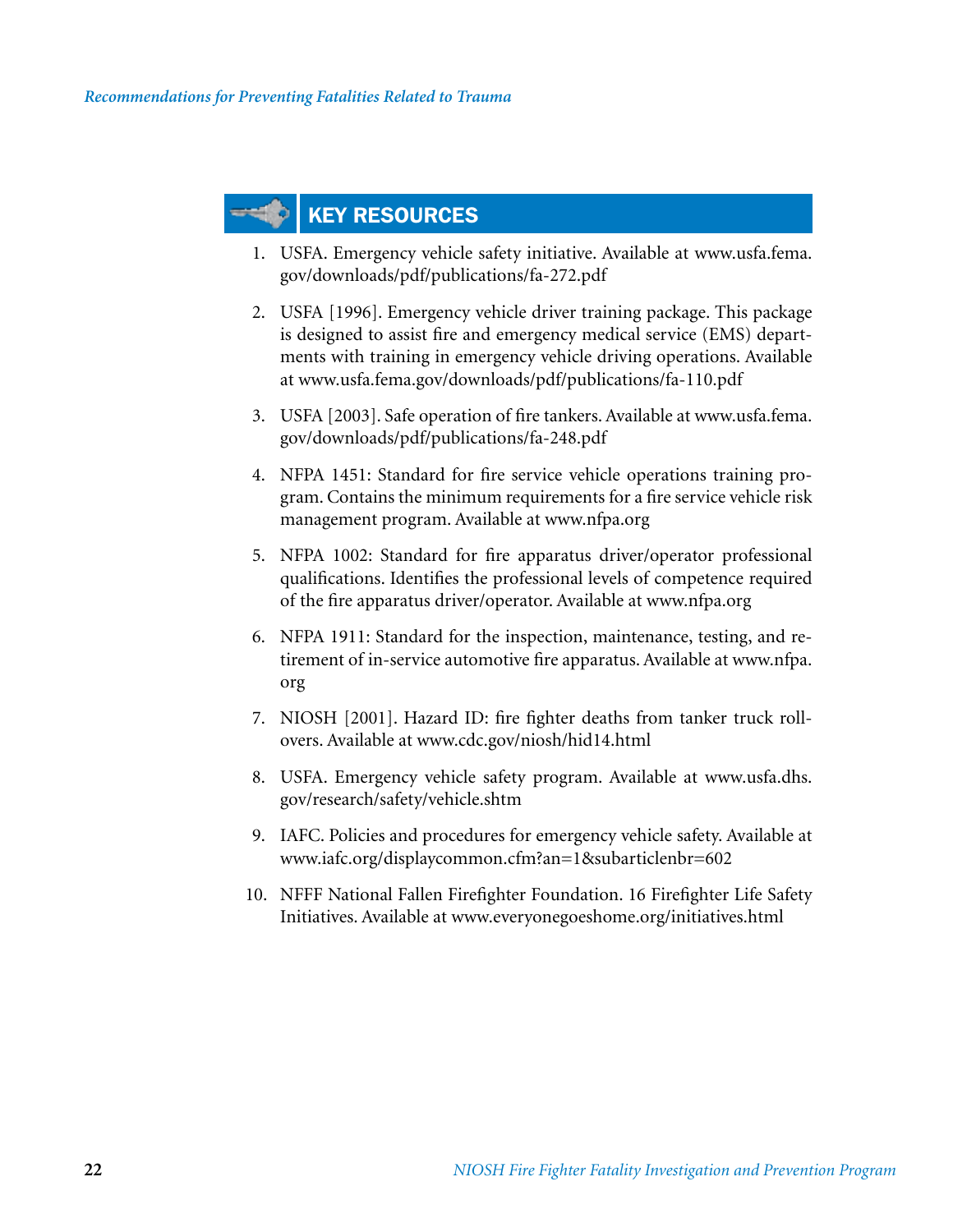### 7. Personal protective equipment (PPE)

The use of appropriate PPE is critical for preventing fire fighter fatalities and injuries. The PPE recommendations address the proper use of PASS and SCBA devices and PPE for water incidents.

### Recommendations for fire departments

- Properly inspect, use, and maintain SCBAs to ensure they function properly when needed.
- Ensure that officers enforce the use of and that fire fighters wear their SCBAs equipped with integrated PASS (including the initial assessment) whenever they might be exposed to a toxic or oxygendeficient atmosphere.
- Ensure that fire fighters wear and use PASS devices when involved in fire fighting, rescue, and other hazardous duties.
- Ensure that personnel wear PPE suitable to the incident while operating at an emergency scene (e.g., a highly visible [strong yellowgreen or orange] reflectorized flagger vest).
- Ensure that adequate PPE (e.g., SCBA) is available while fire fighters are engaged in fire activity.
- Provide all rescue personnel with appropriate PPE (i.e., water rescue helmet and an appropriate personal flotation device) when operating at a water incident and ensure its proper use.

### Case 7. Volunteer fire fighter dies after being struck by a motor vehicle while directing traffic

A 48-year-old volunteer fire fighter was struck and killed by a vehicle while on the scene of a motor vehicle crash. He was thrown more than 32 feet and pinned under a stopped pickup truck. After extrication, he was transported to a local trauma hospital where he died the next day. At the time, he was wearing dark-colored street clothes while directing traffic in low light during the early evening.

He was not using a flashlight, red wand, or a reflective vest—all of which were available from the staged emergency apparatus. In addition, the rescue unit on scene had available traffic cones, flares, and turnout coats. Fire departments should ensure that personnel wear personal protective clothing suitable to that incident while operating at an emergency scene—for example, a highly visible reflectorized flagger vest (strong yellow-green or orange). Personnel need to be easily seen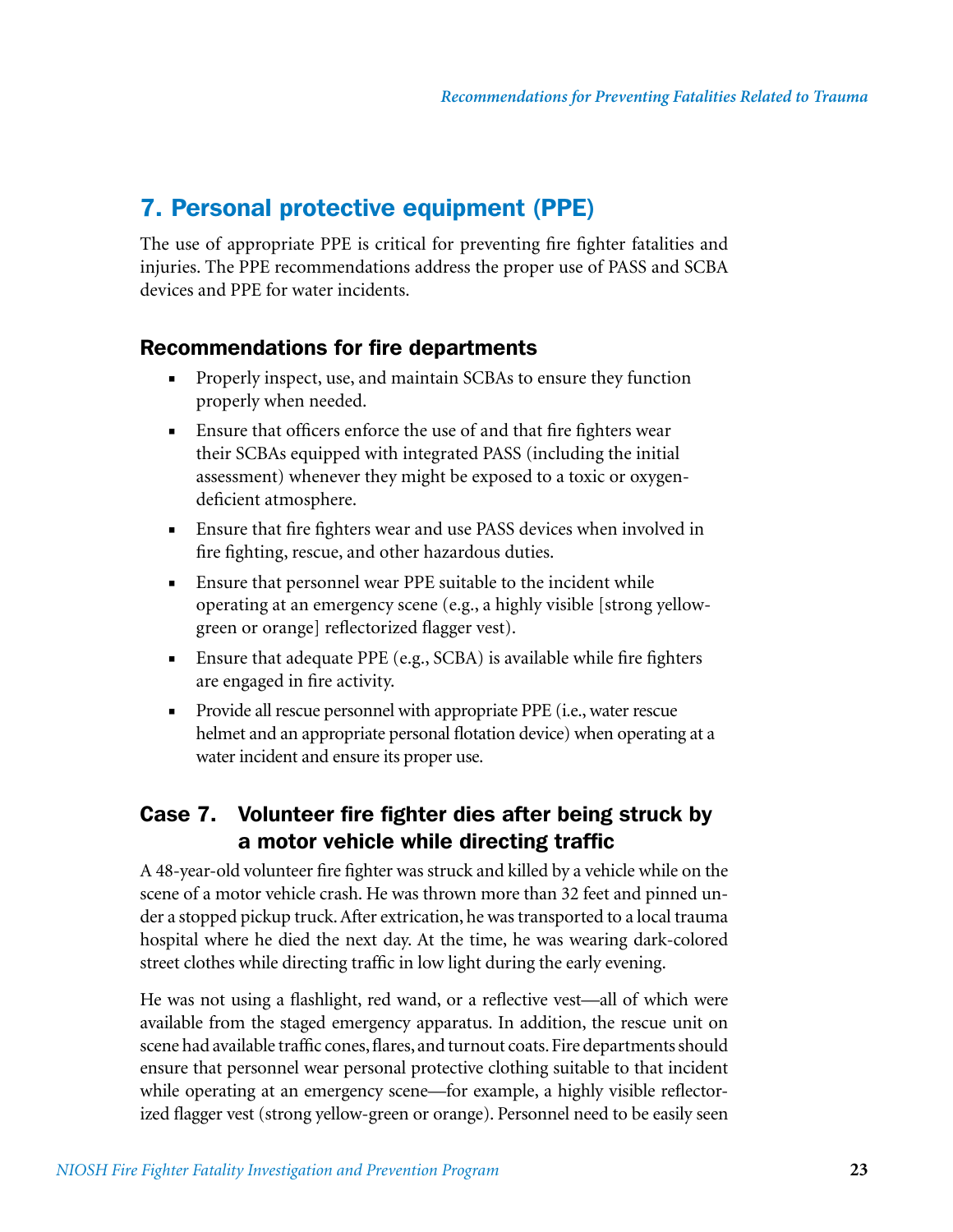while directing traffic near an incident scene. In addition to recommendations related to personal protective equipment, NIOSH also made recommendations regarding SOPs at motor vehicle events [NIOSH 2001b].

### Assess your department

- 1. What PPE does our department have for responding to roadway incidents?
- 2. How does our department ensure that all fire fighters wear and use their PASS appropriately?
- 3. Does our department have a SCBA maintenance program?

### **KEY RESOURCES**

- 1. NFPA 1851: Standard on selection, care, and maintenance of protective ensembles for structural fire fighting and proximity fire fighting. This text specifies requirements for the selection, care, and maintenance of fire-fighting protective clothing including coats, trousers, hoods, helmets, gloves, and footwear. Available at www.nfpa.org
- 2. USFA [1992]. Minimum standards on structural firefighting protective clothing and equipment. A guide for fire service education and for PPE procurement. Available at www.usfa.fema.gov/downloads/pdf/publications/fa-137.pdf
- 3. USFA. Emergency vehicle safety initiative. (Discusses PPE for highway operations visibility.) Available at www.usfa.fema.gov/downloads/pdf/ publications/fa-272.pdf
- 4. NFPA 1982: Standard on personal alert safety systems (PASS). Covers minimum performance criteria, functioning, and test methods for personal alert safety systems to be used by fire fighters engaged in rescue, fire fighting, and other hazardous duties. Available at www.nfpa.org/ catalog/product.asp?category%5Fname=&pid=198207&target%5Fpid =198207&src%5Fpid=&link%5Ftype=search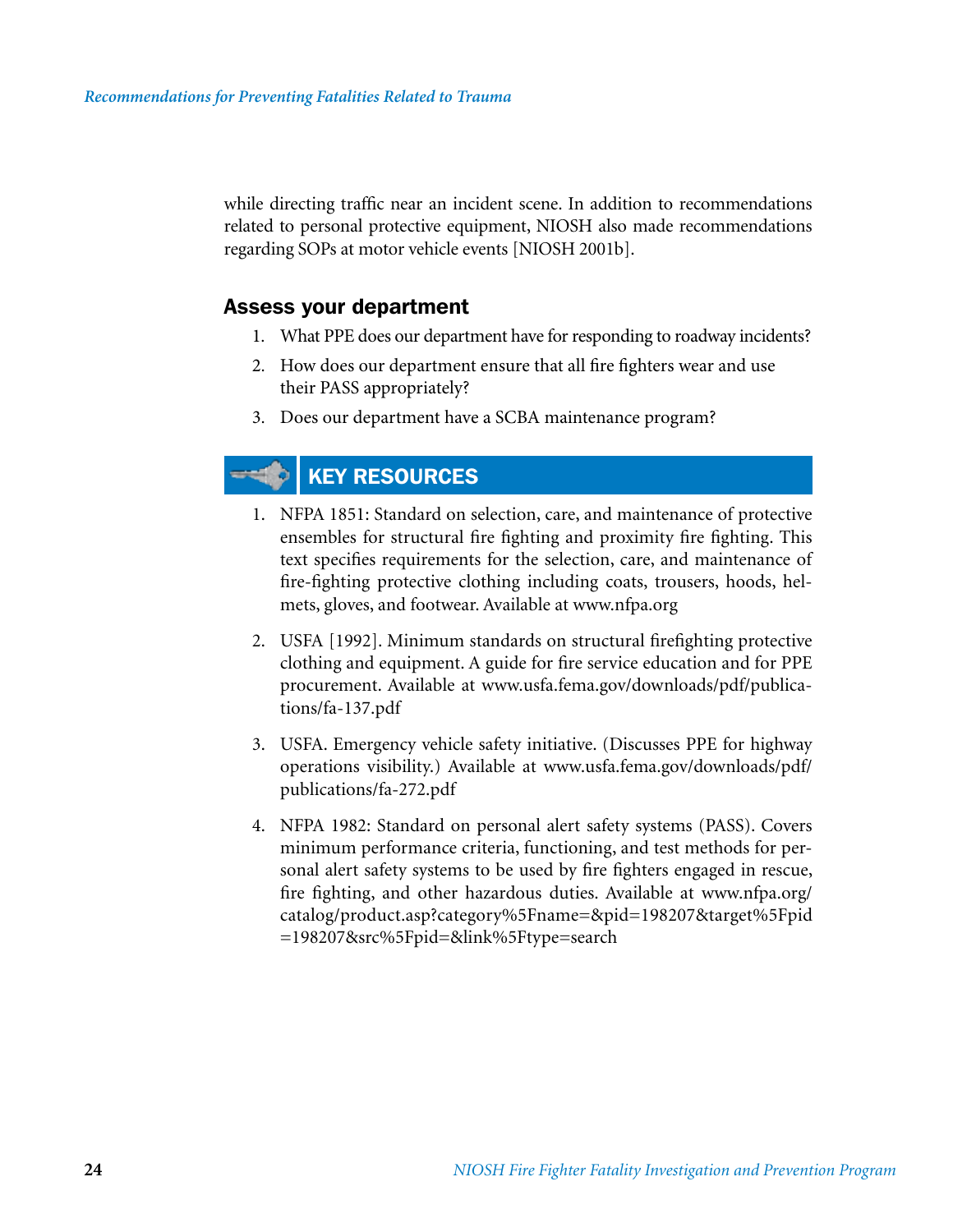### 8. Strategies and tactics

This category addresses common fireground strategies such as switching from offensive to defensive attack, evaluating risk versus gain, and using fire tactics such as ventilation, water supply and suppression, exit routes, safety line use, and searches (Box 8).

### Box 8

#### *How to evaluate effectiveness of your tactical operations*

The USFA suggests four questions for ICs directing fireground operations:

- 1. Is my plan of managing this operation effectively working?
- 2. Do I need more resources?
- 3. Can I release any resources?
- 4. Are there any emergency or hazardous conditions that prevent the completion of my assignments?

Source: USFA [1999]. Managing company tactical operations, p. SM 1–25.

### Recommendations for fire departments

- Ensure that fire-fighting tactics and operations do not increase hazards on the interior (e.g., opposing hose streams).
- Ensure that fire fighters from the ventilation crew and the attack crew coordinate their efforts.
- Evacuate fire fighters performing fire-fighting operations under or above trusses as soon as it is determined that the trusses are exposed to fire.
- Establish a collapse zone and clearly mark it at structure fires where buildings have been identified at risk of collapsing.
- Monitor the collapse zone to ensure that no fire-fighting operations take place in the danger zone.
- Ensure that fire fighters, when operating on the floor above the fire, have a charged hoseline.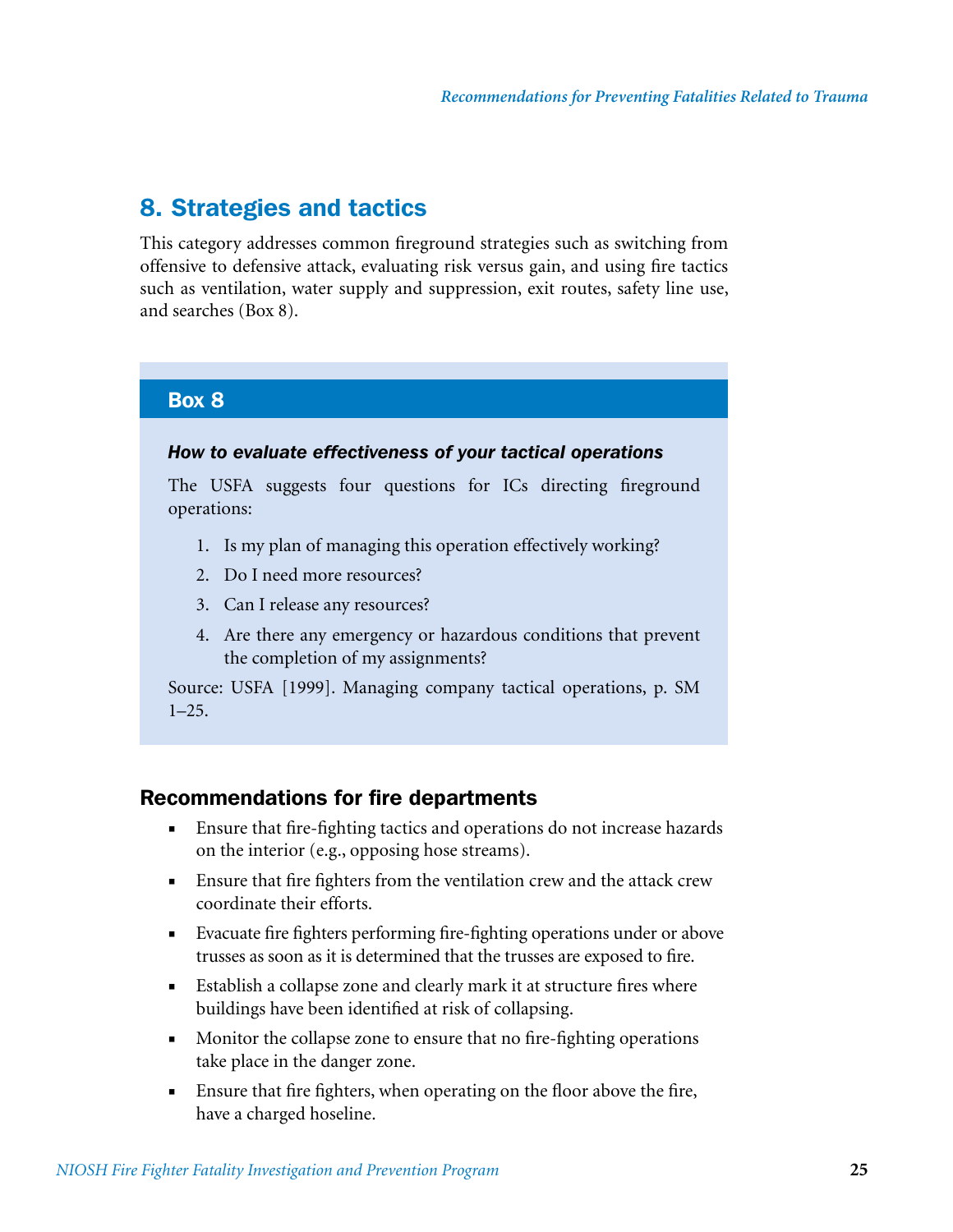- Ensure that any hose line taken into the structure remains inside until all crews have exited.
- Ensure that the IC conducts a complete size-up of the incident before initiating fire-fighting efforts and continually evaluates the risk versus gain during operations.
- Ensure that a backup line is manned and in position to protect exit routes.
- Ensure that backup lines are equal to or larger than the initial attack lines.
- Consider using a thermal imaging camera as a part of the exterior size-up.

### Case 8. Volunteer lieutenant dies following structure collapse at a residential house fire

A 36-year-old volunteer lieutenant died after being crushed by an exterior wall that collapsed during a residential structure fire. The lieutenant was performing manual suppression activities several feet from an exterior wall that was weakened by the fire. The exterior wall collapsed onto the victim. He was freed from the debris within minutes, but attempts to revive him were unsuccessful and he was pronounced dead at the scene.

The IC must consider, on arrival and throughout the incident, whether the operation is to be conducted in an offensive or defensive mode. Fireground conditions had indicated questionable structural integrity; but defensive operations were never called, and a collapse zone was not established. A collapse zone must be established on arrival and at any time during a structure fire if size-up determines that structural integrity is questionable. A collapse zone is an area around and away from a structure in which debris might land if the structure fails. This area should be equal to the height of the building plus an additional allowance for debris scatter. At a minimum it should be equal to 1½-times the height of the building. For example, if a wall is 20 feet high, the collapse zone boundary should be established at least 30 feet away from the wall. In addition to recommendations related to strategies and tactics, NIOSH made recommendations regarding incident command and SOPs [NIOSH 2002e].

### Assess your department

- 1. How does our department ensure that tactical operations do not increase hazards to fire fighters?
- 2. When entering a hazardous structure, do our team members always lay a hose line, rope, or some other type of exit guide?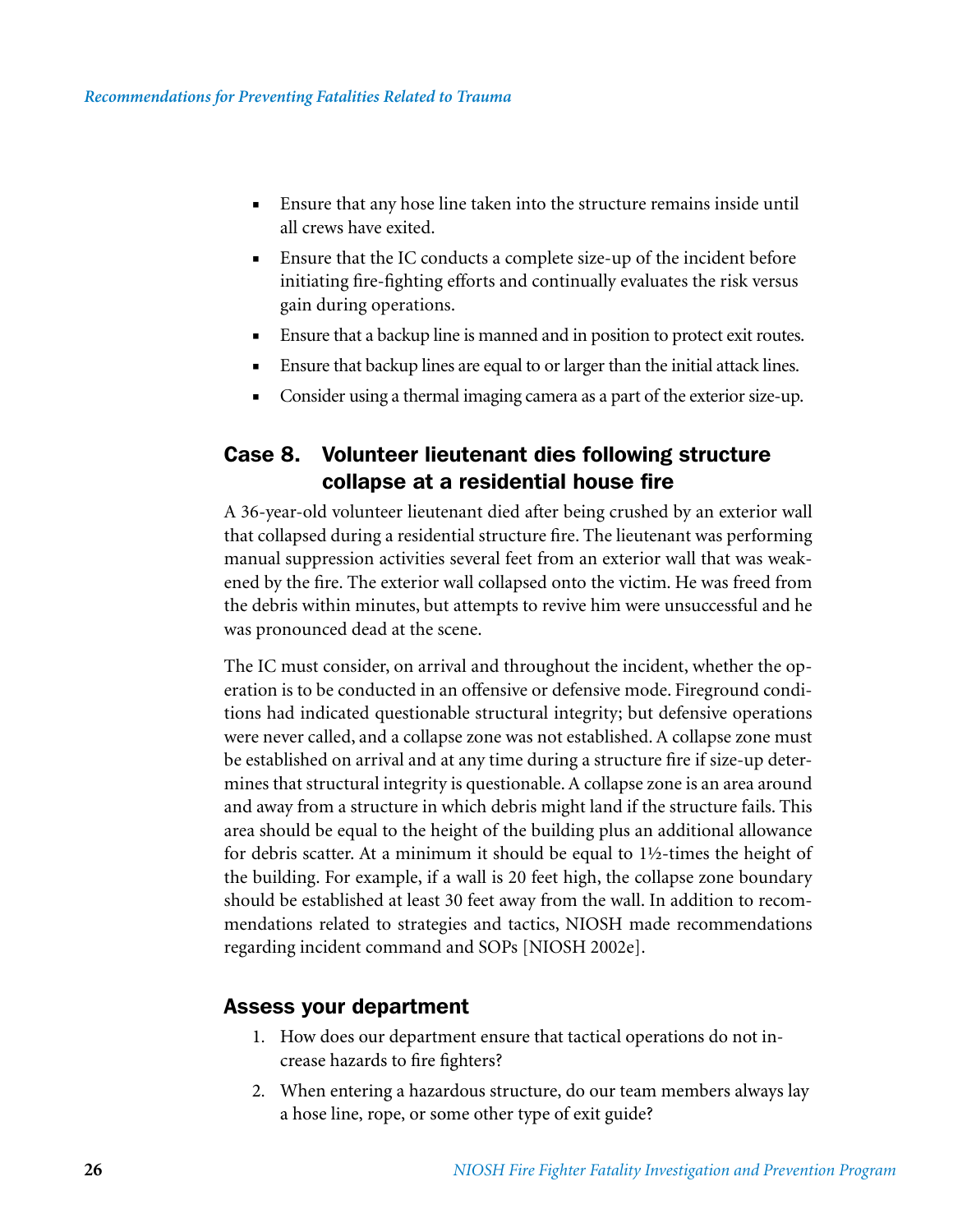- 3. Can all fire fighters in our department identify a truss roof or floor system and understand its collapse characteristics?
- 4. Do we evaluate risk versus gain each time before initiating an offensive interior attack and continually throughout an incident?

### KEY RESOURCES

- 1. USFA [1999]. Managing company tactical operations: tactics. This textbook comprehensively covers important strategies and tactics such as ventilation, rescue, fire containment, water supply, and salvage. Available at www.usfa.dhs.gov/training/nfa/handoff/
- 2. NFPA 1710: Standard for the organization and deployment of fire suppression operations, emergency medical operations, and special operations to the public by career fire departments. Available at www.nfpa. org/aboutthecodes/Aboutthecodes.asp?DocNum=1710
- 3. NFPA 1720: Standard for the organization and deployment of fire suppression operations, emergency medical operations, and special operations to the public by volunteer fire departments. Available at www.nfpa. org/aboutthecodes/Aboutthecodes.asp?DocNum=1720
- 4. NIOSH [1999]. NIOSH Alert: Preventing injuries and deaths of fire fighters due to structural collapse. Available at www.cdc.gov/niosh/99-146. html
- 5. NFFF National Fallen Firefighter Foundation. 16 Firefighter Life Safety Initiatives. Available at www.everyonegoeshome.org/initiatives.html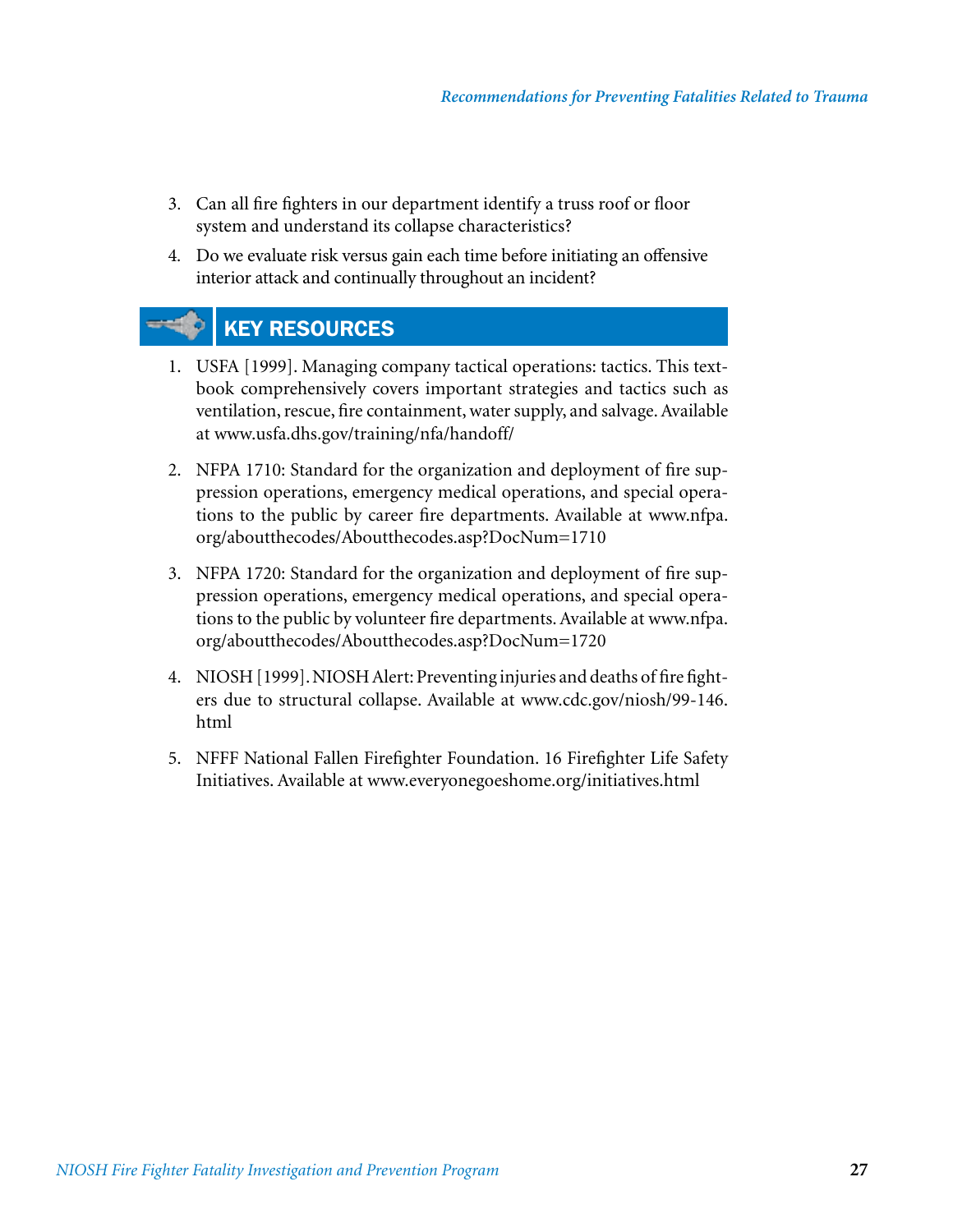### 9. Rapid intervention team

The USFA defines a rapid intervention team (RIT) as a "dedicated crew of fire fighters that is assigned for rapid deployment to rescue lost or trapped members" (Box 9) [USFA 2003b]. In some of the FFFIPP investigations, RITs were never assigned or did not remain available at an area designated by the IC.

### Recommendations for fire departments

- Ensure that an RIT is established when fire fighters enter an immediately dangerous to life and health (IDLH) atmosphere and that the RIT is properly trained and equipped.
- Ensure that once an RIT is established, they remain the RIT throughout the operation.
- Ensure that only the assigned RIT completes search and rescue operations.

### Box 9

#### *RIT Equipment*

The USFA suggests the following minimum equipment for an RIT:

- 1. Extra SCBA complete with harness, regulator, and extra masks (consider that mutual aid companies may use different SCBA systems)
- 2. Search rope
- 3. Forcible entry hand tools such as axe, sledge, halligan bar, and bolt cutters
- 4. Mechanical forcible entry tools such as chain saw, metal cutting saw, and masonry cutting saw
- 5. Hose line
- 6. Ladder complement
- 7. Thermal imaging camera
- 8. High intensity hand light

Source: USFA [2003]. Rapid intervention teams and how to avoid needing them, p. 36.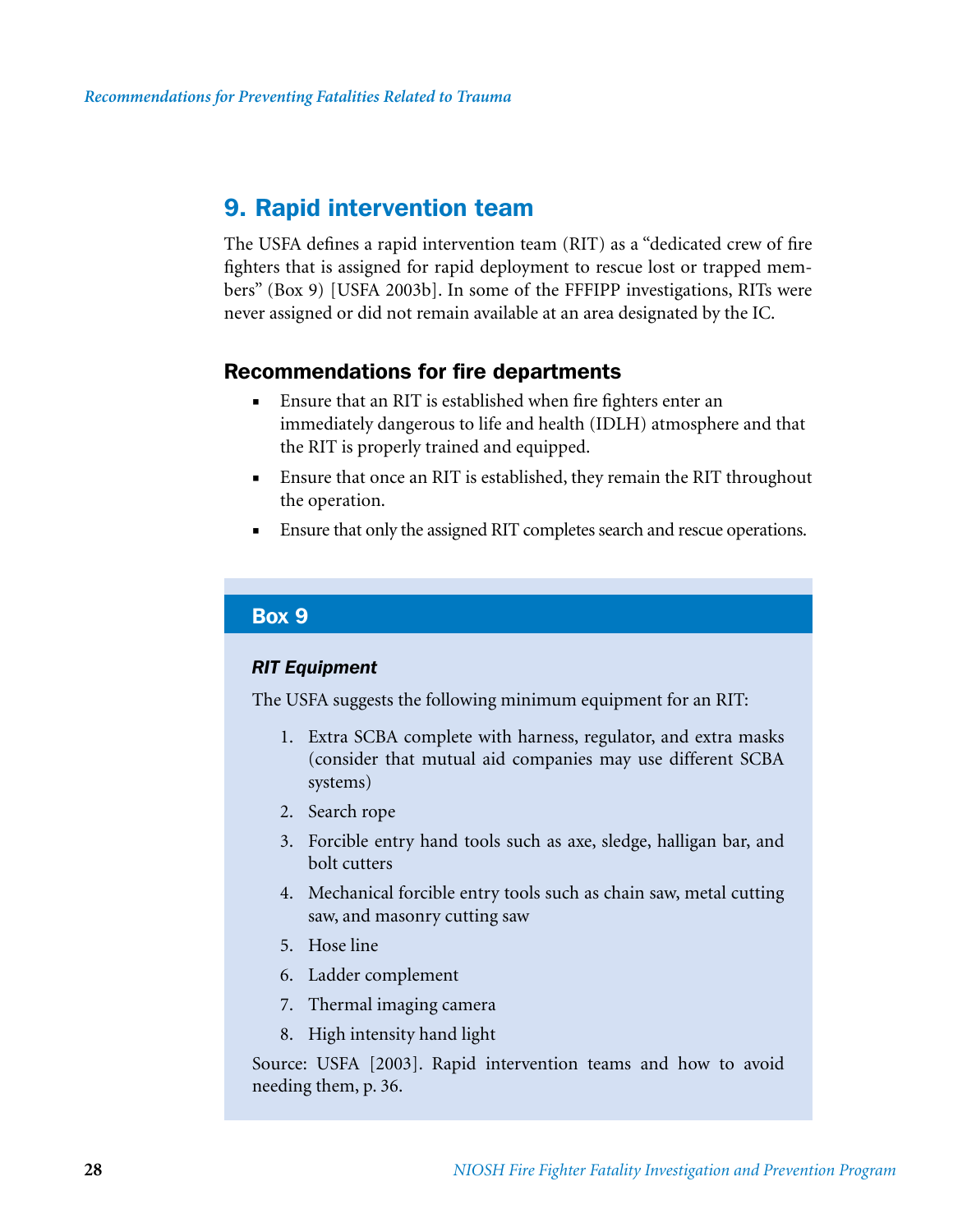### Case 9. Structural collapse at an auto parts store fire claims the lives of one career lieutenant and two volunteer fire fighters

Three veteran fire fighters (a career lieutenant and two volunteer fire fighters) were conducting an interior fire attack at an auto parts store when the ceiling collapsed, killing all three fire fighters. The IC had called for an evacuation of the building only moments before the ceiling collapsed. An RIT was established after the collapse. After multiple attempts by the RIT and other fire fighters, all three victims were recovered, but they were pronounced dead at the scene.

In this incident, an RIT should have been established, in position, and ready for deployment during the initial stages of an incident. Instead, an RIT was not established until the ventilation crew exited from the roof, changed out their air bottles, and became the RIT.

An RIT should respond to every major fire. The team should report to the IC and remain at the designated area until an intervention is required to rescue a fire fighter. The RIT should have all the tools necessary to complete the job e.g., a search rope, rescue rope, first-aid kit, and resuscitator to use in case a fire fighter needs help. These teams can intervene quickly to rescue fire fighters who run out of breathing air or who become disoriented, lost in smoke-filled environments, trapped by fire, or involved in structural collapse. In addition to recommendations related to RITs, NIOSH made recommendations regarding incident command and PPE [NIOSH 2002f].

### Assess your department

- 1. Does our department always implement an RIT?
- 2. Have we been caught without an RIT ready when we needed one?
- 3. Have we had any near misses?



- 1. USFA [2003]. RITs: how to avoid needing them. This USFA special report covers the tools to develop and improve RITs with examples from around the fire service. Available at www.usfa.fema.gov/downloads/pdf/ publications/tr-123.pdf
- 2. NFPA [2001]. Rapid intervention teams. Comprehensive text on RITs. Available at www.nfpa.org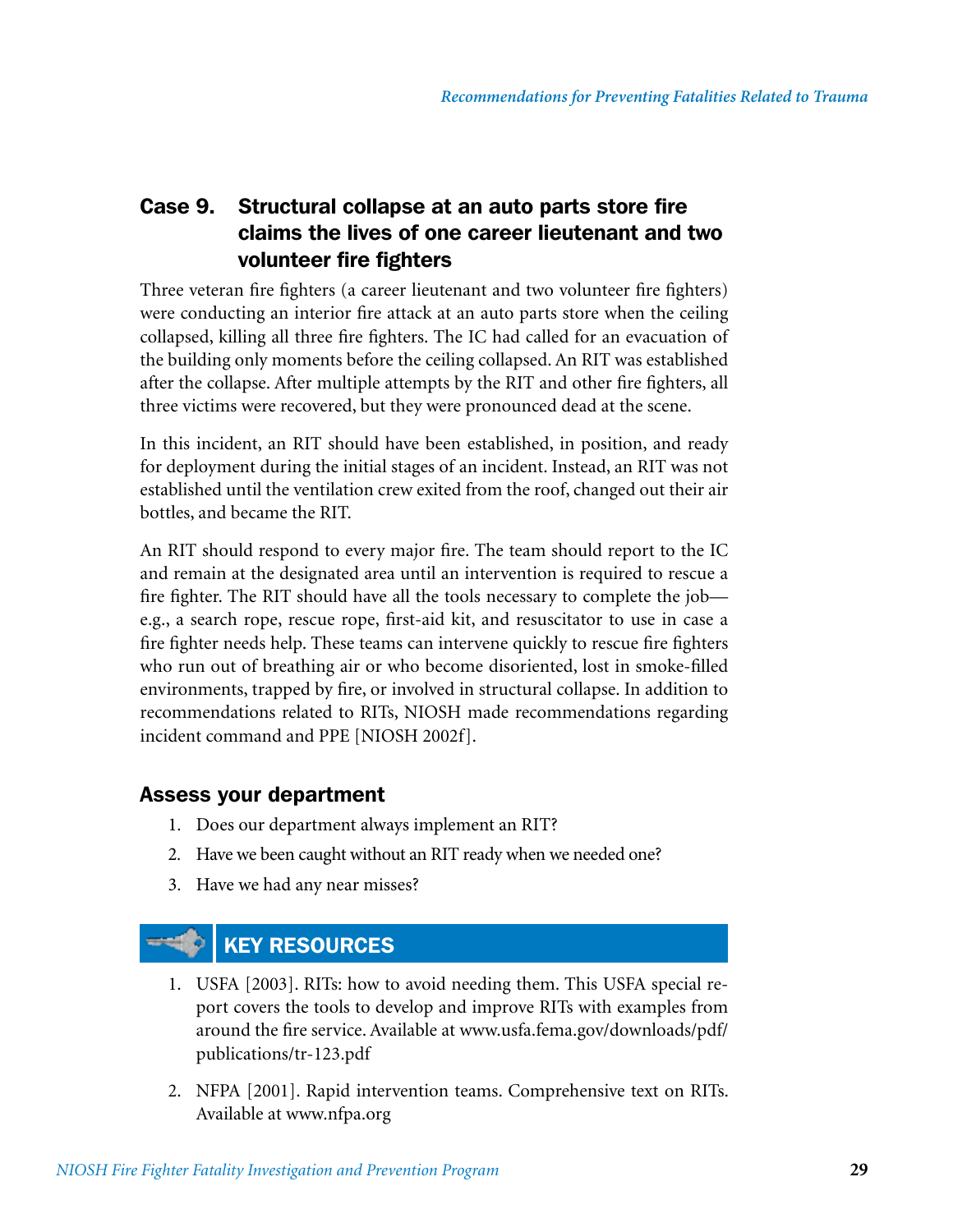### 10. Staffing

This category addresses issues of adequate numbers of fire fighters, adequate deployment procedures, and team continuity.

### Recommendations for fire departments

- Ensure that at least four fire fighters are on the scene before initiating interior fire-fighting operations at a structural fire: two-in and two-out.
- Ensure that adequate fire control forces and fire suppression equipment are on the scene and available for deployment for fire control activities.
- Ensure that adequate staff are available to immediately respond to emergency incidents.
- Maintain team continuity.

### Case 10. Career fire fighter dies after single-family house fire

A 22-year-old male career fire fighter sustained fatal injuries while fighting a single-family house fire. The structure was fully involved as the first two responding fire fighters arrived on the scene, and a neighboring second house was 50% involved in the attic area. Mutual aid was called immediately. The victim arrived on a mutual aid tanker and was assigned by the IC to don his gear and back up the first two fire fighters. The victim approached one of the fire fighters first on the scene to offer help but instead was cautioned to be careful around the garage area because of heavy fire in the room above the garage. The fire fighter apparently was unaware that the IC had ordered the victim to act as backup. They did not coordinate efforts; instead, the first-on-scene fire fighter proceeded toward the structure to complete suppression activities and the victim went to the garage. Approximately 5 minutes later, the IC was notified by a bystander that the victim was lying halfway out of the garage area. Unknown to the IC, the victim had proceeded to the garage area alone. Shortly thereafter, a partial roof and garage door collapsed, trapping him. The IC ran to the garage area and helped pull the victim out from the debris. Emergency medical personnel moved the victim to the street and began administering first aid. He was flown to a regional hospital where he died 26 days later from his injuries.

The investigators noted that only two fire fighters were used to initiate an interior attack and that the procedure of two-in and two-out was not maintained. NFPA recommends having four persons (two-in and two-out), each with protective clothing and respiratory protection, as the minimum number essential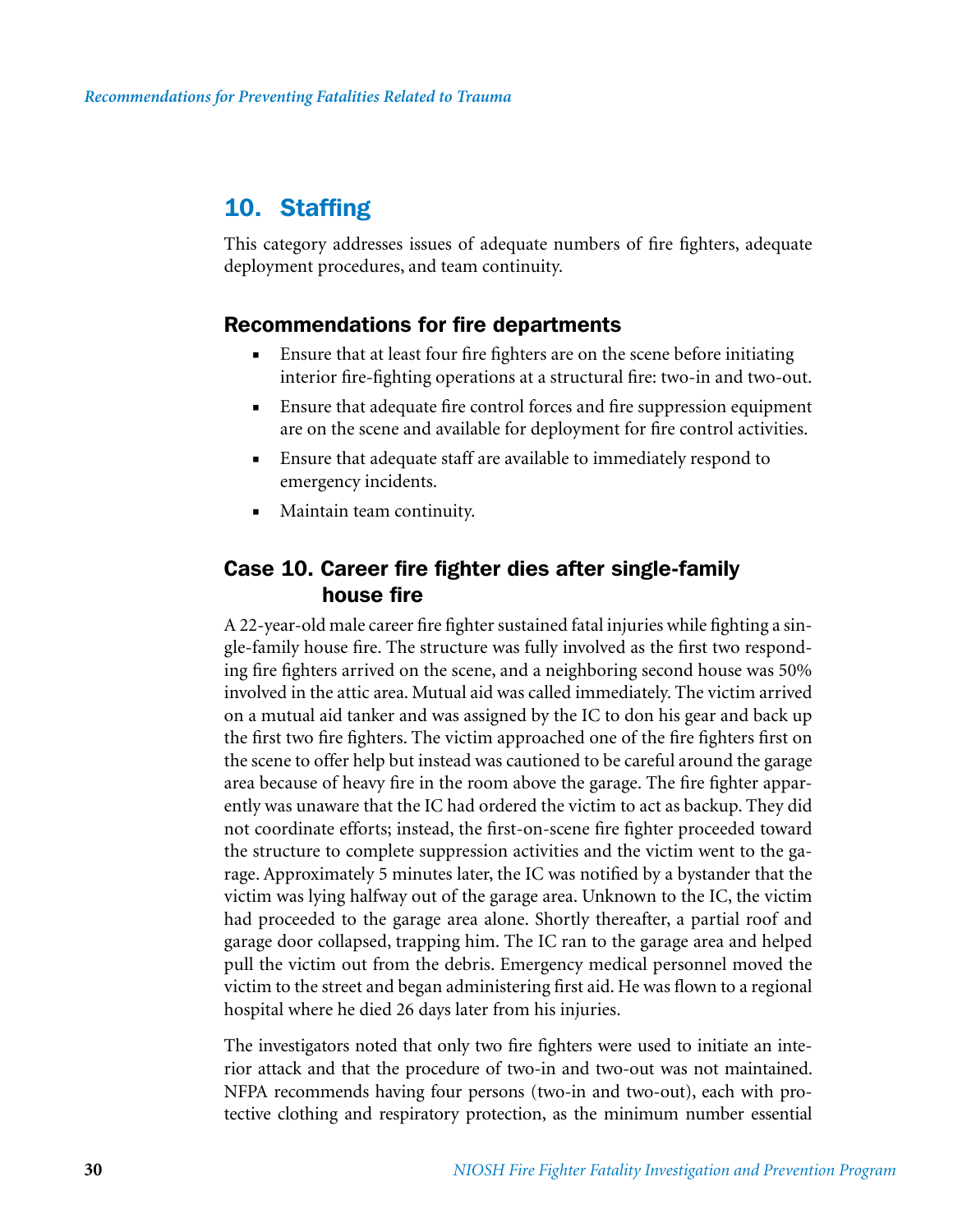for the safety of those performing work inside a structure. The team members should communicate with each other through visual, audible, or electronic means to coordinate all activities and to determine whether emergency rescue is needed. Also, the OSHA standard [29 CFR 1910.134] states that when at least two enter a structural fire-fighting atmosphere (IDLH), two must remain on the outside and maintain visual or voice contact to assist in emergency rescue activities. In addition to recommendations related to staffing, NIOSH made recommendations regarding incident command as well as strategies and tactics [NIOSH 2001c].

### Assess your department

- 1. How does our department ensure and enforce two-in and two-out?
- 2. How well does our department coordinate with mutual aid companies? Do we work together or are there conflicts? How does this affect outcomes? How can we improve coordination?
- 3. Do we have sufficient staffing and equipment on the scene necessary to begin fire-fighting operations based on the expected fire conditions?

### KEY RESOURCES

- 1. NFPA 1710: Standard for the organization and deployment of fire suppression operations, emergency medical operations, and special operations to the public by career fire departments. Contains minimum requirements relating to the organization and deployment of fire suppression and emergency medical operations. Available at www.nfpa.org
- 2. NFPA 1720: Standard for the organization and deployment of fire suppression operations, emergency medical operations, and special operations to the public by volunteer fire departments. Contains minimum requirements relating to the organization and deployment of fire suppression resources (and for those fire departments that provide them, emergency medical and special operations resources). Available at www. nfpa.org
- 3. NFPA 1500: Standard on fire department occupational safety and health program. Available at www.nfpa.org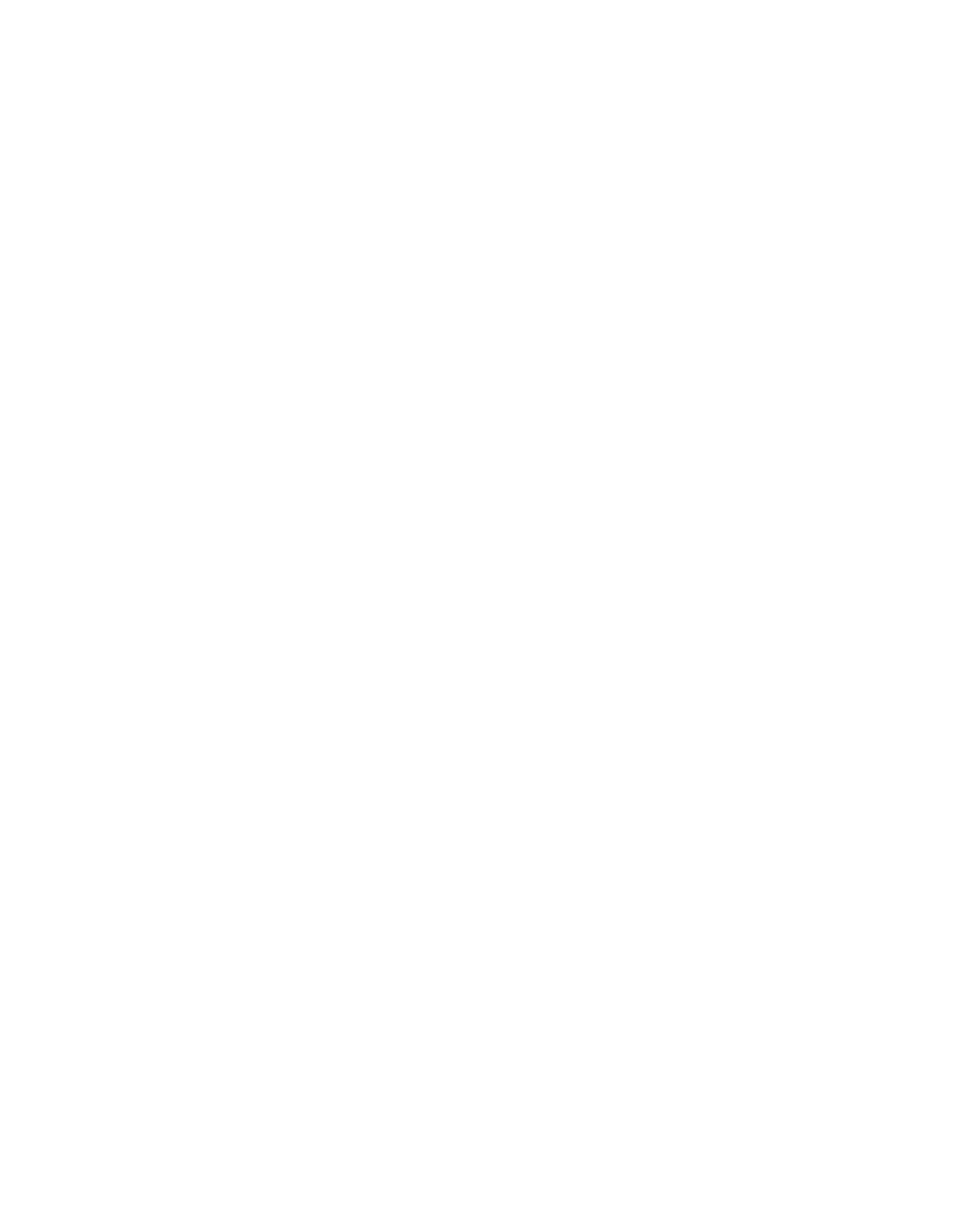## **Conclusions** III

This document summarizes the first 8 years of leading recommendations from the FFFIPP to support the fire service in the prevention of fire fighter deaths. All recommendations are pertinent to every department, and it is important for departments to implement these recommendations in their day-to-day operations, including training and SOPs.

In conclusion, the recommendations regarding cardiovascular health, wellness and fitness, SOPs, communications, incident command, motor vehicles, PPE, strategies and tactics, RIT, and staffing were consistently recommended by the NIOSH FFFIPP. To attain the goal of preventing fire fighter fatalities, these recommendations must be consistently implemented.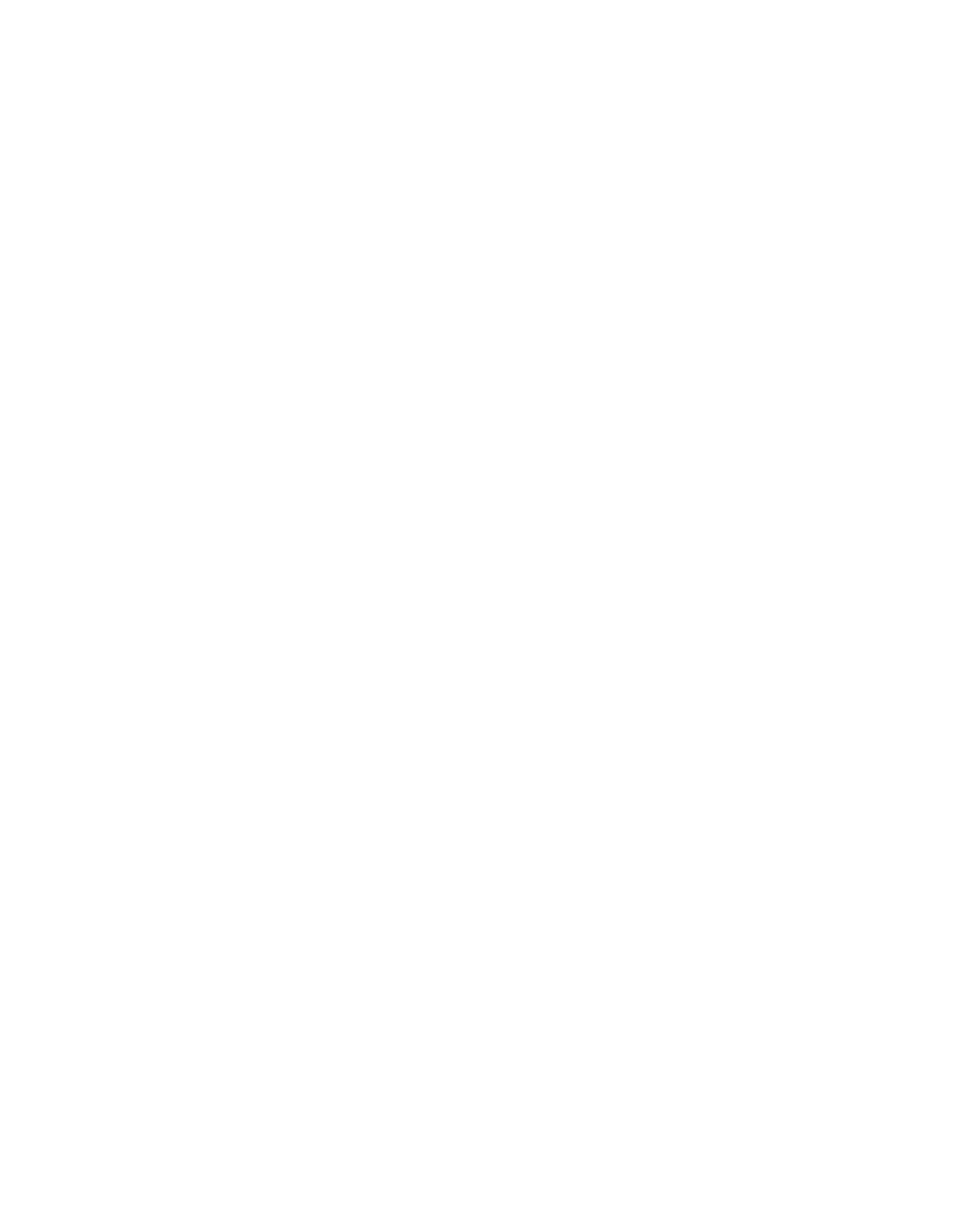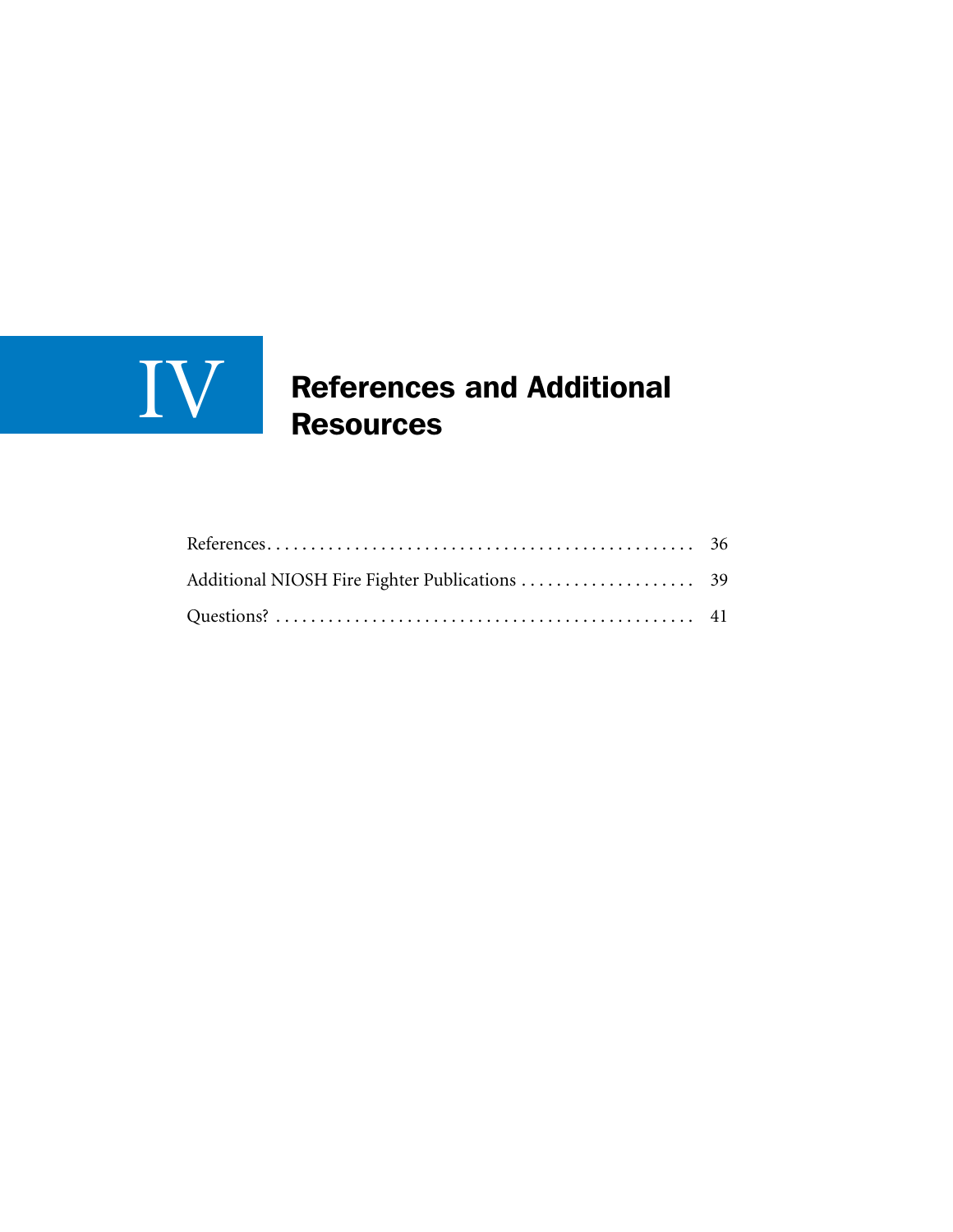### **References**

Aldana SG [2001]. Financial impact of health promotion programs: a comprehensive review of the literature. Am J Health Promot *15*:296–320.

Blevins JS, Bounds RG, Mougin JE, Coast JR [2005]. Minor changes in lifestyle programming significantly improve health and fitness in fire fighters. Med Sci Sports Exercise *37*(5):S1–S405.

Brunacini AV [1985]. Fire command. Quincy, MA: National Fire Protection Association, pp. 15–16.

Dempsey WL, Stevens SR, Snell CR [2002]. Changes in physical performance and medical measures following a mandatory fire fighter wellness program. Med Sci Sports Exercise *34*(5):S1–S258.

Dinh-Zarr T, Sleet D, Shults R, Zara S, Elder R, Nichols J, Thompson R, Sosin D, Task Force on Community Preventive Services [2001]. Reviews of evidence regarding interventions to increase the use of safety belts. Am J Prev Med *21*:48–65.

Firehouse [2003]. 2003 Poll. www.firehouse.com/polls/2003/ Date accessed: July 23, 2007.

Garfi J, Marcotte J, Drury D, Ritterhaus C, Headley S [1996]. The effects of 16 weeks of cross training on resting blood pressure in firefighter recruits. Med Sci Sports Exercise *28*(5):S1–S14.

Gledhill N, Jamnik VK [1992]. Characterization of the physical demands of firefighting. Can J Sports Sci *17*(3):207–213.

Harger NB, Matthews MD, Kirk EP [1999]. Moderate aerobic work and regular resistive exercises improve selected fitness components in professional firefighters. Med Science in Sports and Exercise *31*(5):S1–S376.

Kales SN, Soteriades ES, Christoudias SG, Christiani DC [2003]. Firefighters and on-duty deaths from coronary heart disease: a case control study. Environ Health: a global access science source. Vol. 2 [www.ehjournal.net/content/2/1/14].

Kales SN, Soteriades ES, Christophi CA, Christiani DC [2007]. Emergency duties and deaths from heart disease among firefighters in the United States. N Engl J Med *356*:1207–1215.

Kuehl K [2007]. Economic Impact of the Wellness Fitness Initiative. Presentation at the 2007 John P. Redmond Symposium in Chicago, IL on October 23, 2007.

Maniscalco P, Lane R, Welke M, Mitchell J, Husting L [1999]. Decreased rate of back injuries through a wellness program for offshore petroleum employees. J Occup Environ Med *41*:813–820.

NFPA [2006]. Codes and standards. Quincy, MA: National Fire Protection Association [www.nfpa.org/aboutthecodes/list\_of\_codes\_and\_standards.asp].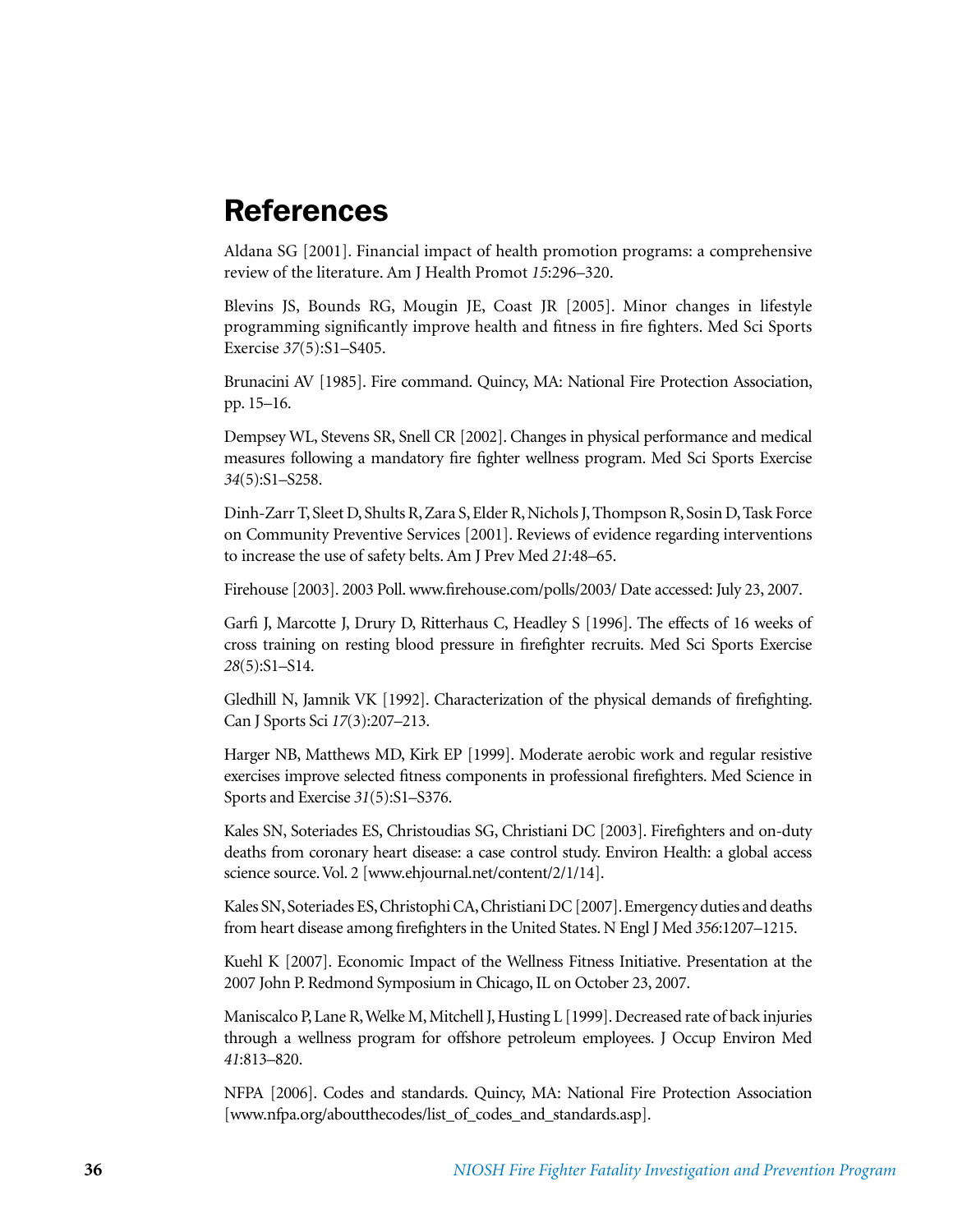NHTSA [2003]. New Department of Transportation data show rising safety belt use rates in most States. Washington, DC: Department of Transportation, National Highway Traffic Safety Administration [www.nhtsa.dot.gov/portal/site/ nhtsa/menuitem.302f6d7c121046108a0c/;jsessionid=EJkeuZcjL2N3I95QImc8jCo u5J4yJ7hkHsZCt3OFRVOkucvrD3ei!- 626933413].

NIOSH [2001a]. Two volunteer fire fighters die fighting a basement fire—Illinois. Morgantown, WV: U.S. Department of Health and Human Services, Centers for Disease Control and Prevention, National Institute for Occupational Safety and Health, Fire Fighter Fatality Investigation and Prevention Program Report No. F2001–08 [www.cdc.gov/niosh/ fire/reports/face200108.html].

NIOSH [2001b]. A volunteer fire fighter died after being struck by a motor vehicle while directing traffic—New York. Morgantown, WV: U.S. Department of Health and Human Services, Centers for Disease Control and Prevention, National Institute for Occupational Safety and Health, Fire Fighter Fatality Investigation and Prevention Program Report No. F2001–07 [www.cdc.gov/niosh/fire/reports/face200107.html].

NIOSH [2001c]. Career fire fighter dies after single-family-residence house fire—South Carolina. Morgantown, WV: U.S. Department of Health and Human Services, Centers for Disease Control and Prevention, National Institute for Occupational Safety and Health, Fire Fighter Fatality Investigation and Prevention Program Report No. F2001–27 [www.cdc.gov/ niosh/fire/reports/face200127.html].

NIOSH [2002a]. Fire fighter dies after collapse at apartment building fire—Kentucky Morgantown, WV: U.S. Department of Health and Human Services, Centers for Disease Control and Prevention, National Institute for Occupational Safety and Health, Fire Fighter Fatality Investigation and Prevention Program Report No. F2002–43 [www.cdc.gov/niosh/ fire/reports/face200243.html].

NIOSH [2002b]. Fire fighter dies during live fire training—North Carolina. Morgantown, WV: U.S. Department of Health and Human Services, Centers for Disease Control and Prevention, National Institute for Occupational Safety and Health, Fire Fighter Fatality Investigation and Prevention Program Report No. F2002–19 [www.cdc.gov/niosh/fire/ reports/face200219.html].

NIOSH [2002c]. Structural collapse at residential fire claims lives of two volunteer fire chiefs and one career fire fighter—New Jersey. Morgantown, WV: U.S. Department of Health and Human Services, Centers for Disease Control and Prevention, National Institute for Occupational Safety and Health, Fire Fighter Fatality Investigation and Prevention Program Report No. F2002–32 [www.cdc.gov/niosh/fire/reports/face200232.html].

NIOSH [2002d]. First-floor collapse during residential basement fire claims the life of two fire fighters (career and volunteer) and injures a career fire fighter captain—New York. Morgantown, WV: U.S. Department of Health and Human Services, Centers for Disease Control and Prevention, National Institute for Occupational Safety and Health, Fire Fighter Fatality Investigation and Prevention Program Report No. F2002–06 [www. cdc.gov/niosh/fire/reports/face200206.html].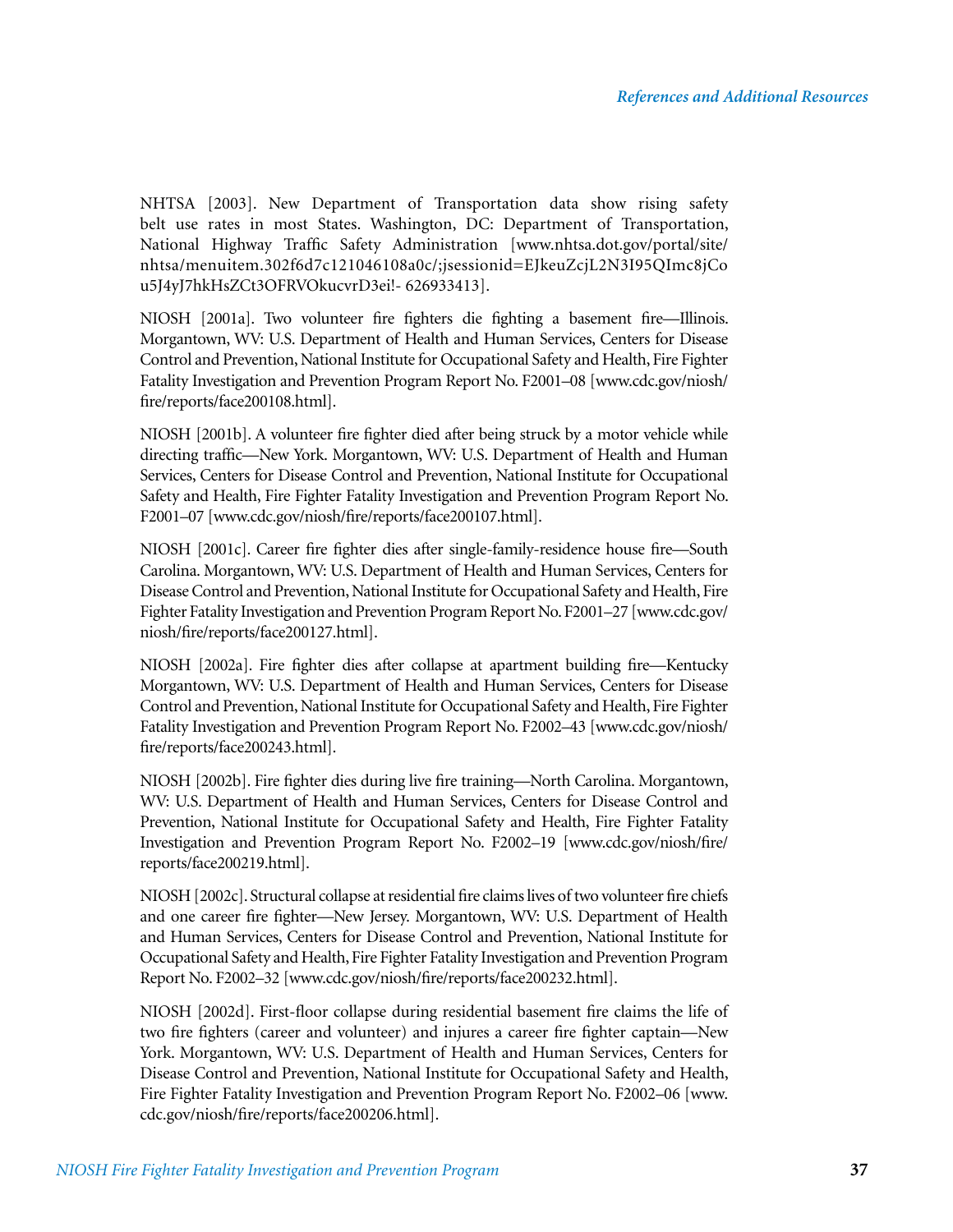NIOSH [2002e]. Volunteer lieutenant dies following structure collapse at residential house fire—Pennsylvania. Morgantown, WV: U.S. Department of Health and Human Services, Centers for Disease Control and Prevention, National Institute for Occupational Safety and Health, Fire Fighter Fatality Investigation and Prevention Program Report No. F2002–49 [www.cdc.gov/niosh/fire/reports/face200249.html].

NIOSH [2002f]. Structural collapse at an auto parts store fire claims the lives of one career lieutenant and two volunteer fire fighters—Oregon. Morgantown, WV: U.S. Department of Health and Human Services, Centers for Disease Control and Prevention, National Institute for Occupational Safety and Health, Fire Fighter Fatality Investigation and Prevention Program Report No. F2002–50 [www.cdc.gov/niosh/fire/reports/face200250.html].

NIOSH [2003]. Volunteer assistant chief dies in tanker rollover—New Mexico. Morgantown, WV: U.S. Department of Health and Human Services, Centers for Disease Control and Prevention, National Institute for Occupational Safety and Health, Fire Fighter Fatality Investigation and Prevention Program Report No. F2003–23 [www.cdc.gov/niosh/fire/ reports/face200323.html].

NIOSH [2007]. Preventing fire fighter fatalities due to heart attacks and other sudden cardiovascular events. Cincinnati, OH: U.S. Department of Health and Human Services, Centers for Disease Control and Prevention, National Institute for Occupational Safety and Health, DHHS (NIOSH) Publication No. 2007–133.

Pelletier KR [2001]. A review and analysis of the clinical- and cost-effectiveness studies of comprehensive health promotion and disease management programs at the worksite: 1998–2000 update. Am J Hlth Promot *16*:107–116.

SRDTF [2008]. Sacramento, CA: Sacramento Regional Driver Training Facility [http:// www.srdtf.com/].

Stein AD, Shakour SK, Zuidema RA [2000]. Financial incentives, participation in employer sponsored health promotion, and changes in employee health and productivity: HealthPlus health quotient program. J Occup Environ Med *42*:1148–1155.

Stevens SR, Dempsey WL, Snell CR [2002]. The reduction of occupational absenteeism following two years of fighter wellness program. Med Sci Sports Exercise *34*(5):S1–S194.

USFA [1995]. Fire department communications manual: a basic guide to system concepts and equipment. Emmitsburg, MD: Department of Homeland Security, Federal Emergency Management Agency, U.S. Fire Administration [www.usfa.fema.gov/downloads/pdf/ publications/fa-160.pdf].

USFA [1996]. Personnel accountability system technology assessment. Emmitsburg, MD: Department of Homeland Security, Federal Emergency Management Agency, United States Fire Administration, Publication No. EME–96–CO–0587.

USFA [1999a]. Developing effective standard operating procedures: for fire and EMS departments. Emmitsburg, MD: Department of Homeland Security, Federal Emergency Management Agency, U.S. Fire Administration, Publication No. EME–98–CO–0202.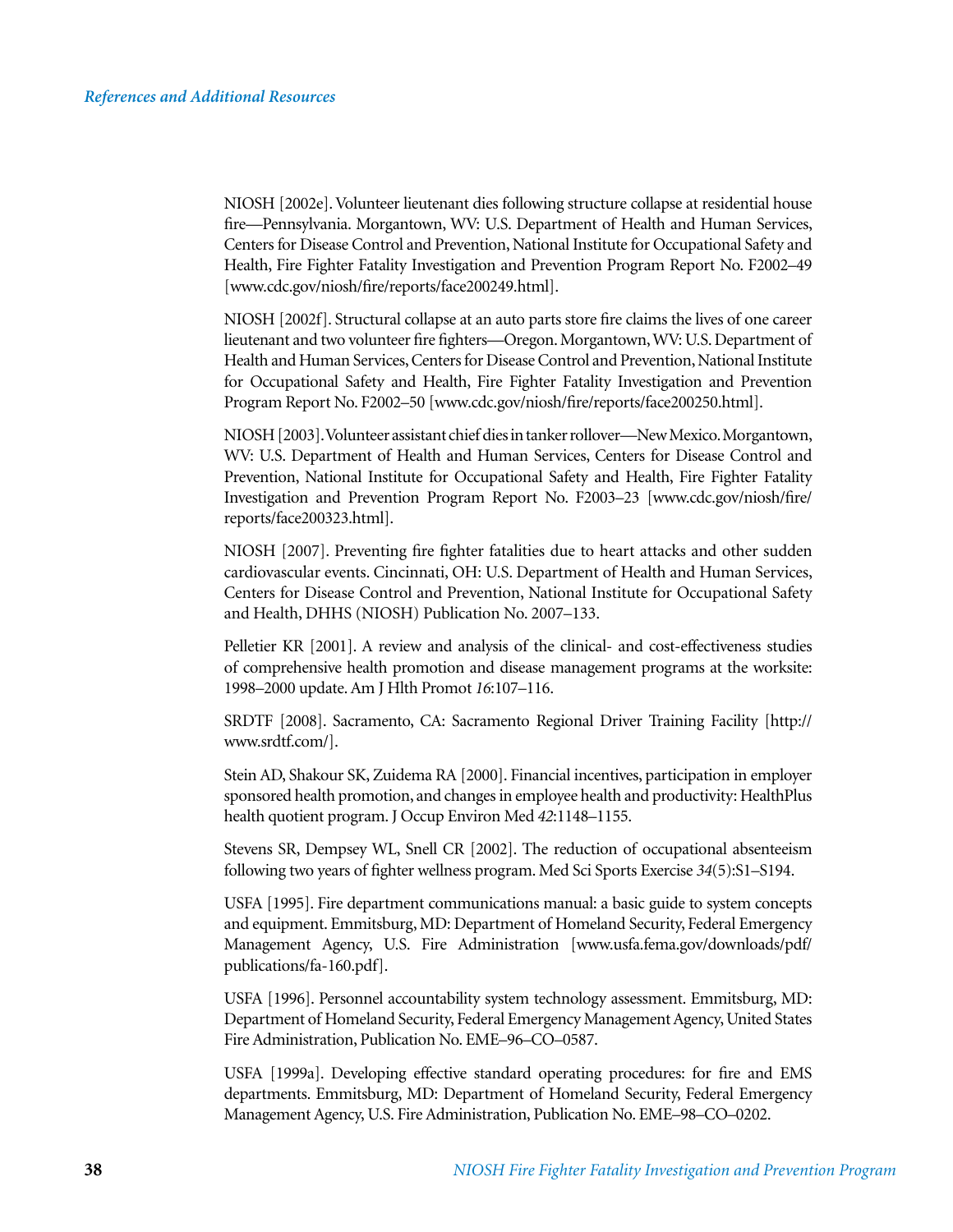USFA [1999b]. National Fire Academy: managing company tactical operations. Emmitsburg, MD: Department of Homeland Security, Federal Emergency Management Agency, United States Fire Administration.

USFA [2003a]. Improving fire fighter communications: special report. Emmitsburg, MD: Department of Homeland Security, Federal Emergency Management Agency, U.S. Fire Administration, Publication No. EMW–94–C–4423.

USFA [2003b]. Rapid intervention teams: how to avoid needing them: special report. Emmitsburg, MD: Department of Homeland Security, Federal Emergency Management Agency, United States Fire Administration, Publication No. EME–97–CO–0506.

USFA [2004]. Emergency vehicle safety initiative. Emmitsburg, MD: Department of Homeland Security, Federal Emergency Management Agency, U.S. Fire Administration, Publication No. FA–272.

USFA [2006]. Fire data: Fire fighter casualties. Emmitsburg, MD: Department of Homeland Security, Federal Emergency Management Agency, U.S. Fire Administration [www.usfa.dhs. gov/fireservice/fatalities/statistics/casualties.shtm].

USFA [2008]. Emerging Health and Safety Issues in the Voluntary Fire Service. Emmitsburg, MD: Department of Homeland Security, Federal Emergency Management Agency, U.S. Fire Administration, Publication No. FA-317 [http://www.usfa.dhs.gov/downloads/pdf/ publications/fa\_317.pdf]

Willich SN, Lewis M, Lowel H, Arntz H, Schubert F, Schroder R [1993]. Physical exertion as a trigger of acute myocardial infarction. N Engl J Med *329*:1684–1690.

Womack JW, Humbarger CD, Green JS [2005]. Coronary artery disease risk factors in fire fighters: effectiveness of a one year voluntary health and wellness program. Med Sci Sports Exercise *37*(5):S1–S385.

## Additional NIOSH Fire Fighter **Publications**

NIOSH [1994]. NIOSH Alert: request for assistance in preventing injuries and deaths of fire fighters. Cincinnati, OH: U.S. Department of Health and Human Services, Centers for Disease Control and Prevention, National Institute for Occupational Safety and Health, DHHS (NIOSH) Publication No. 94–125 [www.cdc.gov/niosh/fire.html].

NIOSH [1997]. Exploding flashlights: are they a serious threat to workers safety? Cincinnati, OH: U.S. Department of Health and Human Services, Centers for Disease Control and Prevention, National Institute for Occupational Safety and Health, DHHS (NIOSH) Publication No. 97–149 [www.cdc.gov/niosh/fact0002.html].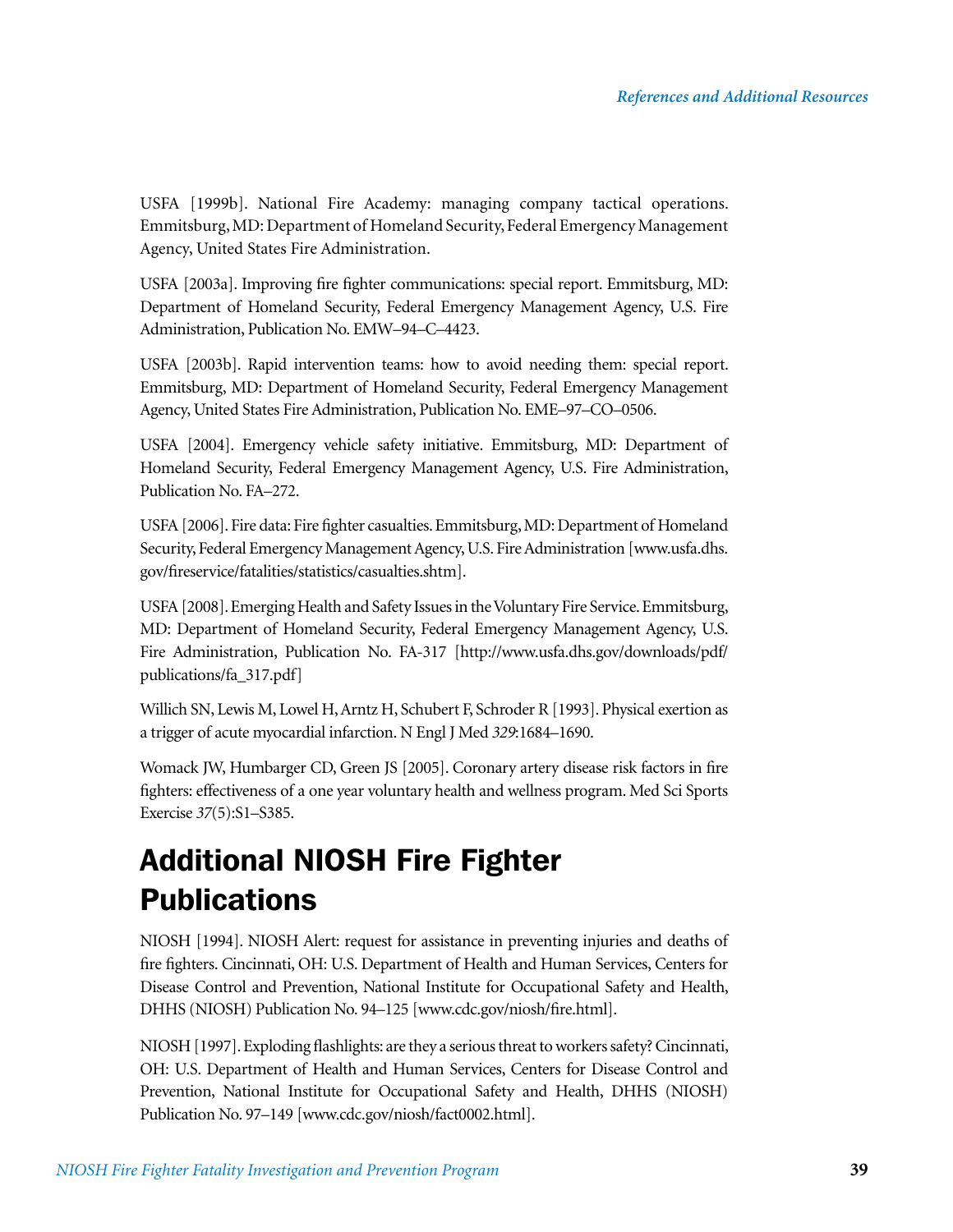NIOSH [1999]. FDA and NIOSH public health advisory: explosions and fires in aluminum oxygen regulators. Washington, DC: Food and Drug Administration, Center for Devices and Radiological Health [www.fda.gov/cdrh/oxyreg.html].

NIOSH [1999]. NIOSH Alert: preventing injuries and deaths of fire fighters due to structural collapse. Cincinnati, OH: U.S. Department of Health and Human Services, Centers for Disease Control and Prevention National Institute for Occupational Safety and Health, DHHS (NIOSH) Publication No. 99–146 [www.cdc.gov/niosh/99-146.html].

NIOSH [1999]. NIOSH Hazard ID: fire fighting hazards during propane tank fires. Cincinnati, OH: U.S. Department of Health and Human Services, Centers for Disease Control and Prevention, National Institute for Occupational Safety and Health, DHHS (NIOSH) Publication No. Publication No. 99–129 [http://www.cdc.gov/niosh/hid7.html].

NIOSH [2001]. NIOSH Hazard ID: traffic hazards to fire fighters while working along roadways. Cincinnati, OH: U.S. Department of Health and Human Services, Centers for Disease Control and Prevention, National Institute for Occupational Safety and Health, DHHS (NIOSH) Publication No. 2001–143 [www.cdc.gov/niosh/hid12.html].

NIOSH [2001]. NIOSH Health Hazard Evaluation Report: Evaluation of Woodland Plastics Recycling Corporation Incident—Madison, WI. Cincinnati, OH: U.S. Department of Health and Human Services, Centers for Disease Control and Prevention, National Institute for Occupational Safety and Health, DHHS (NIOSH) Publication No. HETA 2001–0043–2844 [www.cdc.gov/niosh/hhe/reports/pdfs/2001-0043-2844.pdf].

NIOSH [2002]. Fire fighter deaths from tanker truck rollovers. Cincinnati, OH: U.S. Department of Health and Human Services, Centers for Disease Control and Prevention, National Institute for Occupational Safety and Health, DHHS (NIOSH) Publication No. 2002–111 [www.cdc.gov/niosh/hid14.html].

NIOSH [2002]. NIOSH Hazard ID: fire fighters exposed to electrical hazards during wildland fire operations. Cincinnati, OH: U.S. Department of Health and Human Services, Centers for Disease Control and Prevention, National Institute for Occupational Safety and Health, DHHS (NIOSH) Publication No.2002–112 [http://www.cdc.gov/niosh/hid15.html].

NIOSH [2003]. Fire fighter fatality/injury reports and other related publications CD-ROM. Cincinnati, OH: U.S. Department of Health and Human Services, Public Health Service, Centers for Disease Control and Prevention, National Institute for Occupational Safety and Health, DHHS (NIOSH) Publication No. 2003-136.

NIOSH [2003]. Your safety 1st—railroad crossing safety for emergency responders. Cincinnati, OH: U.S. Department of Health and Human Services, Centers for Disease Control and Prevention, National Institute for Occupational Safety and Health, DHHS (NIOSH) Publication No. 2003–121 [www.cdc.gov/niosh/docs/2003-121/].

NIOSH [2004]. Protecting emergency responders. Volume 3: Safety management in disaster and terrorism response. Cincinnati, OH: U.S. Department of Health and Human Services,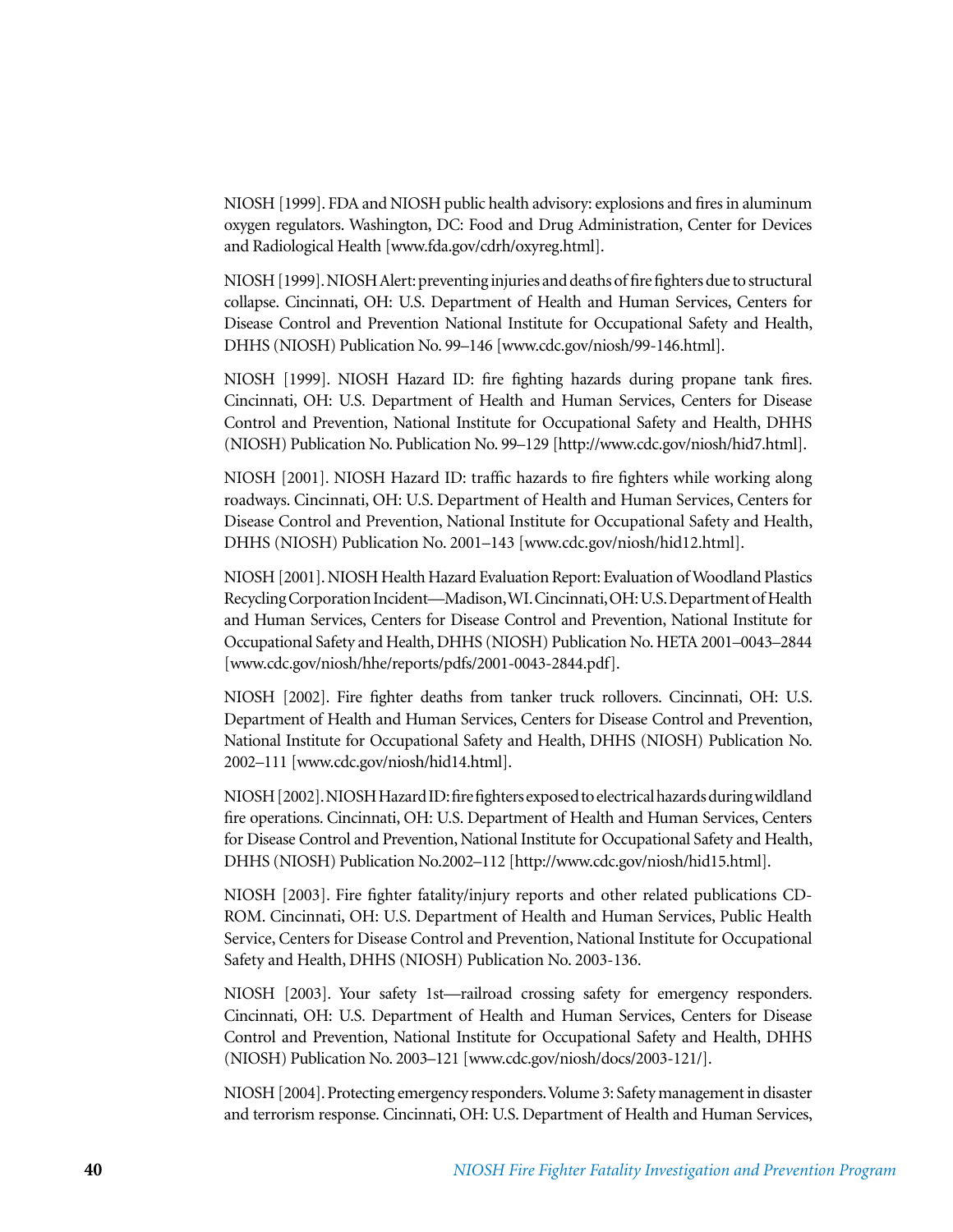Centers for Disease Control and Prevention, National Institute for Occupational Safety and Health, DHHS (NIOSH) Publication No. 2004–144 [www.cdc.gov/niosh/docs/2004-144/].

NIOSH [2004]. Workplace Solutions: divers beware: training dives present serious hazards to fire fighters. Cincinnati, OH: U.S. Department of Health and Human Services, Centers for Disease Control and Prevention, National Institute for Occupational Safety and Health, DHHS (NIOSH) Publication No. 2004–152 [www.cdc.gov/niosh/docs/wpsolutions/2004-152/].

NIOSH [2005]. NIOSH Alert: preventing injuries and deaths of fire fighters due to truss system failures. Cincinnati, OH: U.S. Department of Health and Human Services, Centers for Disease Control and Prevention, National Institute for Occupational Safety and Health, DHHS (NIOSH) Publication No. 2005–132 [www.cdc.gov/niosh/docs/2005-132/].

NIOSH [2005]. Workplace Solutions—preventing deaths and injuries to fire fighters during live-fire training in acquired structures. Cincinnati, OH: U.S. Department of Health and Human Services, Centers for Disease Control and Prevention, National Institute for Occupational Safety and Health, DHHS (NIOSH) Publication No. 2005–102 [www.cdc. gov/niosh/docs/wp-solutions/2005-102/].

NIOSH [2006]. FDA and NIOSH Public Health Notification: oxygen regulator fires resulting from incorrect use of CGA 870 seals [www.fda.gov/cdrh/safety/042406-o2fires.html].

NIOSH [2007]. Preventing fire fighter fatalities due to heart attacks and other sudden cardiovascular events. Cincinnati, OH: U.S. Department of Health and Human Services, Centers for Disease Control and Prevention, National Institute for Occupational Safety and Health, DHHS (NIOSH) Publication No. 2007–133 [www.cdc.gov/niosh/docs/2007-133/].

NIOSH [ongoing]. NIOSH Health Hazard Evaluations (HHEs). Cincinnati, OH: U.S. Department of Health and Human Services, Centers for Disease Control and Prevention, National Institute for Occupational Safety and Health. (To date, 37 fire fighter HHEs have been completed and are available at www.cdc.gov/niosh/hhe/; search word is fire fighter.)

### Questions?

If you have questions regarding the NIOSH FFFIPP, please contact the NIOSH Division of Safety Research at

National Institute for Occupational Safety and Health Division of Safety Research Surveillance and Field Investigations Branch 1095 Willowdale Road, M/S H–1808 Morgantown, WV 26505–2888

Phone: 304–285–5916 FAX: 304–285–5774 www.cdc.gov/niosh/im-dsr.html